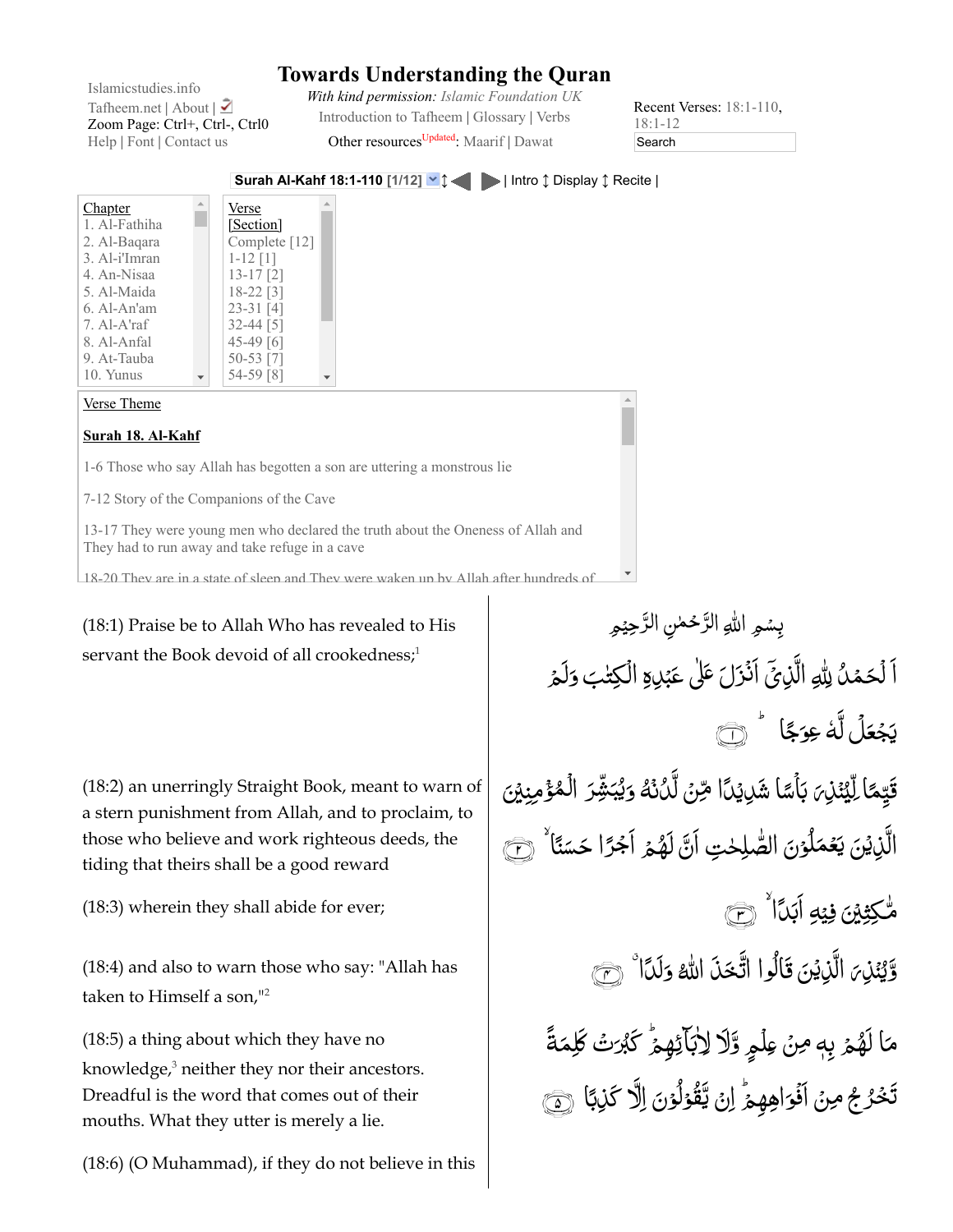Message, <sup>4</sup> you will perhaps torment yourself to death with grief, sorrowing over them.

(18:7) Surely We have made all that is on the earth an embellishment for it in order to test people as to who of them is better in conduct.

(18:8) In the ultimate, We shall reduce all that is on the earth to a barren plain.<sup>5</sup>

 $(18.9)$  Do you think that the people of the Cave<sup>6</sup> and the Inscription<sup>7</sup> were one of Our wondrous signs?<sup>8</sup>

(18:10) When those youths sought refuge in the Cave and said: "Our Lord! Grant us mercy from Yourself and provide for us rectitude in our affairs."

(18:11) We lulled them to sleep in that cave for a number of years

(18:12) and then roused them so that We might see which of the two parties could best tell the length of their stay.

(18:13) We narrate to you their true story. $9$  They were a party of young men who had faith in their Lord, and We increased them in guidance $10$ 

(18:14) and strengthened their hearts when they stood up and proclaimed: "Our Lord is the Lord of the heavens and the earth. We shall call upon no other god beside Him; (for if we did so), we shall be uttering a blasphemy."

(18:15) (Then they conferred among themselves and said): "These men, our own people, have taken others as gods beside Him: why do they not bring any clear evidence that they indeed are gods? Who

نُ لَّٰهُ يُؤْمِنُوۡۤا السنجاني<br>ن ِا فَلَعَلَّكَ بَاخِحٌ ثَّفۡسَكَ عَلَى اٰثَارِهِمۡ بِهٰذَا الْحَـٰدِيـۡثِ اَسَفًا ۞ ) لِنَبۡلُوَهُمۡ أَ يُّهُمۡ اِنَّا جَعَلْنَا مَا عَلَى الْأَنْهِضِ زِيْنَةً لَّهَا لِ اَحۡسَنُ عَمَلًا ۞ <sub>َ</sub><br>سَعِيْدًا لَجُرُزًا ۚ ۞ ِ<br>صَبِع لَجْعِلُوْنَ مَا عَلَيْهَا صَ ٰج ِاَّنا َل َو ي<sub>ْعِر</sub>ُّ كَانُوۡا مِنۡ روي اَمۡ حَسِبۡتَ اَنَّ اَصۡحٰبَ الۡكَهۡفِ وَالرَّقِ ا<br>ايتِنَا عَجَبًا ۞ ِت ٰي ٰا ۡن اِم َن اِذُ اَوَى الْفِتُيَةُ إِلَى الْكَهْفِ فَقَالُوْا يَهَّنَا اٰتِي مَ<sub>يِّخْ</sub> لَـنَا مِنُ اَمْرِنَا <sub>كَ</sub>شَدًا ﴿ لَّكُنۡكَ *بَ*حۡمَةً وَّهَيِّ فَضَرَبُنَا عَلَىٰ اٰذَانِهِمۡ فِى الۡكَهۡفِ سِنِيۡنَ عَدَدًا ۚ ۞ ِ لِنَعۡلَمَ اَئٌ الۡحِزۡبَيۡنِ اَحۡضَى لِمَا لَبِثُوۡٓا ِ<br>هُ لِ ثُمَّ*رَ بَعَثَّنٰهُم*َّ اَمَدًا ٔ <sub>ن</sub>ةُ اٰمَنُوۡا َي ۡت ِف ُه ۡم نَاَهُمۡ بِاَلۡحَقّٰٓ اِنَّ نَّ*حَنُ* نَقُّص*ُّ عَلَ*يۡكَ نَبَ*ّ* بِرَبِّهِيَّ وَزِدۡنٰهُيۡ هُلَّىٰ ٣ ِب اِذۡ قَامُوۡا فَقَالُوۡا يَابُّنَا يَكُّ َّوَّىَكِطُنَا عَلَىٰ قُلُوۡبِهِيَّ ة اِلٰهًا لَّقَدُ ٖۤه ر<br>ڏوُني اْ مِنۡ دُوۡ السَّمْوٰتِ وَالْأَنْهَضِ لَنۡ ثَّلۡكُوۡ ًذاَشَطًطا **ُ**قُلۡنَاۤ َاِ ُهَةً <sup>لَ</sup>وَ لَا يَأْتُوْنَ<br>\* دُوۡنِهٖٓ اٰلِ هٰٓؤُلاَءِ قَوۡمُنَا اتَّخَذُوۡا مِنۡ دُوۡ هْ بِسُلْطٰنٍٰ بَيِّنٍ ؕ فَمَنۡ اَظۡلَمْ مِمَّنِ افۡتَـٰزى عَلَى <u>ل</u><br>أ ِ<br>ٻئر ب ۡم ِه عَلَيۡ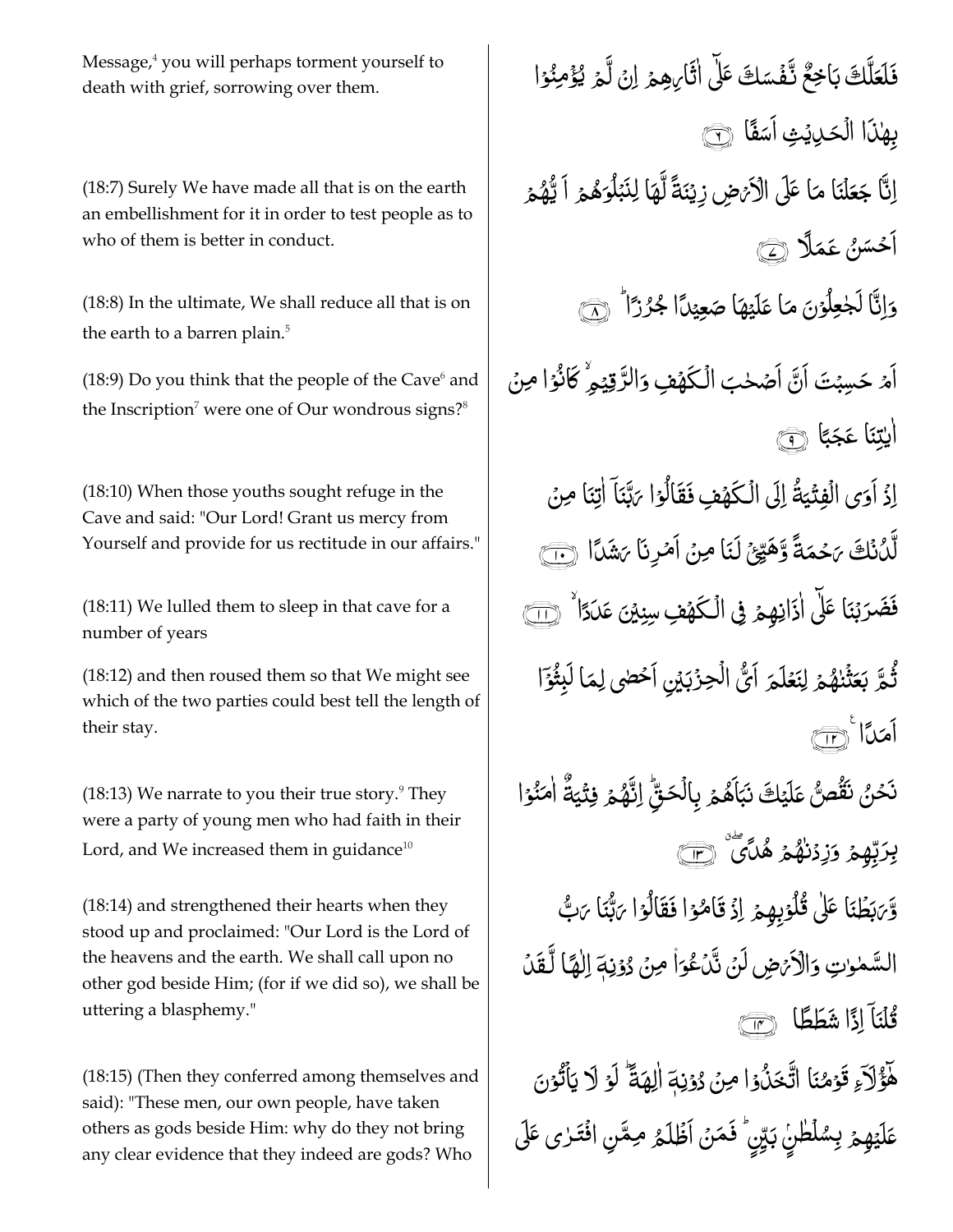can be more unjust than he who foists a lie on  $\overline{a}$   $\overline{a}$ 

(18:16) And now that you have dissociated yourselves from them and from whatever they worship beside Allah, go and seek refuge in the Cave. <sup>11</sup> Your Lord will extend His mercy to you and will provide for you the means for the disposal of your affairs."

 $(18:17)$  Had you seen them in the Cave<sup>12</sup> it would have appeared to you that when the sun rose, it moved away from their Cave to the right; and when it set, it turned away from them to the left, while they remained in a spacious hollow in the Cave.<sup>13</sup> This is one of the Signs of Allah. Whomsoever Allah guides, he alone is led aright; and whomsoever Allah lets go astray, you will find for him no guardian to direct him.

(18:18) On seeing them you would fancy them to be awake though they were asleep; and We caused them to turn their sides to their right and to their left, <sup>14</sup> and their dog sat stretching out its forelegs on the threshold of the Cave. Had you looked upon them you would have certainly fled away from them, their sight filling you with terror. 15

(18:19) Likewise, We roused them<sup>16</sup> in a miraculous way that they might question one another. One of them asked: "How long did you remain (in this state)?" The others said: "We remained so for a day or part of a day." Then they said: "Your Lord knows better how long we remained in this state. Now send one of you to the city with this coin of yours and let him see who has the best food, and let him buy some provisions from there. Let him be cautious and not inform anyone of our whereabouts.

(18:20) For if they should come upon us, they will stone us to death or force us to revert to their faith

اللهَ <mark>فَأَدَّا إِلَى</mark> ا ِااَّل وَاذِ اعۡتَزَلۡتُمۡوۡهُمۡ وَمَاۤ يَعۡبُلُوۡنَ }<sub>َ</sub>يِّئۡ لَـكُمۡ ِّينَ سَّحَمَتِهٖ وَيُُهَيِّ الۡكَهۡفِ يَنۡشُرۡ لَكُمۡ *بَ*ّبُكُمۡ مِّ ِّرْفَقًا ۞ هِّنۡنَ أَمۡنُرِكُمۡ ِّم وَتَرَى الشَّمۡسَ اِذَا طَلَعَتۡ تَّرٰوَحْ عَنۡ كَهُفِهِمۡ ذَاتَ َالِزَا غَرَبَتۡ تَّقۡرِضُهُمۡ ذَاتَ الشِّمَالِ وَهُمۡ فِیۡ <u>مِ</u>يْنِ <mark>دَ</mark> َي الً لله **ذَهُ**دَ مِّنۡهُ ۚ ذٰ لِكَ مِنۡ اٰيٰتِ اللّٰهِ ۚ مَنۡ يَّهۡنِ اللّٰهُ ٍة ِّم فَجُوَ وَلِيًّا مُّرۡشِدًا ،<br>ئے ورا الْمُهْتَلِّ وَمَنۡ يُّضۡلِلۡ فَلَنۡ تَجِدَ لَهٗ وَ  $\widehat{\mathbb{Z}}$ 

اللهِ كَ<mark>ز</mark>بَّ

قَلِّبُهُمۡ ذَاتَ<br>ٌ وَ تَحۡسَبُهُمۡ اَيۡقَاظًا وَّهُمۡ  $\sqrt[6]{2}$ ٌ وَنُقَلِّ بَاسِطٌ ذِىَاعَيۡهِ هِيْنِ وَ ذَاتَ الشِّمَالِ ۖ وَكَلَّبُهُمْ بَ<sub>ّ</sub> َي الً ا ا<br>برا فزا لَوَلَّيۡتَ مِنۡهُمۡ فِ َو َل ۡم ِه ِ بِالْوَصِيۡلِ ۚ لَوِ اطَّلَعۡتَ عَلَيۡ لَمُلِئۡتَ مِنۡهُمۡ مُعۡبًا ۚ <u>(٨</u>) ُم َّوَل بَاءَلُوۡا بَيۡنَهُمۡ ؕ قَالَ قَائِلٌ مِّنۡهُمۡ رُ لِيَتَنْسَ<sub>ّ</sub> ِ<br>پريل وَكَلْلِكَ بَعَثَٰنُهُمُ كَمۡ لَبِثۡتُمۡ ۚ قَالُوۡا لَبِثۡنَا يَوۡمَاۚ أَوۡ بَعۡضَ يَوۡمٍ ۚ قَالُوۡا ڸ<sup>ۣ</sup>ڔ؆ۣ<mark>ڐ</mark>ۣػ۠ۮ ر<br>گڼ ب بِمَا لَبِثۡتُمۡ ۚ فَاَبۡعَثُوۡٓ اَ اَحَدَكُمۡ ِب ِّبَكُّهُ أَعۡلَمُ لْهٰلِهَم لِلَى الْمَلِيْنَةِ فَلْيَنُظُرُ اَيُّهَآ اَرْكَٰى طَعَامًا فَلْيَأْتِكُمۡ  $\sim$ بِرِزْقٍ هِّنْهُ وَلْيَتَلَطَّفْ وَلَا يُشْعِرَنَّ بِكُمْ أَحَدًا (١٥

ؽ۠<del>ۼ</del>ؿڵؙۯۘڴؽ ِ<br>رُ ڀُ<del>و</del> ِ اِنۡ يَّظۡلَهَرُوۡا عَلَيۡكُمۡ يَرۡلَحۡهُوۡكُمۡ اَوۡ يُٰ ِا م<br>م<br>م ِاَّن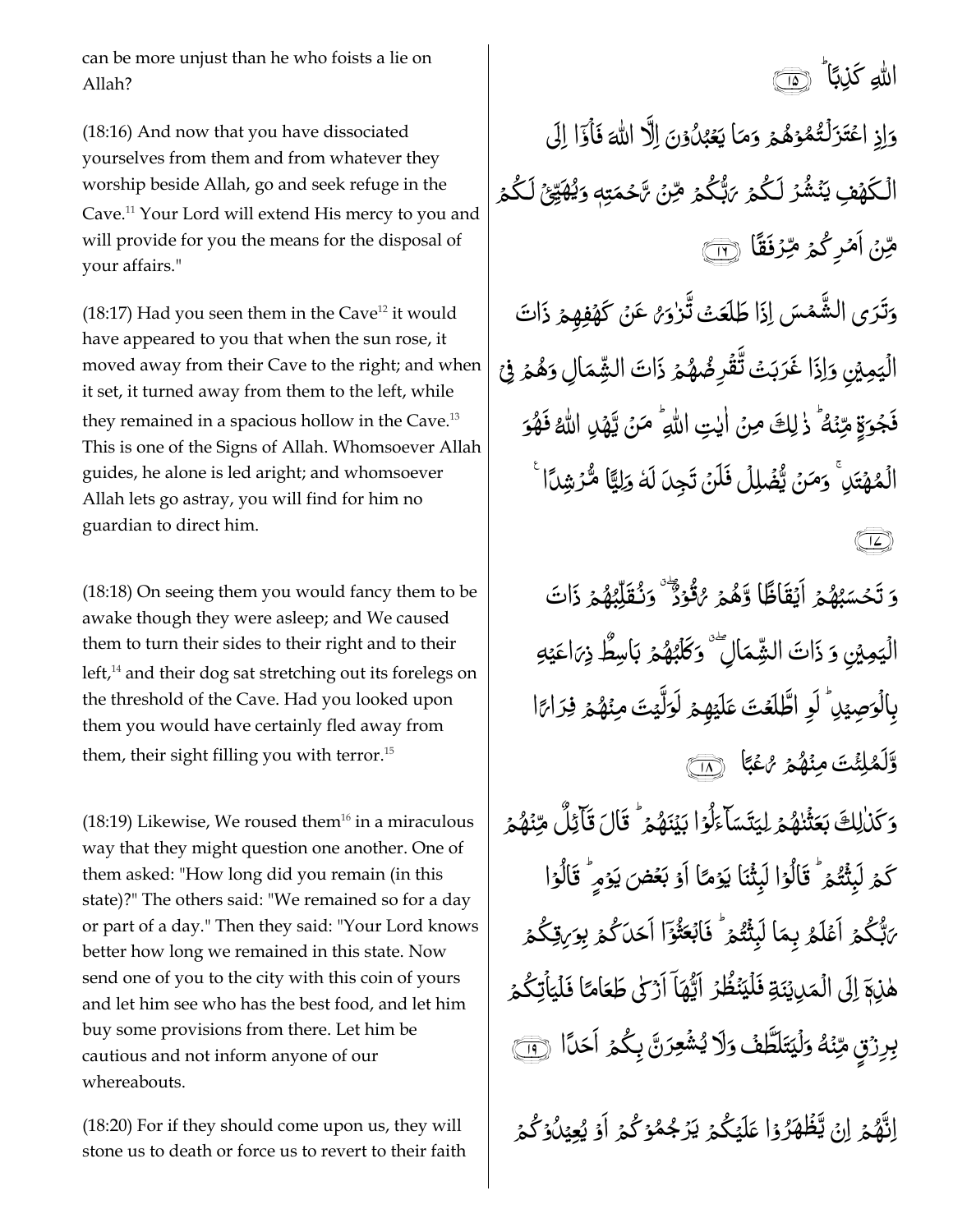whereafter we shall never prosper."

(18:21) Thus did We make their case known to the people of the city<sup>17</sup> so that they might know that Allah's promise is true, and that there is absolutely no doubt that the Hour will come to pass. <sup>18</sup> But instead of giving thought to this, they disputed with one another concerning the People of the Cave, some saying: "Build a wall over them. <sup>19</sup> Their Lord alone knows best about them." But those who prevailed over their affairs <sup>20</sup> said: "We shall build a place of worship over them." 21

(18:22) Some will say concerning them: "They were three and their dog, the fourth"; and some will say: "They were five, and their dog, the sixth"  $\bullet$  all this being merely guesswork; and still others will say: "They were seven, and their dog, the eighth."<sup>22</sup> Say: "My Lord knows their number best. Only a few know their correct number. So do not dispute concerning their number, but stick to what is evident, and do not question anyone about them." 23

(18:23) And never say about anything: "I shall certainly do this tomorrow"

(18:24) unless Allah should will it. And should you forget (and make such a statement), remember your Lord and say: "I expect my Lord to guide me $^{24}$  to what is nearer to rectitude than this."

(18:25) They remained in the Cave for three hundred years; and others added nine more years.<sup>25</sup>

(18:26) Say: "Allah knows best how long they remained in it, for only He knows all that is hidden in the heavens and the earth. How well He sees; how well He hears! The creatures have no other guardian than Him; He allows none to share His authority."

ِ وَلَنۡ تُفۡلِحُوۡٓا إِذًّا اَبَىٰٓا ۚ ۞ فِيۡ مِلِّتِهِمۡ وَ رَٰ لِيَعۡلَمُوۡٓا اَنَّ وَعۡلَ اللّٰہِ حَقٌّ ـ ِيزا ۡم ِه وَكَلْلِكَ أَعْثَرُنَا عَلَيْهِ ، فِيْهَاَ ۗ ۚ إِذۡ يَتَنَازَعُوۡنَ بَيۡنَهُمۡ <u>د</u> ِ<br>بُ فِ َّ اَنَّ السَّاعَةُ لَا يَيْبَهِ <sup>ا</sup>رُ بِهِمَّ بَاثًا ؕ يَبُّهُمۡ أَعۡلَمُ َي ۡم ُب ۡن ِه اَمۡرَهُمۡ فَقَالُوۡا ابۡنُوۡا عَلَيۡ ۡم ِه َقَالَ الَّذِيۡنَ غَلَبُوۡا عَلَٰٓ اَصۡرِهِمۡ لَنَتَّخِذَنَنَّ عَلَيۡ َمَّسْجِلًا ۞

سَيَقُّوۡلُوۡنَ ثَلٰثَةٌ رَّاابِعُهُمۡ كَلَبُهُمۡ ۚ وَيَقُوۡلُوۡنَ خَمۡسَةٌ ـ ادِسُهُمۡ كَلۡبُهُمۡ يَجۡمَۢاۢ بِالۡغَيۡبِۨ وَيَقُوۡلُوۡنَ سَبۡعَةٌ اِد َس رُ بِعِلَّڌِهِمۡ مَّا يَعۡلَمُهُمۡ َّ قَامِنُهُمۡ كَلَّبُهُمۡ قُلۡ تَّرِّقَ أَعۡلَمُ يرَ آءً ظَاهِرًا ؓ وَّلَا ِالَّا مِ ۡم ِه <sub>يا</sub> وي<sub>چ</sub>ُ ِالَّا قَلِيۡلٌ ۗ ۚ فَلَا تُمَاٰىِ فِ تِّنْهُمْ أَحَدًا <sup>ْ</sup>َ نَبَيْ ِّم ۡم ِه ، وي<sub>چ</sub> تَسۡتَفۡتِ فِـ وَلَا تَقُوۡلَنَّ لِشَاىَءٍ إِنِّيۡ فَاعِلٌ ذٰ لِكَ غَدَا ۚ ﴿ ُّ وَاذۡكُرۡ تَّابَّكَ اِذَا نَسِيۡتَ وَقُلۡ عَسۡم ُهّٰلل الَّآ اَنۡ يَّشَآءَ ا ِ مِنْ هٰذَا يَشَدًا ۞ َ أَنۡ يَّهۡلِايَنِ رَبِّیۡ لِاَقۡدَلِ تِسُعًا<br>ِ َوَلَبِثُوۡٓا فِیۡ کَهۡفِهِمۡ ثَلۡثَ مِائَةٍ سِنِیۡنَ وَارۡدَادُوۡا تِّ  $\sim$ <sub>َ</sub> السَّمٰوٰتِ وَالْأَيْرَضِ بِمَا لَبِثُوَا ۚ لَهُ غَيۡبُ ِب ءُ أَعۡلَمُ<br>ٰ مُّلِ اللَّه دُوۡنِهٖ مِنۡ وَّلِيَّ ٰ وَّلَا مَثِنُ دُوُّ ِّم شَمِعُ ۚ مَا لَهُمۡ َ اَبۡصِرۡ بِهٖ وَاَ<sup>سۡم</sup>ِ يُشُرِكُ فِي حُكْمِهَ أَحَدًا  $\overline{\mathbb{T}^2}$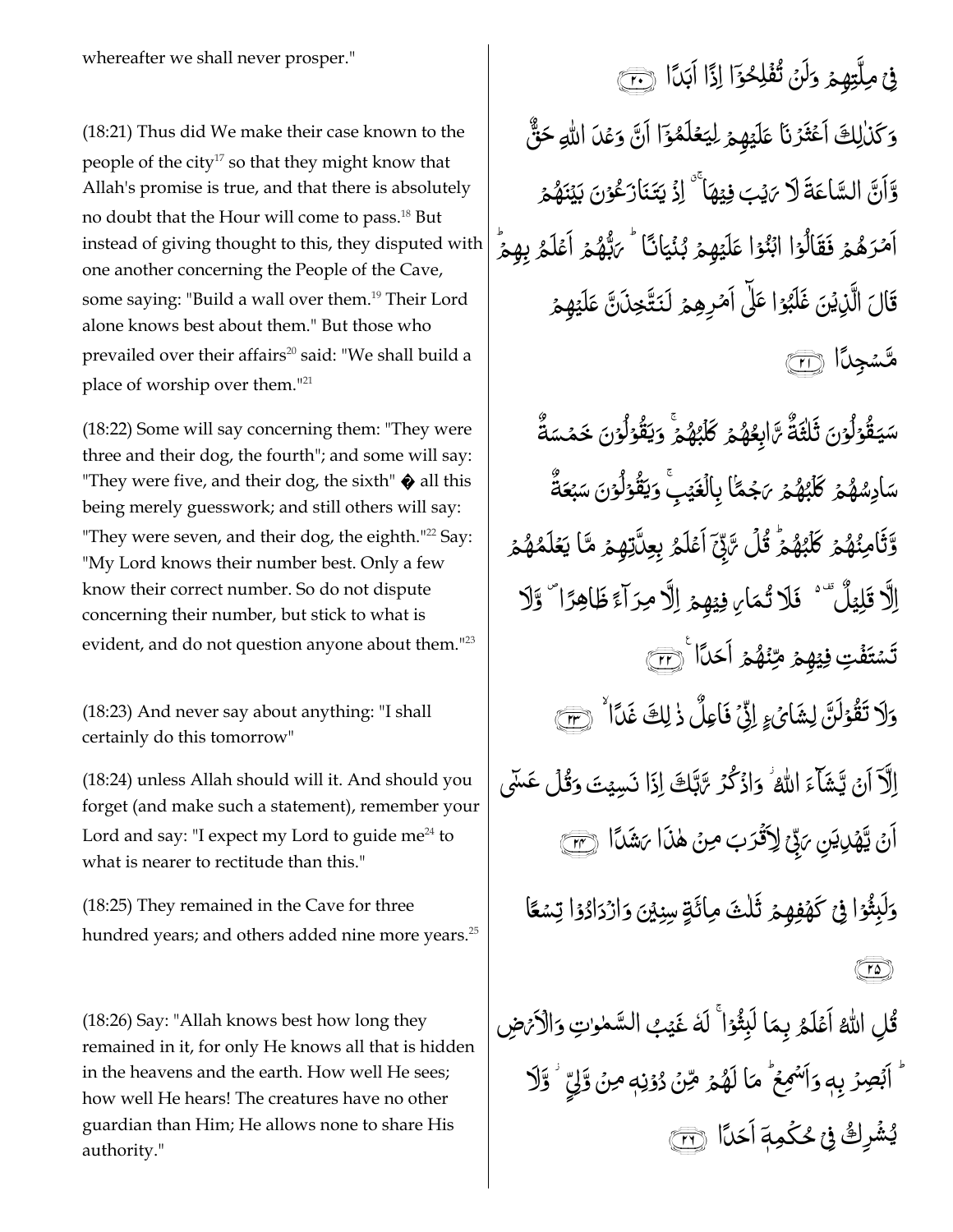$(18:27)$  (O Prophet),<sup>26</sup> recite to them from the Book of your Lord what has been revealed to you for none may change His words; (and were you to make any change in His words) you will find no refuge from Him.<sup>27</sup>

(18:28) Keep yourself content with those who call upon their Lord, morning and evening, seeking His pleasure, and do not let your eyes pass beyond them. Do you seek the pomp and glitter of the world?<sup>28</sup> Do not follow him<sup>29</sup> whose heart We have caused to be heedless of Our remembrance, and who follows his desires, and whose attitude is of excess. 30

(18:29) And proclaim: "This is the Truth from your Lord. Now let him who will, believe; and let him who will, disbelieve. <sup>31</sup> We have prepared a Fire for the wrong-doers whose billowing folds encompass them.<sup>32</sup> If they ask for water, they will be served with a drink like dregs of oil<sup>33</sup> that will scald their faces. How dreadful a drink, and how evil an abode!

(18:30) As for those who believe and do good We shall not cause their reward to be lost.

(18:31) They shall dwell in the Gardens of Eternity, beneath which streams flow. There they will be adorned with bracelets of gold, <sup>34</sup> will be arrayed in green garments of silk and rich brocade, and will recline on raised couches. <sup>35</sup> How excellent is their reward, and how nice their resting-place!"

(18:32) (O Muhammad), propound a parable to them.<sup>36</sup> There were two men of whom We bestowed upon one of the two vineyards, surrounding both of them with date-palms and putting a tillage in between.

ليا*ل*َ ِّد ُم َب نَ كِتَابِ <sub>كَيِ</sub>ّلِكَ ۚ لَا ِينُ کِر <sub>َ</sub> اِلَيۡكَ مِنۡ دَاتُلُ مَآ أَوۡحِیَ <sub>َ</sub> مُلْتَحَلَّا (72 ٖه ِن ْ وَلَنۡ تَجِد<sub>َ</sub> مِنۡ <sub>دُوۡ</sub> له تق<sup>ة</sup> وَ<br>له تله لِم*َد* ِل َك ِل

َوَاصۡبِرۡ نَفۡسَكَ مَحَ الَّذِيۡنَ يَدۡكُوۡنَ يَهَٰهُمۡ بِالۡغَالِوَةِ َ وَالْعَشِيِّ يُرِيۡلُوۡنَ وَجۡهَٰهٗ وَلَا تَعۡلُ عَيۡنَكَ عَنۡهُمۡ ۚ تُٰٓرِيۡلُ اً ۚ وَ لَا تُُطِعُ مَنۡ اَغۡفَلۡنَا قَلۡبَتۢ عَنۡ و<mark>قِ</mark> اللُّنۡيَ زِيۡنَةَ الۡحَيۡا هَوْلُهُ وَكَانَ أَمْرُةُ فُرُطًا ۚ <u>لَهُ</u>مَ ذِكُرِنَا وَاتَّبَعَ هَوْ وَقُٰلِ الۡحَنُّ مِنۡ  $\mathbb{J}$ رِّكۡ فَمَنۡ شَآءَ فَلۡيُؤۡمِنۡ وَّمَنۡ ـ اُ ۚ اَحَاطَ بِهِمۡ بائر<br>با شَاءَ فَلَيَكُفُرُ ۙالنَّآ اَعۡتَدۡنَاۤ لِلظَّٰلِمِيۡنَ نَاۤ سُتَغِيْثُوْا يُغَاثُوْا بِمَآءٍ كَالْمُهْلِ يَشُوِى رَا<sub>ِ</sub>نۡ يَّىسُتَهَ ِا سُّرَادِقُهَا ۖ وَ لْوَجُوْةً بِئُسَ الشَّرَابُ وَسَاءَتْ مُرْتَفَقًا ۚ لَمَبَ الً َ اِنَّ الَّذِيْنَ اٰمَنُوۡا وَعَمِلُوا الصَّلِحٰتِ اِنَّاۤ لَا نُثْضِيۡعُ اَجۡرَ مَنْ أَحۡسَنَ عَمَلاً ۚ ۞ هِمُ الْأَنْه*ٰرُ* تَحْتِهِ اُولَٰٓئِكَ لَهُمۡ جَنّٰٮٰٮ ۚ عَدۡنٍ تَجۡرِىۡ مِنۡ تَدۡ ژ*یا*بًا ) لِيَ*ـَ* و<br>ژن <u>ژ</u> <sub>َ</sub> مِنۡ ذَهَبٍ وَّ يَلۡبَسُوۡنَ َر اِو <sub>َ</sub> فِي<sub>ْ</sub>هَا مِنْ اَسَ ِف و *ق* َّل ي*ُ*حَ <sub>َ</sub> فِيَهَا عَلَى ِ<br>بُزِرَ<sub>ٌ</sub> فِ يم<u>ل</u>ين<br>م رَقٍ مُّتَّكِئ<sub>ُ</sub> ن وَّارِسُتَّڊَرَ<br>س مِّنۡنَ سُنۡنُ سِ <mark>وَّا</mark> ِّم ا ُخۡضًر .<br>اُ وَحَسُنَتۡ مُّرۡتَفَقَّا ۚ ﴿ ٱ نو اب<br> ا تنو<br>ٌ بَر الثَّ ًا لِغُم*َ*<br>ا ال*أن*آئِكِ ٰ َ وَاضۡرِبُ لَهُمۡ مَّثَلًا تَّجُلَيۡنِ جَعَلۡنَا لِأَحَابِهِمَا جَنَّتَيۡنِ َّ مِنۡ اَعۡنَابٍ وَّحَفَفۡنٰهُمَا بِنَحۡلٍ وَّجَعَلۡنَا بَيۡنَهُمَا زَىۡهَآ

سيسي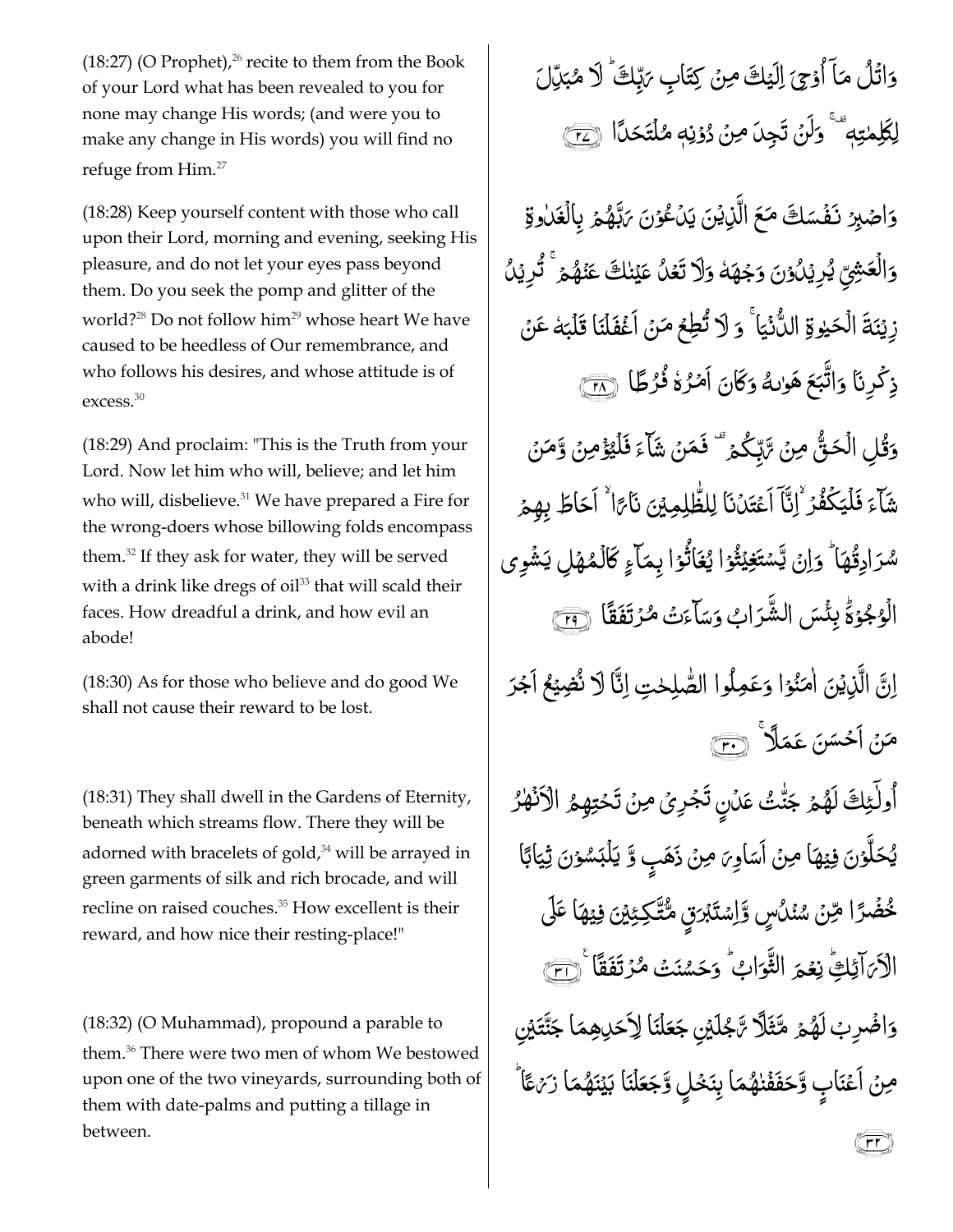(18:33) Both the vineyards yielded abundant produce without failure and We caused a stream to flow in their midst

(18:34) so the owner had fruit in abundance and he said to his neighbour, while conversing with him: "I have greater wealth than you and I am stronger than you in numbers."

(18:35) Then he entered his vine-yard<sup>37</sup> and said, wronging himself: "Surely, I do not believe that all this will ever perish.

(18:36) Nor do I believe that the Hour of Resurrection will ever come to pass. And even if I am returned to my Lord, I shall find a better place than this." 38

(18:37) While conversing with him his neighbour exclaimed: "Do you deny Him Who created you out of dust, then out of a drop of sperm, and then fashioned you into a complete man? 39

(18:38) As for myself, Allah alone is my Lord, and I associate none with my Lord in His Divinity.

(18:39) When you entered your vineyard, why did you not say: 'Whatever Allah wills shall come to pass, for there is no power <sup>40</sup> save with Allah!' If you find me less than yourself in wealth and children

(18:40) it may well be that my Lord will give me something better than your vineyard, and send a calamity upon your vineyard from the heavens and it will be reduced to a barren waste,

(18:41) or the water of your vineyard will be drained deep into the ground so that you will not be able to seek it out."

(18:42) Eventually all his produce was destroyed and he began to wring his hands in sorrow at the loss of what he had spent on it, and on seeing it fallen down upon its trellises, saying: "Would I had

، شَيۡثَنَا ُ<br>` .<br>-َش ۡن ُه ِّم كِلْتَا الْجَنَّتَيْنِ اٰتَتۡ اُكْلَهَا وَلَمۡ تَظۡلِمۡ وَّفَجَّرُنَا خِلْلَهُمَا نَهَرًا ۚ ﴿ ا<br>-ةً أَنَا أَكْثَرُ<br>\* ُر َ لِصَاحِبِهٖ وَهُوَ يُحَاوِ ِ<br>پريا وَكَانَ لَهُ ثَمَرٌ ۚ فَقَالَ مِنۡكَ مَالَا وَّاَعَزُّ نَفَرًا ۞ رَّ لِّنَفُسِهٖ ۚ قَالَ مَاۤ اَظُنُّ اَنۡ ہِ<br>ہُ لِ ٌم َظاِل وَدَخَلَ جَنُّتَهُ وَهُوَ تَبِيْدَ هٰذِمَّ أَبَدًا ۖ رَ<u>مَ</u> <sub>َ</sub> رِدَ<sup>ن</sup>ُّ اِلٰی <sub>کَا</sub>لِّیْ ہ<br>بِن ٿو َوَّمَاً اَظُنُّ السَّاعَةَ قَالِّمَةً ۚ وَلَئِ ا ًب ُمۡن َقَل ا ۡن َه ِّم ا لأجِدَانَّ خَيْرَ *ً* وِهْلَا اكْفَرْتَ بِالَّذِيۡ خَلَقَكَ َقَالَ لَهُ صَاحِبُهُ وَهُوَ يُحَاوِ َمِنۡ تُرَابٍ ثُمَّ مِنۡ نُّطۡفَةٍ ثُمَّ سَوَّىكَ 75 \$ َاللّٰہُ يَٰٓبِّيۡ وَلَآ أَشۡوِكَ بِرَبِّيۡ اَحَدًا ۞ لَّكِنَّاْ هُوَ<br>ـ الله ؒ ل<mark>ا قُوَّةَ</mark> اِلَّا وَلَوْلاَ إِذْ دَخَلْتَ جَنَّتَكَ قُلْتَ مَا شَأَءَ ا ً اِنْ تَرَنِ اَنَا اَقَلَّ مِنْكَ مَالًا وَّوَلَدًا ۚ ﴿ وَلَيْسَ الْمَجْمَعِينَ ۖ وَلَيْسَ ِبِاللّٰهِ ۚ اِ ِنۡ جَنَّتِكَ وَيُرۡسِلَ عَلَيۡهَا ِّم ا فَعَسٰى يَرَكِّحَ أَنۡ يُّؤۡتِيۡنِ خَيۡرَ سَعِيْدًا زَلَقًا ۚ ﴿ يَمْ يَقْتُلُوا ۖ يَمْ يَقْتُلُوا ۖ يَمْسَى ِ<br>صَبِع َح َص لحُسۡبَانَا مِّنَ السَّمَآءِ فَتُٰصَٰبِ بِحَ مَآؤُهَا غَوْرًا فَلَنُ تَسْتَطِيْعَ لَهُ طَلْبًا ۞ يْضَيِّ ۡو ُي َا ِقَلِّبُ كَفَّيۡهِ عَلَىٰ مَاۤ اَنۡفَقَ فِيۡهَاۚ<br>ؙ يۡطَ بِثَمَرِہٖ <mark>ذَاَ</mark>صۡبَحَ يُقَلِّ احِيْنِ ِح ُا َو وَهِيَ خَاوِيَةٌ عَلٰى عُرُوْشِهَا وَيَقُوْلُ يٰلَيۡتَنِيۡ لَمَ ٱشۡوِكَ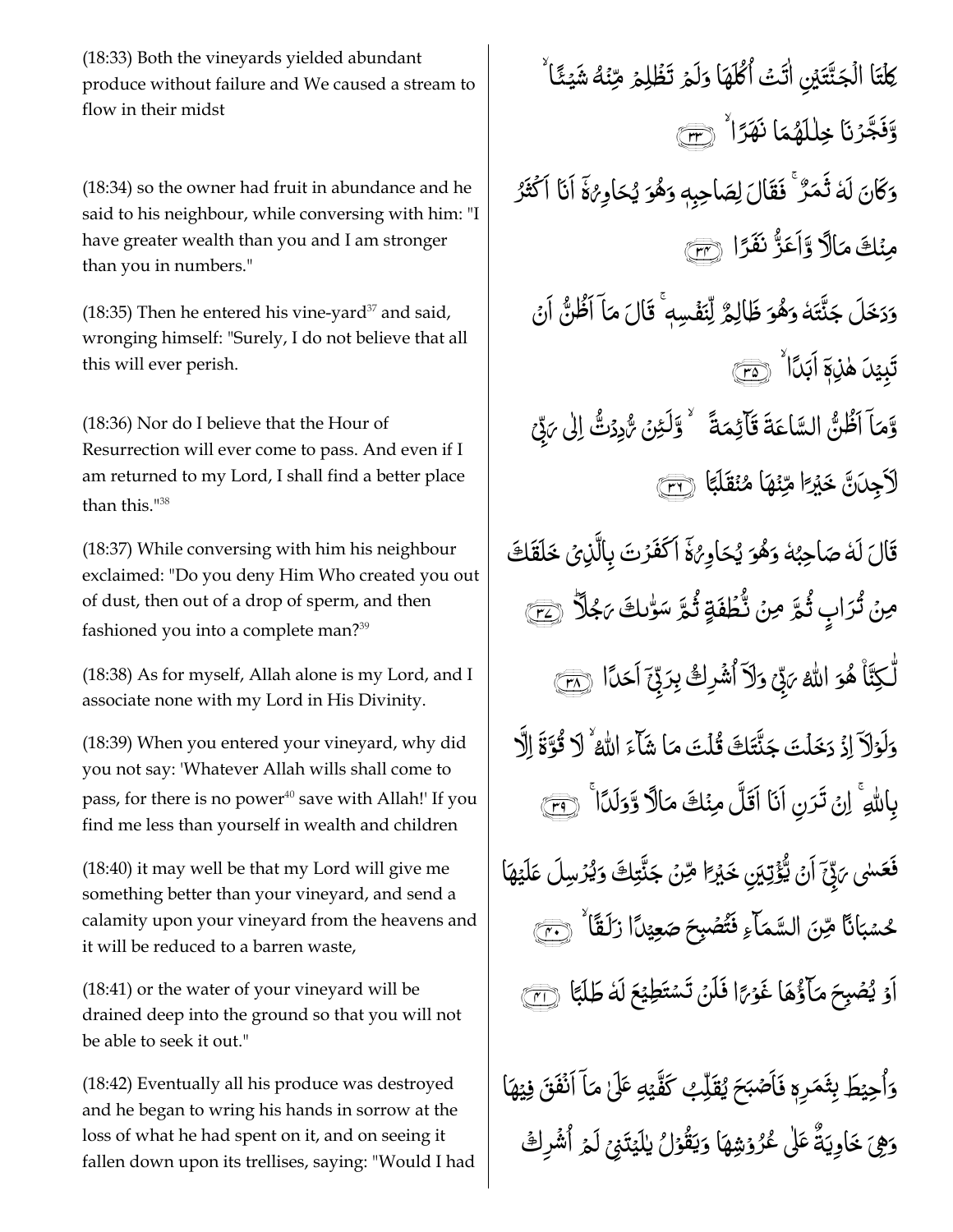(18:43) And there was no host, beside Allah, to help him, nor could he be of any help to himself.

(18:44) (Then he knew) that all power of protection rests with Allah, the True One. He is the best to reward, the best to determine the end of things.

(18:45) (O Prophet), propound to them the parable of the present life: it is like the vegetation of the earth which flourished luxuriantly when it mingled with the water that We sent down from the sky, but after that the same vegetation turned into stubble which the winds blew about. Allah alone has the power over all things. 41

(18:46) Wealth and children are an adornment of the life of the world. But the deeds of lasting righteousness are the best in the sight of your Lord in reward, and far better a source of hope.

(18:47) Bear in mind the Day when We shall set the mountains in motion <sup>42</sup> and you will find the earth void and bare. <sup>43</sup> On that Day We shall muster all men together, leaving none of them behind.<sup>44</sup>

(18:48) They shall be brought before your Lord, all lined up, and shall be told: "Now, indeed, you have come before Us in the manner We created you in the first instance, <sup>45</sup> although you thought that We shall not appoint a tryst (with Us)."

(18:49) And then the Record of their deeds shall be placed before them and you will see the guilty full of fear for what it contains, and will say: "Woe to us! What a Record this is! It leaves nothing, big or small, but encompasses it." They will find their deeds confronting them. Your Lord wrongs no one. 46

not associated anyone with my Lord in His<br>Divinity." بِرَ دِّعَ اَ وَمَا كَان<u>َ</u> لَّهُ فِئَةٌ يَّنۡصُٰرُوۡنَهٗ مِنۡ دُوۡنِ اللّٰهِ وَلَ<sub>ّهُ</sub> تَكُنُّ لَّهُ مُنۡتَصِرًا ۚ ٣ ا عف*ب*َ ثُوَابًا وَّخَب<u>ُر</u>ٌ عُقُّ َو <sub>ُنْهُتِ</sub> ژَ لۡوَلَايَةُ لِلّٰہِ الۡحَقِّٰ هُوَ خَيۡرُ ۗ<br>ا هُنَالِكَ الْ  $\widetilde{(\gamma\gamma)}$ مَزَ ِم وقِ اللُّان**ُ**يَا كَمَا<sup>ّ</sup>ءٍ اَنْزَلْنٰهُ وَاضۡمِرِبُ لَهُمۡ مَّثَلَ الۡكَيۡم ا السَّمَاْءِ فَاخْتَلَطَ بِهِ نَبَاتُ الْأَيْضِ فَأَصۡبَحَ هَشِيۡهَ <sub>)ءِ</sub> مُّقۡتَلِ*رَا* ۞ الله عَلٰی گُلِّ شَمَّ<sup>ع</sup> َ تَذَرُوهُ الرِّيْحُ ۚ وَكَانَ ا الۡبُقِيٰتُ و البا اً وَالْ وقِ اللُّ<sup>ا</sup>ن<sub>َ</sub>يَ اَلْمَالُ وَ الْبَنُوۡنَ زِيۡنَةُ الۡحَيۡلِ ـ َماًل َا ثُوَابًا وَّخَ<u>ب</u>ْرُ<sup>9</sup> َو ب<sup>َر</sup>َّ عِنۡلَ *بَ*اِّلِكَ ثَ<sup>ّ</sup> الصّْلِحْثُ خَيْرٌ بَالَ و تَرَى الْأَنْهَضَ بَابِرْنَةً ۚ وَ الَجِبَ َو*َيۡوَٰهَ ن*َسَيِّرُ وَّحَشۡرُنٰۿُمۡ فَلَمۡ نُغَاٰدِیۡ مِنۡهُمۡ اَحَدًا ۚ ۞ َوَعُرِضُوۡا عَلَىٰ يَٰتِكَ صَفَّاۤ ٰ لَقَلۡ جِئۡتُمۡوۡنَا كَمَا اً لَّنۡ تَّجۡعَلَ لَـكُمۡ خَلَقۡنٰكُمۡ اَوَّلَ مَرَّقٍ ۚ ٰ بَلۡ زَعَمۡتُمۡ اَلَّ ٿونيا آه ۡو َّم ِهِ ا قِيَّةِ شُفِقِيْنَ مِ<mark>مَّا فِ</mark> ى الْمُجۡرِمِيۡنَ مُ وَوُضِعَ الْكِتْبُ فَتَرَ فجايز<sup>ي</sup>َّ<br>أ ِغ ُر َص َ وَ يَقُوْلُوْنَ لِيَوَيُلَتَنَا مَالِ هٰذَا الْكِتْبِ لَا يُغَادِ <u>ل</u><br>-نْبِيۡرَةَۚ اِلۡلَّاۤ اَحۡصٰلَهَاۚ ۚ وَوَجَلُوۡا مَاۤ عَمِلُوۡا حَاضِرًا ؕ وَ ِب َّواَل َك لَّا يَظْلِمُ بَبُّكَ أَحَدًّا ۚ فَيَ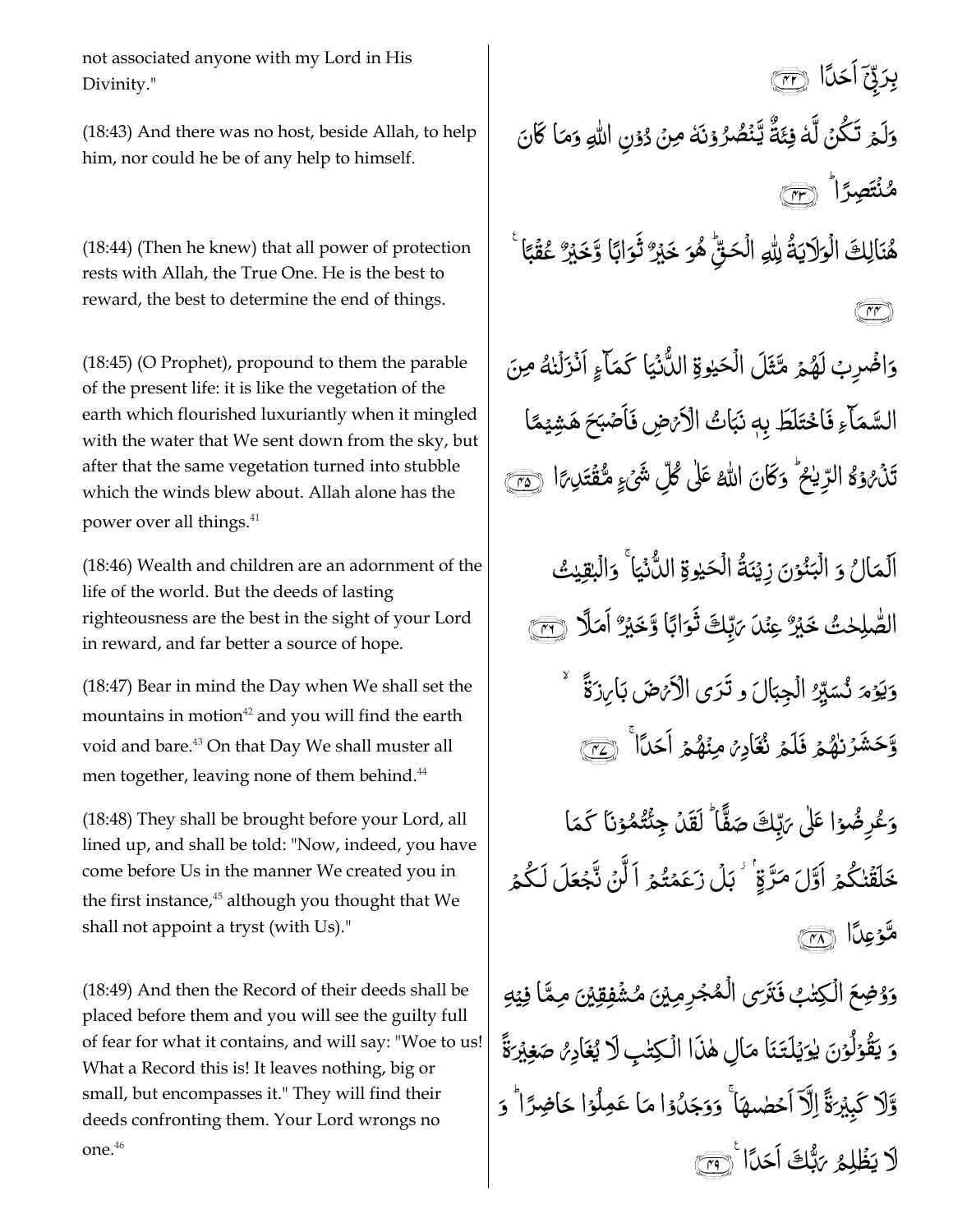(18:50) And recall when We said to the angels: "Prostrate yourselves before Adam"; all of them fell prostrate, except Iblis. <sup>47</sup> He was of the jinn and so disobeyed the command of his Lord. <sup>48</sup> Will you, then, take him and his progeny as your guardians rather than Me although they are your open enemies? What an evil substitute are these wrongdoers taking!

(18:51) I did not call them to witness the creation of the heavens and the earth, nor in their own creation. <sup>49</sup> I do not seek the aid of those who lead people astray.

(18:52) What will such people do on the Day when the Lord will say: "Now call upon all those whom you believed to be My partners?" <sup>50</sup> Thereupon they will call upon them, but they will not respond to their call; and We shall make them a common pit of  $doom<sub>1</sub>51$ 

(18:53) and the guilty shall behold the Fire and know that they are bound to fall into it, and will find no escape from it.

(18:54) And surely We have explained matters to people in the Qur'an in diverse ways, using all manner of parables. But man is exceedingly contentious.

(18:55) What is it that prevented mankind from believing when the guidance came to them, and from asking forgiveness of their Lord, except that they would like to be treated as the nations of yore, or that they would like to see the scourge come upon them face to face? 52

(18:56) We raise Messengers only to give good news and to warn. <sup>53</sup> But the unbelievers resort to falsehood in order to rebut the truth with it, and scoff at My revelations and My warnings.

اِبۡلِيۡسَ ِ<br>ابۡلِ َاذُ قُلۡنَا لِلۡمَلَّئِكَةِ اسۡجُلُوۡا لِأَهَدَ فَسَجَلُوۡٓا اِلۡلَّآ إِذۡ َو مِنَ الْجِنِّ فَفَسَقَ عَنْ اَمْرِ يَدِّمُ اَفَتَتَّخِذُونَهُ ، م<u>ر</u> َن َكا َ مِنۡ دُوۡنِیۡ وَهُمۡ لَـٰکُمۡ عَدُٰلٌ ۚ بِئۡسَ م<br>باع اوريد<br>ا ِ أَوۡرٰا دَدُّرِّيِّتَةَ أَوۡ لِلظُلِمِيْنَ بَدَلًا (٢٠ َّ أَاشُهَدَتَّهُمْ خَلْقَ السَّمٰوٰتِ وَالْأَبْرَضِ وَلَا خَلْقَ مُضِلِّيۡنَ عَضُٰلًا ۚ (۞ اَنۡفُسِهِمۡ ؒ وَمَا كُنۡثُ مُتَّخِذَ الۡهُ وَيَوۡمَ يَقُوۡلُ نَادُوۡا شُرَكَآءِىَ الَّذِيۡنَ زَعَمۡتُمۡ فَلَحَوۡهُمۡ مَّوْبِقًا (ar فَلَمۡ يَسۡتَجِيۡبُوۡا لَهُمۡ وَجَعَلۡنَا بَيۡنَهُمۡ مَّوۡ

قِعُوۡهَا وَ لَمۡ واقِ وَىَا الْمُجۡرِمُوۡنَ النَّامَ فَظَنُّوۡٓا اَنَّهُمۡ مُّوَ يَجِلُوۡl عَنۡهَا مَصۡرِفَا ۚ حَق <sub>َ</sub> مَتَلِي َوَلَقَلۡ صَرَّفۡنَا فِیۡ هٰذَا الۡقُدۡ[ٰنِ لِلنَّاسِ مِنۡ کُلِّ َجَداًل ِ<br>ُاع <sub>َمَ</sub>أَنُّ أَكْثَرَ شَيْ ا وَكَانَ الْإِنْسَ ر **الْهُ**ناي وَمَا مَنَعَ النَّاسَ اَنْ يُّؤْمِنُوَٓا اِذۡ جَآءَهُمْ َلِيۡنَ أَوۡ ر<br>دور اِلَّآ اَنۡ تَأۡتِيَهُمۡ سُنَّةُ الۡأَوَّ ِرُوۡا<sub>َ</sub> *بَ*لَّهُمۡ ۇ<sup>ي</sup>شت<del>َف</del>ْفِ نَ<sub>ا</sub>بُ قُبُلًا رَ<u>مَ</u>يَ رُ **الْعَذَا** ڷ*ۣێۿۘۮ۠* يَأْتِ *مُبَنَّةٍ وِيُنَ* وَمُنۡذ*َلِ <sub>رِ</sub>يۡنَ ۚ* ر م*ن*دً<br>. ِااَّل <u>لمِلَيْنَ</u> ِسَلِ وَمَا نُزَسِلُ الْعُزْسَ

<sub>ل</sub>ِيْدُحِضُّوۡا بِهِ الۡكَوَّ ـ اُطِلِ لِ وَيُجَادِلُ الَّذِيۡنَ كَفَرُوۡا بِالۡبَا دَاتَّخَذُوۡٓا اٰیٰتِیۡ وَمَاۤ اُنۡزِیۡوۡا هُزُوٗٓا ۚ لَتَقَ

.<br>-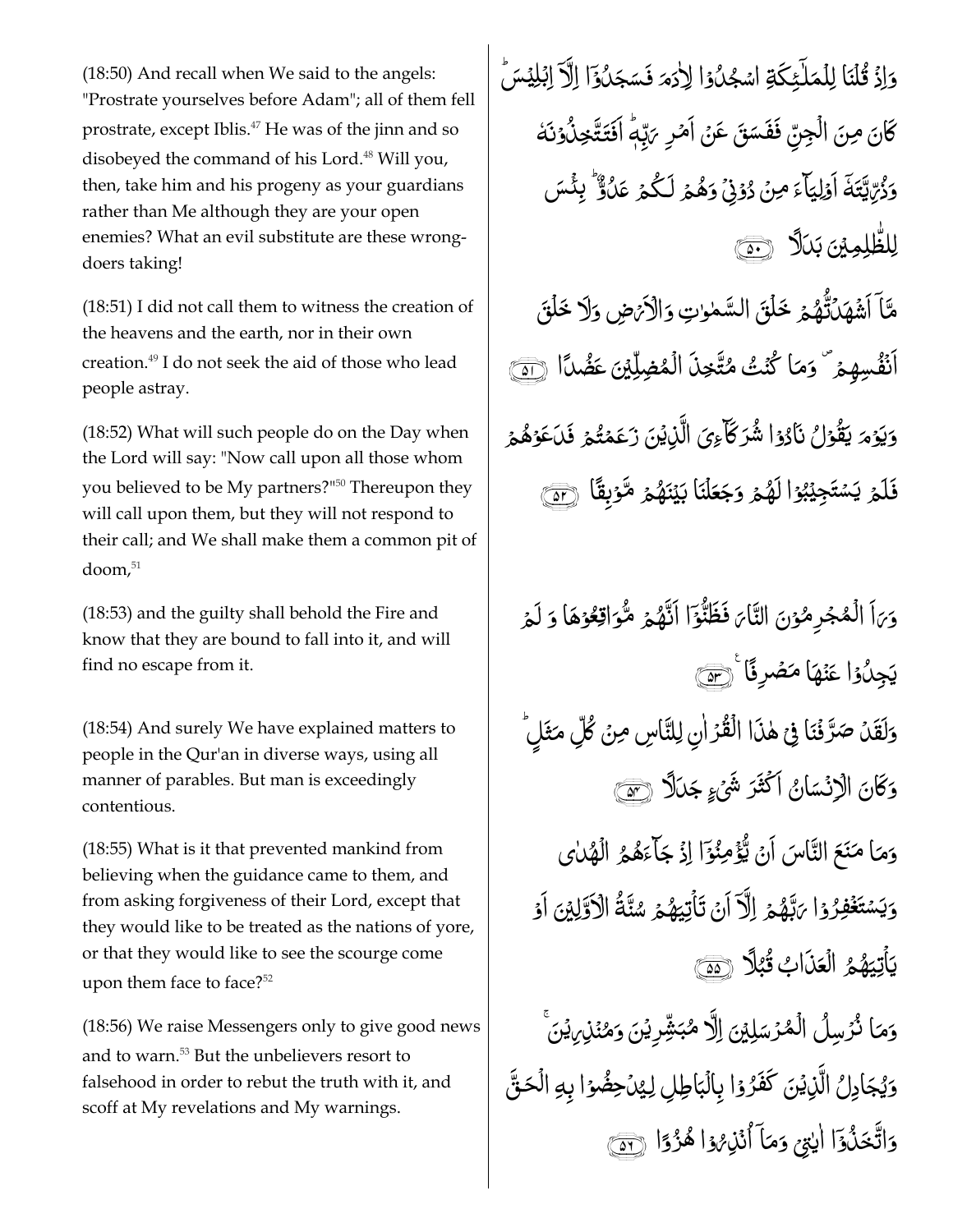(18:57) Who is more wicked than the man who, when he is reminded by the revelations of his Lord, turns away from them and forgets (the consequence of) the deeds wrought by his own hands? We have laid veils over their hearts lest they understand the message of the Qur'an, and We have caused heaviness in their ears. Call them as you may to the Right Path, they will not be ever guided aright. 54

(18:58) Your Lord is All-Forgiving, full of mercy. Had He wished to take them to task for their doings, He would have hastened in sending His scourge upon them. But He has set for them a timelimit which they cannot evade. 55

(18:59) All the townships afflicted with scourge are before your eyes. <sup>56</sup> When they committed wrong, We destroyed them. For the destruction of each We had set a definite term.

(18:60) (And recount to them the story of Moses) when Moses said to his servant: "I will journey on until I reach the point where the two rivers meet, though I may march on for ages." 57

(18:61) But when they reached the point where the two rivers meet, they forgot their fish, and it took its way into the sea, as if through a tunnel.

(18:62) When they had journeyed further on, Moses said to his servant: "Bring us our repast. We are surely fatigued by today's journey."

(18:63) The servant said: "Did you see what happened? When we betook ourselves to the rock to take rest, I forgot the fish  $\hat{\mathbf{\diamond}}$  and it is only Satan who caused me to forget to mention it to you  $\hat{\mathbf{\diamond}}$  so that it made its way into the sea in a strange manner."

(18:64) Moses said: "That is what we were looking for." <sup>58</sup> So the two turned back, retracing their

ِّكْرَ بِأَيْتِ بَ<sub>ٰ</sub>تِهٖ فَأَعْرَضَ عَنْهَا و<br>قبي ڏيو وَمَنۡ أَظَٰلَهُ مِعَّنۡ ذُ وَنَسِيَ مَا قَلَّمَتُ يَلاُهُ ۚ إِنَّا جَعَلْنَا عَلَىٰ قُلُوۡبِهِمۡ اَكِتَّةً <sub>َ</sub>زَانَ تَنۡعُهُمۡ لِلَ الۡهُاٰی ِا َ اَنۡ يَّفۡقَهُٰوۡهُۚ وَفِیۡٓ اٰذَانِهِمۡ وَقُرًا ؕ وَ َفَلَنۡ يَّهۡتَدُوۡٓا إِذَا اَبَدًا ۞ بِمَا كَسَبُوۡا َبِةً <sup>ا</sup>َوَ يُؤَاخِذُهُمۡ بِ وَبَهُّكَ الۡفَفۡوۡمُ ذُوۡ الرَّحۡمَ تَوَعِلٌ لَّنۡ يَّجِلُوۡا مِنۡ رَ الْعَذَابُ ۚ بَلْ لَّهُمۡ مَّوۡ لَعَجَّلُ لَهُمُّ دُوۡنِهٖٖٖمَوۡئِلَا ۞ ـ ڏوُ<br>ذ وَتِلْكَ الْقُرْىِ اَهۡلَكۡنٰهُمۡ لَمَّا ظَلَمُوۡا وَجَعَلۡنَا َو ِ<br>تَوۡعِدًا ۚ <mark>َهَ</mark> ِ<mark>ٖمَهۡلِكِهِمۡ</mark> مَّوۡ ِل <sub>اً</sub> حَتَّى اَبۡلُغَ مَجۡمَعَ َاِذۡ قَالَ مُوۡسٰى لِفَتْمٰهُ لَآ اَبۡرَ حُ حَ َو الۡبَحۡرَيۡنِ اَوۡ اَمۡضِیۡ حُقُبًا ۚ نَ <sub>َ</sub><br>سَنِيۡلَا بر<br>ن سَدِ بَا حُوۡتَهُمَا فَاتَّخَلَ سَ بَيۡنِهِمَا نَسِيَ فَلَمَّا بَلَغَا مَجْمَعَ بَيۡ فِي الۡبَحۡرِ سَرَبَا ۚ <del>(1</del> ُقِيۡنَا مِنۡ اٰتِنَا غَدَآءَنَا ٰ لَقَدۡ لَقِ ً لِفَتْمُهُ اٰتِ ِ<br>اِسَ لِ فَلَمَّا جَاوَزَا قَالَ سَفَرِنَا لهٰذَا نَصَبًا  $\overline{(\gamma\gamma)}$ رَةِ فَاِنِّيَّ نَسِي<sub>َتُ</sub> َقَالَ أَيَزَيْتَ إِذْ أَوَيُنَاً إِلَى الصَّخْرَ طٰنُ اَنۡ اَذۡکُرَہٗ ٗ ڵٮؿڟ ءُ اِلَّا الشَّيْ نِيۡه<del>ُ</del> لمىز الۡكُوۡتَ ٰ وَ مَاۤ اَنۡسٰ <sub>سَ</sub>بِيَلَهُ فِيَ الْبَحۡرِ ۗ عَجَبًا ۞ بر<br>ن سَدِ َس َخَذ اَّت َو َقَالَ ذٰ لِكَ مَا كُنَّا نَبُغٌ ۚ فَاَءَتَدًّا عَلَى اٰثَارِهِمَا قَصَصًا ۖ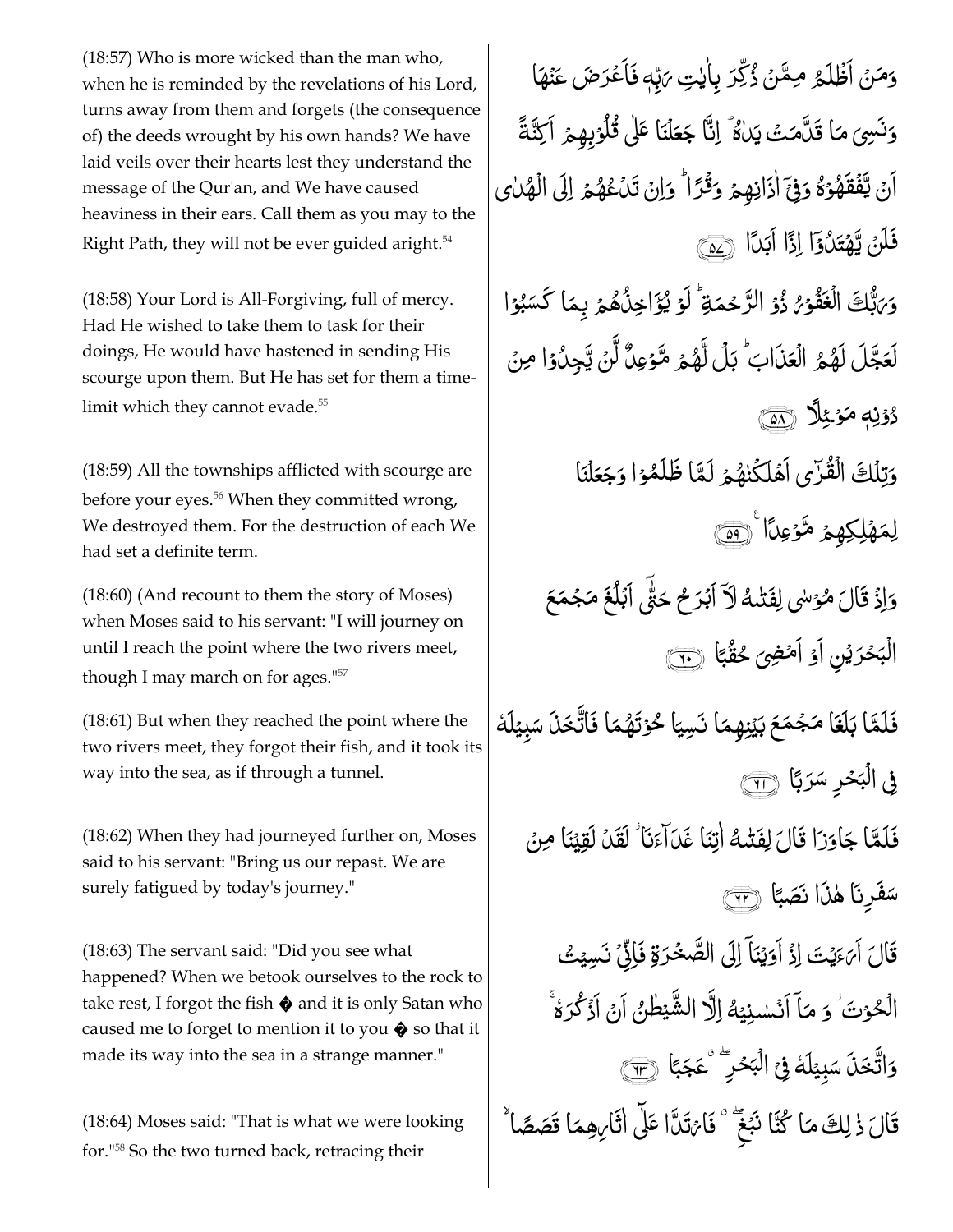footsteps,

(18:65) and there they found one of Our servants upon whom We had bestowed Our mercy, and to whom We had imparted a special knowledge from Ourselves. 59

(18:66) Moses said to him: "May l follow you that you may teach me something of the wisdom which you have been taught?"

(18:67) He answered: "You will surely not be able to bear with me.

(18:68) For how can you patiently bear with something you cannot encompass in your knowledge?"

(18:69) Moses replied: "You shall find me, if Allah wills, patient; and I shall not disobey you in anything."

(18:70) He said: "Well, if you follow me, do not ask me concerning anything until I myself mention it to you."

(18:71) Then the two went forth until, when they embarked on the boat, he made a hole in it, whereupon Moses exclaimed: "Have you made a hole in it so as to drown the people in the boat? You have certainly done an awful thing."

(18:72) He replied: "Did I not tell you that you will not be able to patiently bear with me?"

(18:73) Moses said: "Do not take me to task at my forgetfulness, and do not be hard on me."

(18:74) Then the two went forth until they met a lad whom he slew, whereupon Moses exclaimed: "What! Have you slain an innocent person without

 $\begin{pmatrix} \overline{\mathbf{u}} & \mathbf{v} \\ \mathbf{v} & \mathbf{v} \end{pmatrix}$ نُ عِ<mark>ن</mark>ُلِ<mark>نَ</mark>ا متِرْ َادِنَآ اٰتَيۡنٰهُ *نَحۡمَةً مِ*ّ َب و<br>بي چ متِرْ فَوَجَدَا عَبۡدَآا مِّ نْ لَّكُنَّا عِلْمًا ۞ ۞ <sub>َ</sub> مِنِ لْمَنْكُمُ<br>م َّل َو َع نُعَلِّمَنِ مِمَّا َ قَالَ لَهُ مُؤسٰى هَلْ اَتَّبِعُكَ عَلَّى اَنۡ تُعَ ِّطْلِمْتَ رُشُدًا (Tr ُع َقَالَ اِنَّكَ لَنْ تَسْتَطِيْعَ مَعِيَ صَبْرًا هَمَيَ ني<br>أما تقليد التقليد َ وَكَيْفَ تَصۡبِرُ عَلَىٰ مَا لَـمۡ تُحِطَٰ بِهٖ \$ صَابِرًا وَّلَآ أَعۡصِىۡ لَكَ أَمۡرًا قَالَ سَتَجِدُنِيَّ اِنۡ شَآءَ اللّٰہُ صَ  $\ket{19}$ ٍ حَتَّٰى أُحَ<sub>ٰ</sub>لِثَ ءِ حَ<br>ح ِ<br>اع َقَالَ فَإِنِ اتَّبَعُتَنِي فَلَا تَسُئَلُنِيَ عَنْ شَيْ ـ گرًا <u>ؓ ن</u> لَكَ مِنْهُ ذِكُ ةِ خَرَقَهَا ۖ قَالَ<br>ّ ِة فِيِّنَ<sup>ّ</sup> بًا فِي السَّفِ بن کہ<del>ی</del>ت<br>ا ِ<br>اس بر فَانُطَلَقَا ُ ۖ حَتَّى إِذَا يَ اَخَرَقُتَهَا لِتُغْرِقَ اَهْلَهَا ۚ لَقَدۡ جِئۡتَ شَيۡئًا اِمۡرًا ۞ .<br>-<br>-قَالَ اَلَمْ اَقُلْ اِنَّكَ لَنْ تَسْتَطِيْعَ مَعِيَ صَبْرًا (آ $\Box$ <sub>َا</sub> مِنۡ اَمۡرِیۡ من*ې* ِهِقُ بِمَا نَسِيْتُ وَلَا تُرَ َقَالَ لَا تُؤَاخِذُنِيَ بِ عُسْرًا ﴿ بَا غُلْمًا فَقَتَلَهُ ۚ قَالَ أَقَتَلَتَ ِ<br>تعي فَانُطَلَقَا ُ ۖ حَتَّى اِذَا لَقِ ا ًر  $\int \tilde{\mathcal{L}}$  زَكِيَّةً ٰ بِغَيْرِ نَفْسٍ ٰ لَقَدۡ جِئۡتَ شَيۡئًا ثُّکۡ ـ َز ا نَفۡسَّ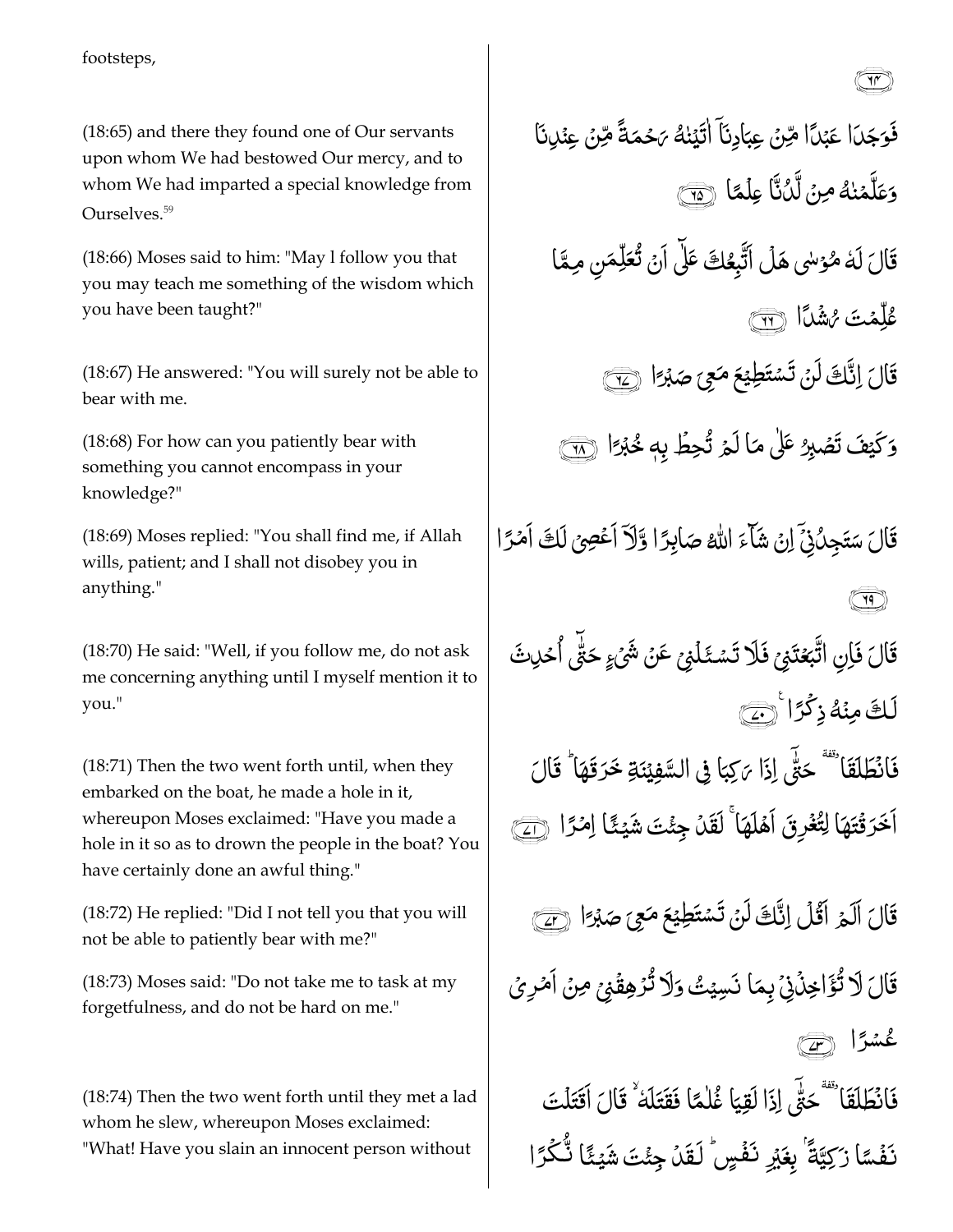his having slain anyone? Surely you have done a<br>horrible thing."

(18:75) He said: "Did I not tell you that you will not be able to patiently bear with me?"

(18:76) Moses said: "Keep me no more in your company if I question you concerning anything after this. You will then be fully justified."

(18:77) Then the two went forth until when they came to a town, they asked its people for food, but they refused to play host to them. They found in that town a wall that was on the verge of tumbling down, and he buttressed it, whereupon Moses said: "If you had wished, you could have received payment for it."

(18:78) He said: "This brings me and you to a parting of ways. Now I shall explain to you the true meaning of things about which you could not remain patient.

(18:79) As for the boat it belonged to some poor people who worked on the river, and I desired to damage it for beyond them lay the dominion of a king who was wont to seize every boat by force.

(18:80) As for the lad, his parents were people of faith, and we feared lest he should plague them with transgression and disbelief,

(18:81) and we desired that their Lord should grant them another in his place, a son more upright and more tender hearted.

(18:82) As for the wall, it belonged to two orphan boys in the city, and under it there was a treasure that belonged to them. Their father was a righteous

َ قَالَ اَ لَمْ اَ قُلْ لَّكَ اِنَّكَ لَنۡ تَسۡتَطِيۡعَ مَعِىَ صَبۡرَا  $\begin{array}{c} \boxed{20} \end{array}$ ِّ قَلْ اِنۡ سَاۤ لَٰٓتُٰلَٓ عَنۡ شَیۡۖ ِبَعۡدَهَا فَلَا تُصْحِبۡنِيۡ ۖ ِا َل َقا ن<br>ما ڪ ِّئَ لَّكُنَّىٰ عُ<mark>ن</mark>َ بَلَغۡتَ مِنۡ بَةِ <sub>س</sub>ِاسْتَ<mark>طَعَمَاً اَهْلَهَا</mark> اً أَهَلَ قَزْيَ حَتَّٰی اِذَاؔ اَتَّیَ<sup>ّ</sup> َح َفا ْنَطَلَقا <sub>َا</sub>ْاجَا يُّرِيْنُ أَنُّ ا فِي<u>ْه</u>َا جِدَا فَاَبَوۡا اَنۡ يُّضَيِّفُوۡهُمَا فَوَجَدَا فِ ا ًر ۡج ِه َا َيَّنۡقَضَّ فَأَقَامَـٰٓ ۚ قَالَ لَوۡ شِئۡتَ لَتَّخَذۡثَ عَلَيۡ Œ) ثَىٰ سَأُنَبِّئُكَ بِتَأْوِيُلِ مَا لَمَ ِيَنِكَ ۚ فِرَاقُ بَيۡنِیۡ وَبَيۡ قَالَ هٰذَا فِ ِبو**صَبْرًا** هم تَسۡتَطِعۡ عَّلَيۡ اَمَّا السَّفِيْنَةُ فَكَانَتْ لِمَسْكِيْنَ يَعُمَلُوْنَ فِي الْبَحْرِ اَعِيۡبَهَا وَكَانَ وَىَاۤءَهُمۡ مَّلِكٌ يَّاۡفُدُ كُلَّ فَأَىَدُتُّ أَنۡ أَعۡ يةٍ غَضُبًا ۞ فِيْنَ ِسَفِ َس ِهِقَهُمَا<sub>ً</sub> َدَاَهَا الْغُلْمُ فَكَانَ اَبَوْهُ مُؤْمِنَيْنِ فَخَشِيْنَاً اَنۡ يُّٰزَ يَانَا وَكُفُرًاْ ۞ طَغُّيَ*ّ* ِّ ا هِّنۡهُ زَكٰوةً وَّاَقُرَبَ فَأَىَدۡنَآ اَنۡ يُّبۡلِالَهُمَا ىَہُّهُمَا خَيۡرَ ا ًم ُر ۡح َن َكا َو تِيۡمَيۡنِ فِى الۡمَـٰاِيۡنَةِ ِت مَ<sup>ب</sup>ِنِ يَ<sub>ّ</sub> نَ لِغُلْمَ وَأَمَّا الْجِدَاءُ فَكَانَ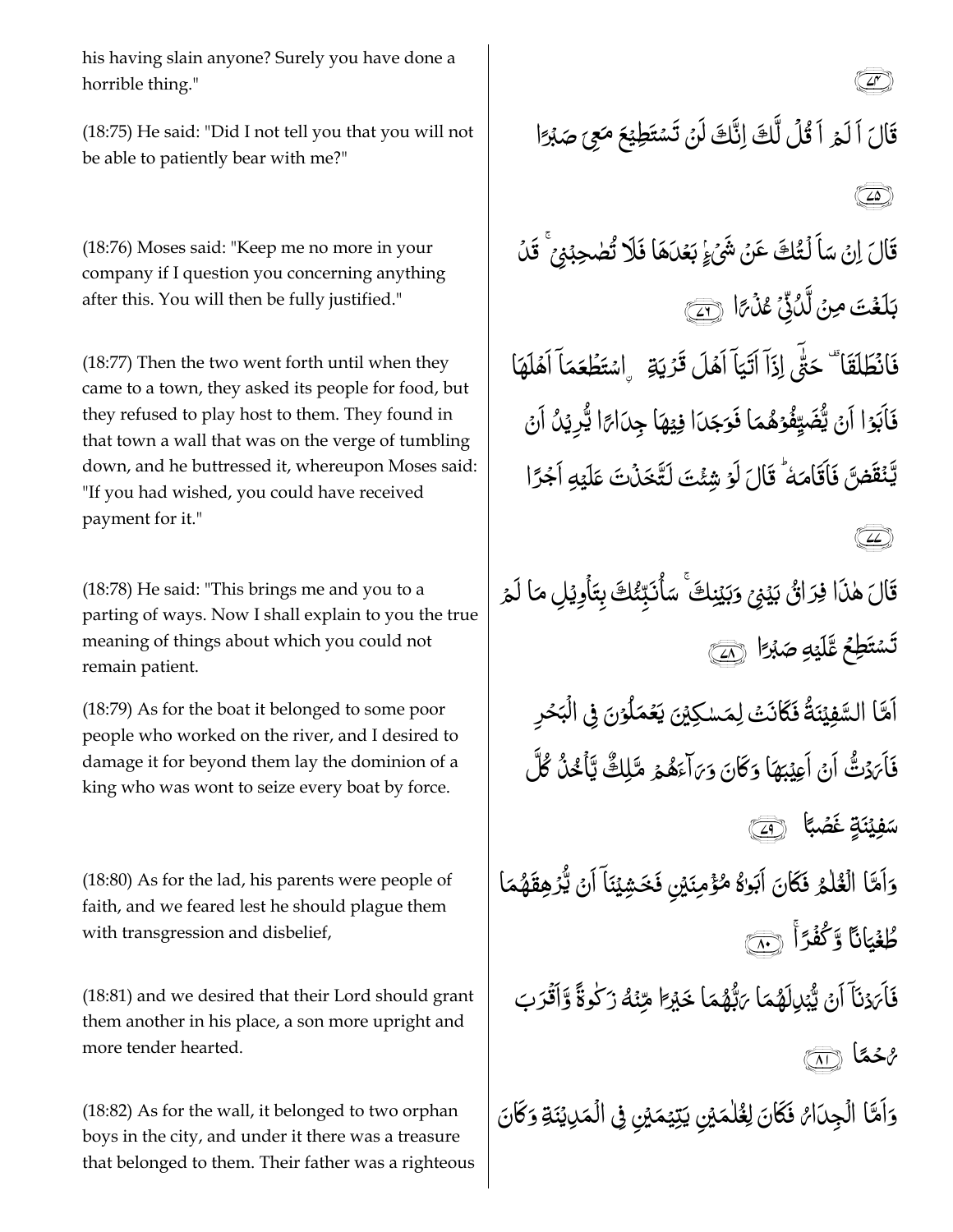man and your Lord intended that they should come of age and then bring forth their treasure as a mercy from your Lord; I did not do this of my own bidding. This is the true meaning of things with which you could not keep your patience." 60

(18:83) (O Muhammad), they ask you about Dhu al-Qarnayn. <sup>61</sup> Say: "I will give you an account of him." 62

(18:84) We granted him power in the land and endowed him with all kinds of resources.

 $(18:85)$  He set out (westwards) on an expedition,

(18:86) until when he reached the very limits where the sun sets, <sup>63</sup> he saw it setting in dark turbid waters; <sup>64</sup> and nearby he met a people. We said: "O Dhu al-Qarnayn, you have the power to punish or to treat them with kindness." 65

(18:87) He said: "We will chastise him who does wrong, whereafter he will be returned to his Lord and He will chastise him grievously.

(18:88) But as for him who believes and acts righteously, his will be a goodly reward and we shall enjoin upon him only mild commands."

 $(18:89)$  Then he set out on another expedition

(18:90) until he reached the limit where the sun rises and he found it rising on a people whom We had provided no shelter from it. 66

(18:91) Thus was the state of those people, and We

ُنَاَ*ن*َادَ *بَ*ابُّكَ هُمَا وَكَانَ اَبُوۡهُمَا صَالِحًا ۚ فَاَ تَّحْتَهُ كَنْزٌ لَّ متِرْ اَنۡ يَّبۡلُغَآ اَشُلَّهُمَا وَيَسۡتَخۡرِجَا كَنۡزَهُمَا ۖ ۚ ۚ يَحۡمَةً مِّ ِّ تَّرِّبُكَ ۚ وَمَا فَعَلَتُهُ عَنۡ اَمۡرِىۡ ۚ ذٰ لِكَ تَأۡوِيۡلُ مَا لَمۡ ِبِهِ صَبْرًا ۚ ﴿ <u>``</u> تَسۡطِعۡ عَّلَيۡ وَيَسۡئَلُوۡنَكَ عَنۡ ذِى الۡقَرۡنَيۡنِ ۗ قُلۡ سَاۤ تُلۡوَا عَلَيۡكُمۡ ـ گرًا <u>ُ آ</u> ِّئِنَّهُ ذِ<sup>كُ</sup> ِّم ءٍ سَبَبًأ ُ ِ<br>اع <sub>َ</sub> مِنْ گُلِّ شَیْ ا مَكَّنَّا لَهُ فِی الْاَتْرَضِ وَاٰتَيۡنٰهُ َم ِاَّنا  $\left(\widehat{\Lambda''}\right)$ فَأَ تُبَعَ سَبَبً دَيْتَى اِذَا بَلَغَ مَغْرِبَ الشَّمَسِ وَجَدَهَا تَغُرُبُ فِي عَيْنٍ َح حَمِئَةٍ وَّوَجَدَ عِنُدَهَا قَوْمًا ۚ وُّلْنَا يٰذَا الْقَرْنَيْنِ اِمَّاۤ اَنْ بْهِمْ لَحْسْنًا ۞ ، وي<sub>چ</sub> َاهَّاً أَنۡ تَتَّخِذَ فِ <sub>با</sub>ب وَ ِّذ َع ُت َّنزِّبُهُ ثُمَّ يُرَدُّ اِلٰى <sub>كَنِ</sub>ّهٖ َقَالَ أَمَّا مَنْ ظَلَمَ فَسَوۡفَ نُعَ ن<br>كُرًا ه<del>ِي</del> َنْزِّبُهُ عَذَابًا ثُّكُّ َع ُي َف وَاَهَّا مَنۡ اٰمَنَ وَعَمِلَ صَالِحًا فَلَهٗ جَزَآءَ ۗ اِلۡكُسۡنَٰ ۚ وَسَنَقُوْلُ لَهُ مِنُ أَمْرِنَا يُسُرًا ۚ ﴿ سَي ثُمَّرَ أَنَّبَ*حَ* سَبَبَ*ّ* دَقّٰى اِذَابَلَغَ مَطَلِعَ الشَّمۡسِ وَجَدَهَا تَطَلُّعُ عَلٰى قَوۡمٍ لَّٰمَ َح سِتْرَا ُ آ ِ<br>نِهَا سِ ر<br>ڏوُني هَنِ ڏُؤ ِّم نَجُعَلُ لَّهُمُ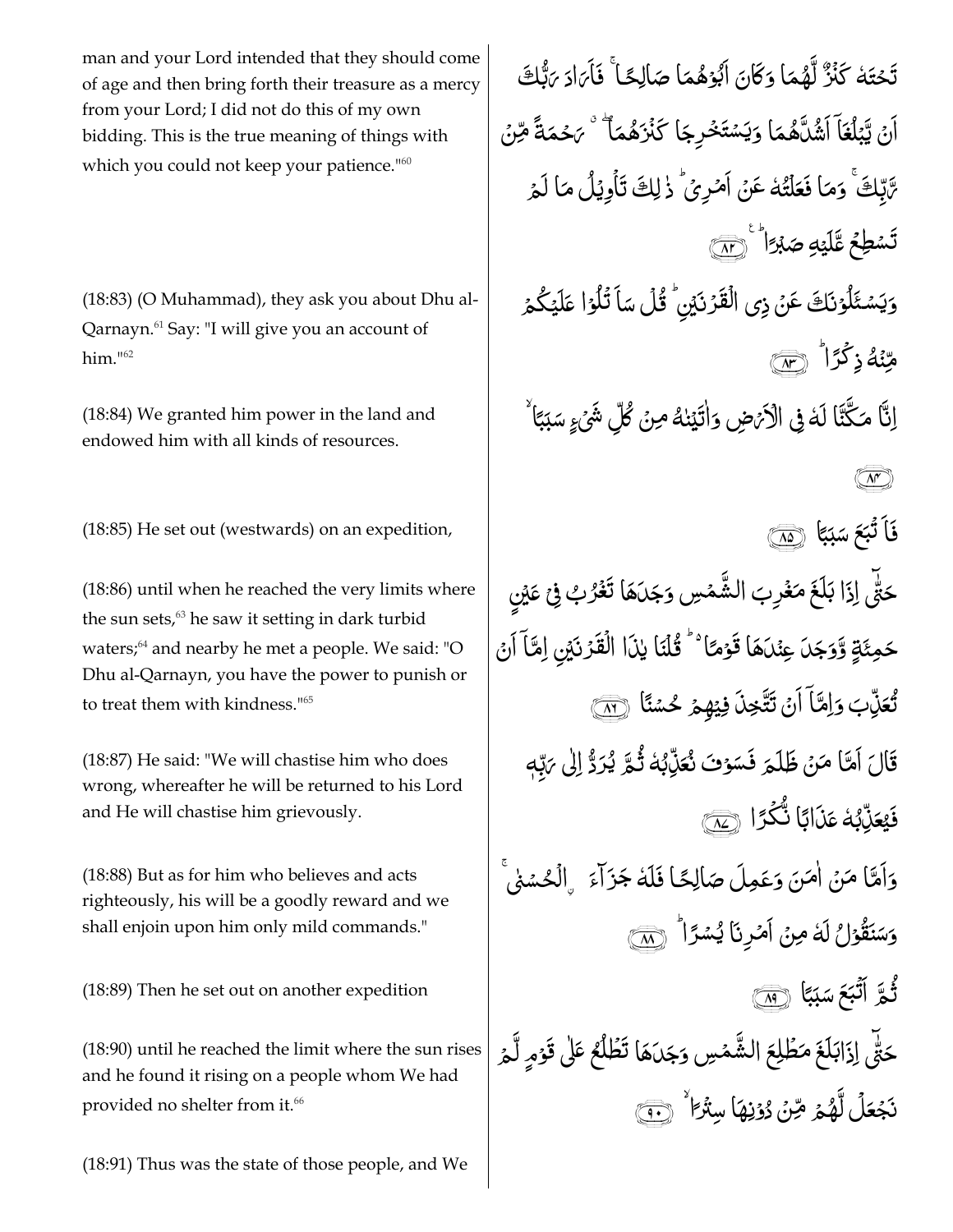encompassed in knowledge all concerning Dhu al-Qarnayn. <sup>ا</sup>

 $(18:92)$  Then he set out on another expedition

(18:93) until when he reached a place between the two mountains, <sup>67</sup> he found beside the mountains a people who scarcely understood anything. 68

(18:94) They said: "O Dhu al-Qarnayn, Gog and Magog <sup>69</sup> are spreading corruption in this land. So shall we pay you taxes on the understanding that you will set up a barrier between us and them?"

(18:95) He answered: "Whatever my Lord has granted me is good enough. But help me with your labour and I will erect a rampart between you and them. $70$ 

(18:96) Bring me ingots of iron." Then after he had filled up the space between the two mountain-sides, he said: "(Light a fire) and ply bellows." When he had made it (red like) fire, he said: "Bring me molten copper which I may pour on it."

(18:97) Such was the rampart that Gog and Magog could not scale, nor could they pierce it.

(18:98) Dhu al-Qarnayn said: "This is a mercy from my Lord: but when the time of my Lord's promise shall come, He will level the rampart with the ground. <sup>71</sup> My Lord's promise always comes true." 72

 $(18.99)$  And on that Day<sup>73</sup> We shall let some of them surge like waves against others, and the Trumpet shall be blown. Then We shall gather them all together.

(18:100) That will be the Day We shall place Hell before the unbelievers

كَّلْلِكَّ وَقَلُ أَحَطُنَا بِمَا لَدَيْهِ خُبْرً ثُمَّرَ أَتَّبَ*َحَ* سَبَبََّ دُوۡنِهِمَا قَوۡمَـَا ۚ لَّا دَيْتَى اِذَا بَلَغَ بَيْنَ السَّدَّيْنِ وَجَدَ مِنْ دُوْ َح يَكَادُوْنَ يَفۡقَهُوۡنَ قَوۡلَا ۚ (٣ ُاجُوۡجَ مُفۡسِلُوۡنَ فِی َقَالُوۡا يٰنَاا الۡقَرۡنَيۡنِ اِنَّ يَأۡلَجُوۡجَ وَمَ الْأَمَضِ فَهَلْ نَجُعَلُ لَكَ خَرُجًا عَلَّى أَنْ تَجُعَلَ بَيْنَنَا <u>ب</u><br>ب د*َبَيۡنَهُمۡ* سَلَّا ۞ عِيۡنُوۡنِۢ بِقُوَّةٍ اَجۡعَلۡ ِبِهِ <sub>كَرِ</sub>ّةٍ خَيْرٌ فَأَعِ م وي<sub>چ</sub> .<br>ئۇم **ڧ** دني ا مَـُگَّ َم ا َل َم َقا بَيۡنَكُمۡ وَبَيۡنَهُمۡ *بَ*دۡمَاۤ ۚ <u>۞</u> او*ٰى بَيۡنَ* الصَّدَفَيۡنِ ا اِذا س*ا*<br>ا حَتّٰی اِذَا اُتُوۡنِۢ رُٰٓبَرَ الۡحَٰلِيۡلِ ؕ حَ اُ ۚ قَالَ اٰتُوۡنِۤ ۡاٰفُرِغۡۖ ًر <sub>َ</sub><br>دَبِّی اِذَا جَعَلَهُ نَا َقَالَ انْفُخُوْاً حَ .<br>ظرا هي ۡط ِه ِق عَلَي<sub>ۡ</sub> بجأ فَمَا اسْطَاعُوۡٓا أَنۡ يَّظۡلَهَرُوۡوُهُ وَمَا اسۡتَطَاعُوۡا لَهٗ نَـقَٰبَٔ  $\left(\widetilde{\mathbf{q}}\mathbf{\mathcal{L}}\right)$ َقَالَ هٰذَا يَحْمَةٌ مِّنۡ تَّرِبۡۚ فَإِذَا جَأَءَ وَعۡلُ يَٰٓئِ جَعَلَهَ دَكَّاءَ ۚ وَكَانَ وَعُلُ يَهِّيۡ حَقًّا ۚ ﴿ وَ وَتَرَكْنَا بَعۡضَهُمۡ يَوۡمَـٔنِيۡ يَّمُوۡجُ فِىۡ بَعۡضٍ وَّنُفِخَ فِى <u>ـ</u> الصُّوۡرِ، فَجَمَعۡنٰهُمۡ جَمۡعَا ۚ ۞ َّوَّعَرَضُنَا جَهَنَّكَ يَوْمَئِنٍ لِّلْكَٰفِرِيْنَ عَرْضَاً ۚ ۚ ... ـ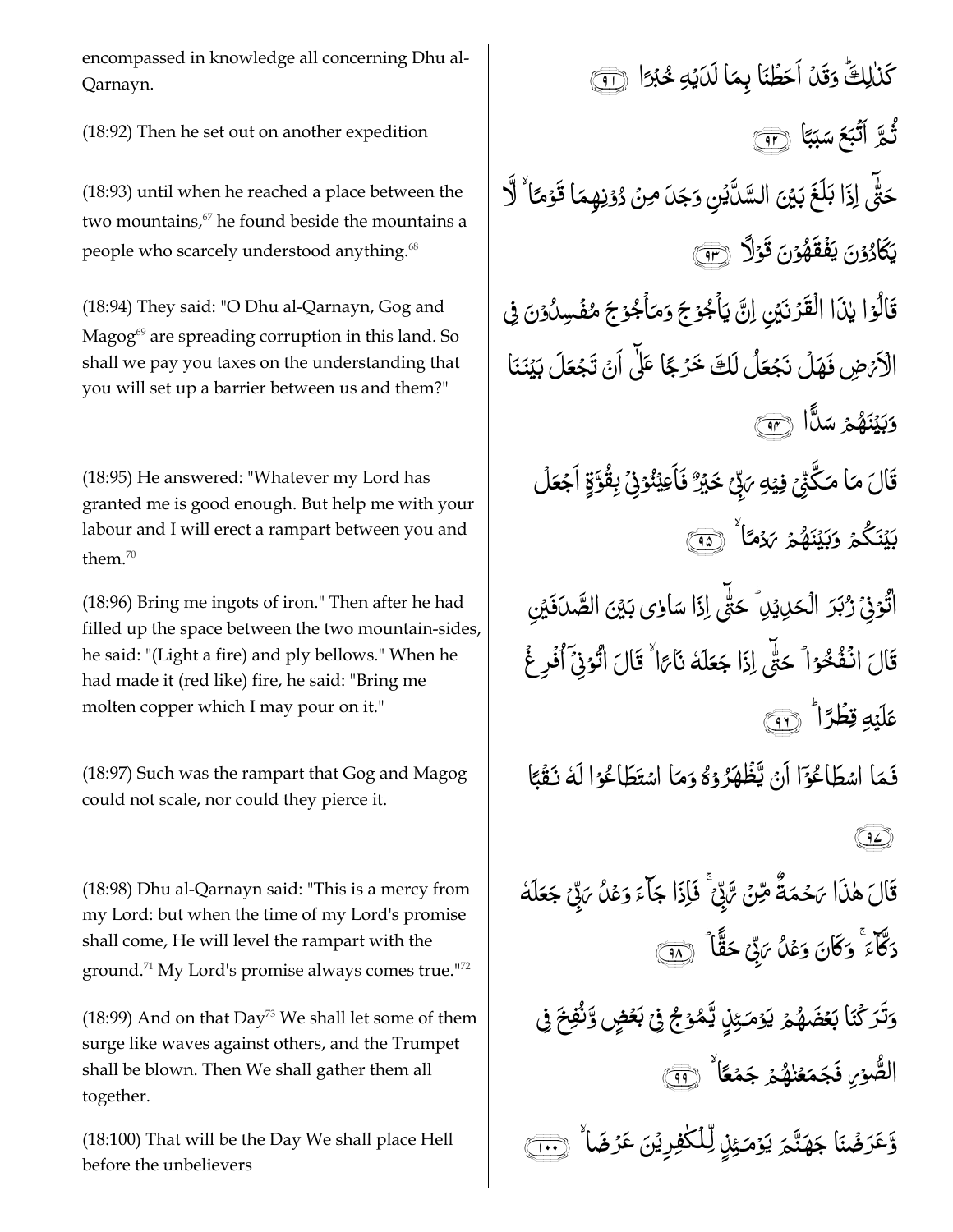(18:101) whose eyes had become blind against My admonition and who were utterly disinclined to hear it.

 $(18:102)$  Do the unbelievers,<sup>74</sup> then, believe that they can take any of My creatures as their guardians beside Me? <sup>75</sup> Verily We have prepared Hell to welcome the unbelievers.

(18:103) Say, (O Muhammad): "Shall We tell you who will be the greatest losers in respect of their works?

(18:104) It will be those whose effort went astray<sup>76</sup> in the life of the world and who believe nevertheless that they are doing good.

(18:105) Those are the ones who refused to believe in the revelations of their Lord and that they are bound to meet Him. Hence, all their deeds have come to naught, and We shall assign no weight to them on the Day of Resurrection. 77

(18:106) Hell is their recompense for disbelieving and their taking My revelations and My Messengers as objects of jest.

(18:107) As for those who believe and do good works, the Gardens of Paradise shall be there to welcome them;

(18:108) there they will abide for ever, with no desire to be removed from there." 78

(18:109) Say: "If the sea were to become ink to record the Words <sup>79</sup> of my Lord, indeed the sea would be all used up before the Words of my Lord are exhausted, and it would be the same even if We were to bring an equal amount of ink."

(18:110) Say (O Muhammad): "I am no more than a

الِّكْزِيۡنَ كَانَتۡ اَعۡيُنُهُمۡ فِیۡ غِطَآءٍ عَنۡ ذِكۡرِیۡ وَكَانُوۡا لَا يَسۡتَطِيۡعُوۡنَ سَمۡمَعَاۤ ۚ <u>`</u> ادِیۡ مِنۡ دُوۡنَ<mark>ِ</mark> ِ اعِبَ اَفَحَسِبَ الَّذِيۡنَ كَفَرُوۡٓا اَنۡ يَّتَّخِذُوۡا ءِ ِمَ لِلْكَفِرِيْنَ نُزُلًا (٦٠٣ بَا<sub>ٓعَ</sub> ؕ اِنَّآ اَعۡتَدَٰنَاۤ جَهَنَّمَ اوريد ِ أَوۡرٰ ۡو َا َقُلُ هَلُ نُنَبِّئُكُمۡ بِالۡكَٰحۡسَٰرِيۡنَ اَعۡمَالَا ۚ ٣ بَا وَهُمۡ يَحۡسَبُوۡنَ<br>۫ وقِ اللُّ<sup>ا</sup>نُيَ<sup>ّ</sup> اَ لَّلْزِيۡنَ ضَلَّ سَعۡيُهُمۡ فِی الۡحَيۡدِ<br>ا اَنَّهُمۡ يُحۡسِنُوۡنَ صُنۡعًا ۞. ِ وَلِقَاْئِهٖ فَحَبِطَتُ اُولَّئِكَ الَّذِيۡنَ كَفَرُوۡا بِاٰيٰتِ ⁄َتِهِمۡ وَ نةِ وَزْنًا ﴿ ١٠٥ نِيدَ<br>أ قِيۡمُ لَهُمۡ يَرۡم<sub>َ</sub> الۡقِ اَعۡمَاٰلُهُمۡ فَلَا نُقِ بِمَا كَفَرُوۡا وَاتَّخَذُوۡٓا اٰيٰتِیۡ ٿئر پ زٰلِكَ جَزَ ا<sup>َ</sup>ؤُهُمۡ جَهَنَّهُۥ وَمُسْلِئٍ هُٰزُوًّا ﴿ وَ ۖ.. اِنَّ الَّذِيْنَ اٰمَنُوۡا وَعَمِلُوا الصَّلِحٰتِ كَانَتۡ لَهُمۡ جَنُّتُ الْفِرُدَوُسِ نُزُلًا ۚ <u>(~</u> <u>وراً</u> (من َ فِيْهَا لَا يَبۡغُوۡنَ عَنۡهَا حِ .<br>-و<br>يُرى في خٰلِر*ِيْنَ* َ قُلْ لَّوَ كَانَ الْبَحْرُ مِدَادًا لِّكَلِمْتِ يَوِّيْ لَنَفِدَ الْبَحْرُ .<br>-قَبْلَ أَنۡ تَنۡفَلَ كَلِمٰتُ يَٰزِّىۡ وَلَوۡ جِئۡنَاۚ بِمِثۡلِهٖ مَلَآَا  $\overline{1}$   $\bullet$ اً اِلٰهُكُمۡ اِلٰهٌ .<br>-َقُلُ اِنَّمَاَ اَنَا بَشَرٌ مِّثَلُكُمۡ يُوۡلَىٰ اِلَىٰٓ اَنَّمَ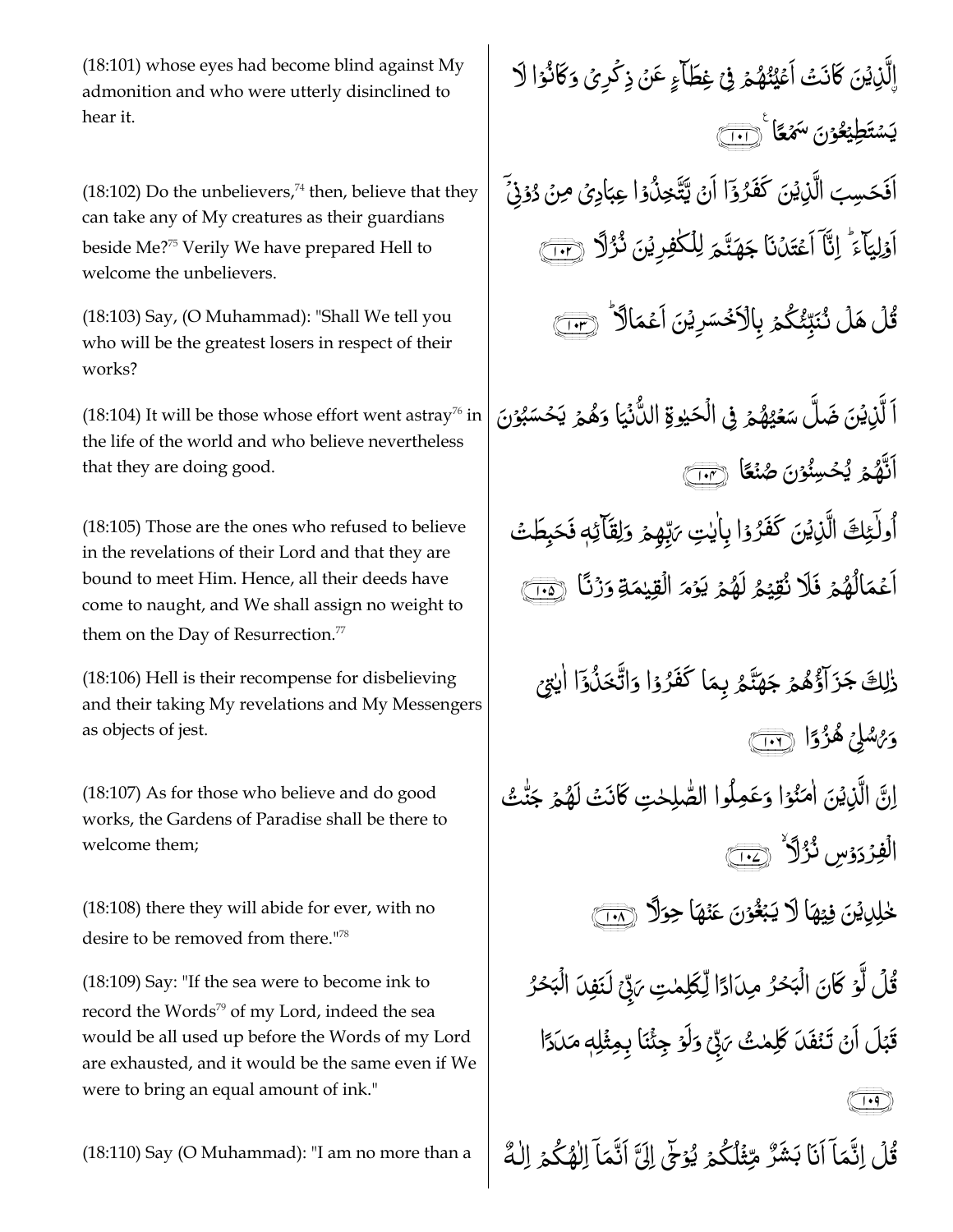human being like you; one to whom revelation is made: 'Your Lord is the One and Only God.' Hence, whoever looks forward to meet his Lord, let him do righteous works, and let him associate none with the worship of his Lord."

َوَّاحِلٌ ۚ فَمَنۡنَ كَانَ يَرۡلَجُوۡالِقَآءَ يَٰلِّهٖ فَلۡيَعۡمَلۡ عَمَلَآ ـ ِّقِ <sub>كَ</sub>بِّهَ أَحَدًا <sup>ع</sup>َلَّ َر ِ<br>ِق َد ا صَالِحًاوَّلَايُشُرِكُ بِعِبَ

1. That is, there is nothing intricate or complicated in it that may be beyond anyone's understanding nor is there anything that deviates from the straight path of the truth and thus cause hesitation in the mind of a truth loving person.

2. "Those who say" includes the Christians, the Jews and the mushrik Arabs who assigned offspring to Allah.

3. "Dreadful is the word" That one is the son of God, or Allah has adopted that one as a son. This has been declared to be dreadful because it was not based o any knowledge that Allah has a son or has adopted a son. They had merely exaggerated their love for someone and invented such a relationship. And they do not realize that it is a dreadful blasphemy, impudence and fabrication that they are uttering in regards to Allah, the Lord of the worlds.

4. This refers to the real cause of the anxiety of the Prophet (peace be upon him) at the time of the revelation of this Surah. It clearly shows that the Prophet (peace be upon him) did not grieve at the persecution from which he and his companions were suffering but at the deviation and moral degeneration of his people. What was consuming him was that, though he was trying to bring them out from their disgraceful state, they persisted in it. He was grieved because he was convinced that their deviation would inevitably lead them to destruction and scourge of Allah. Therefore he was working day and night to save them but it appeared that they were bent upon incurring the chastisement of Allah. The Prophet (peace be upon him) himself has described this state of his mind in a tradition to this effect: I may describe this thing in a parable. A person kindled a fire to spread light but the moths persist in falling over it to burn themselves alive. He tries to save them from the fire but the moths reduce his efforts to failure. The same is true of me and you. I hold you by your skirts to keep you away from the fire, but you are bent upon falling into it. (Bukhari, Muslim).

Though apparently it is merely stated that it may be that you will consume your life for their sake out of sorrow, it also contains a sort of consolation for the Prophet (peace be upon him), as if to say: As you are not responsible for forcing them to believe, why should you consume yourself for their sake. Your only duty is to give good news and warning and not to turn people into believers. Therefore, you may go on carrying out your mission of giving good news to the believers and warning of the bad consequences to the disbelievers.

5. ([Ayat](http://islamicstudies.info/reference.php?sura=18&verse=6) 6) was addressed to the Prophet (peace be upon him), but ( $A$ yats 7-8) have been directed to the disbelievers indirectly, as if to say: You must understand it clearly that all the things that you see in the world and which allure you, are a transitory adornment which has been arranged merely to test you, but it is a pity that you have been involved in the misunderstanding that all these things have been created to cater for your pleasure and enjoyment. That is why the only aim and object of life you have set before you is: Eat, drink and be merry. As a result of this you do not pay any attention to your true and real well wisher. You must understand it well that these things have not been provided for pleasure but are actually a means of testing you. You have been placed among them to see which of you is allured by these from the real aim of life and which of you keeps steadfast in the worship of Allah, for which you have been sent to the world. All these things and means of pleasure shall come to an end on the Day, your examination is over and nothing will remain on the earth because it will be turned into a bare plain.

6. The Arabic word Kahf literally means a vast cave.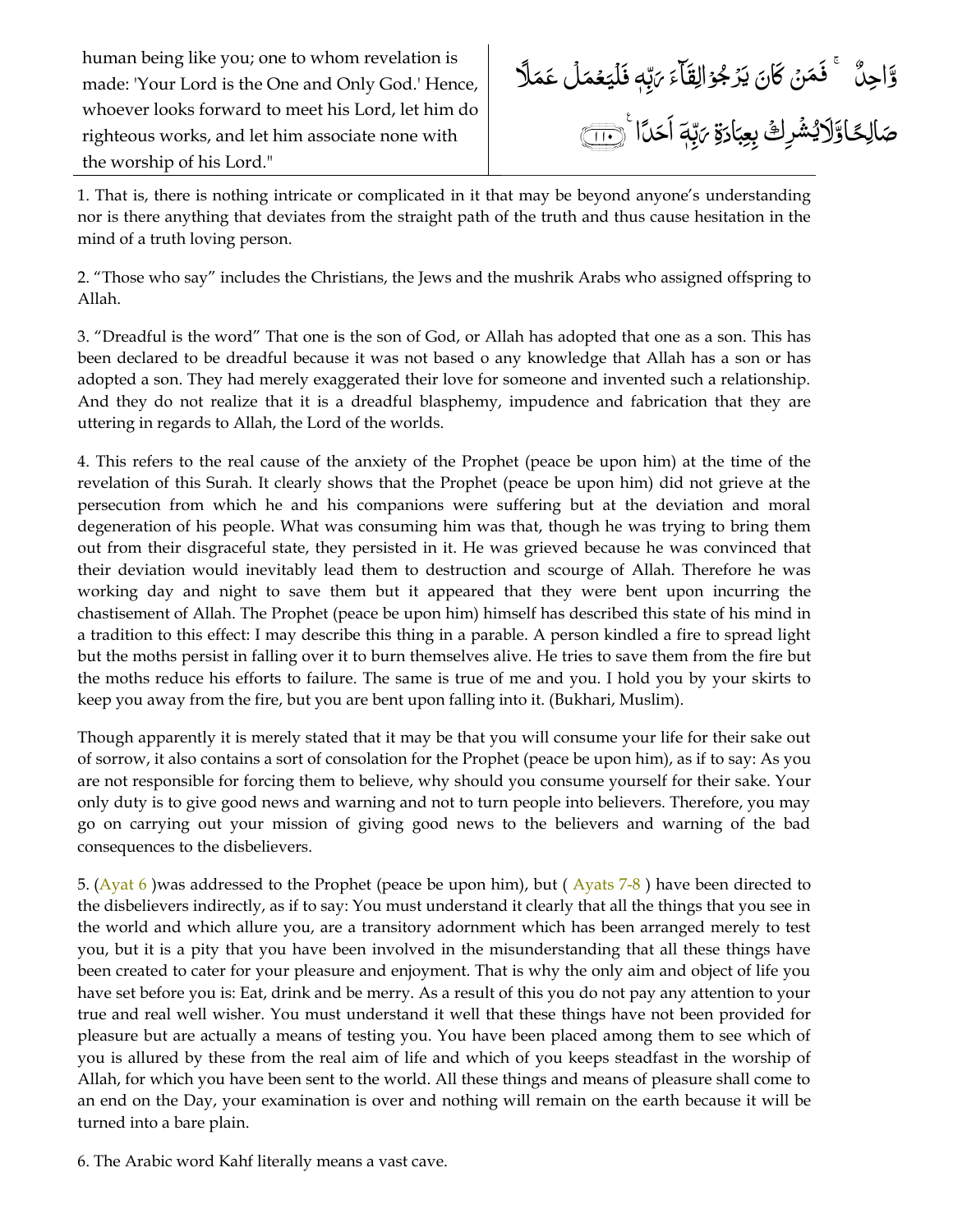7. There is a difference of opinion about the meaning of arraqim. Some companions and their followers opined that it was the name of that habitation where this event took place and that it was situated somewhere between Aylah and Palestine. There are other commentators who take it to mean the inscription that had been set up at the cave as a memorial to the sleepers of the cave. Abul Kalam Azad, in his commentary, Tarjmanul-Quran, has preferred the first meaning and opined that it is the same place which has been called Rekem in the Bible (Joshua, 18: 27). Then he identifies it with the ancient historical city of Petra. But he has not considered the fact that Rekem, as mentioned in the Bible, belonged to the children of Benjamin and according to the Book of Joshua, the territory of this clan was situated to the west of river Jordan and the Dead Sea and that the ruins of Petra are situated to the south of Jordan. That is why the modern archaeologists do not believe that Petra and Rekem are one and the same place. (Please refer to Encyclopedia Britannica, 1946, Vol XVII, page 658). We are also of the opinion that by Arraqim is meant the inscription.

8. This question has been posed to expose the skeptical attitude of the disbelievers towards the "Sleepers of the Cave," as if to say: Do you think that Allah, Who has created the heavens and the earth, does not have the power to keep a few persons in a state of sleep for a couple of hundred years and then to raise them up same as they were at the time of going to sleep. If you ever had pondered over the wonderful creation of the sun and the moon and the earth, you would never have expressed any doubt that such a thing was anything difficult for Allah.

9. The oldest evidence of this story is found in a homily written in Syriac by Jacob of Sarug, a Christian priest of Syria, who was born in A.D. 452, a few years after the death of the companions of the cave. The homily which describes the legend in great detail was composed by him in or about A.D. 474. On the one hand, this same Syriac version came into the hands of our early commentators, and Ibn Jarir Tabari cited it in his commentary with various authorities. And on the other hand, it reached Europe where its translations and abridged versions were published in Greek and Latin. The abridged story as told by Gibbon in Chapter 33 of his The Decline and Fall of the Roman Empire under the heading, "The Seven Sleepers", so closely resembles the story told by our commentators that both the versions seem to have been drawn from the same source. For instance, the name of the king, whose persecutions made the Seven Christian youths of Ephesus take refuge in the cave, was Emperor Decius according to Gibbon. He ruled the Roman Empire from A.D. 249 to 251 and whose reign is very notorious because of his persecution of the followers of Prophet Jesus (peace be upon him), while our commentators call him Decanus or Decaus, etc. The city, where this event happened was Aphesus or Aphesos according to our commentators, while according to Gibbon it was Ephesus, which was the biggest Roman city and seaport on the west coast of Asia Minor. The ruins of this city can still be seen 20 to 25 miles south of the modern Turkish city of Izmir. Again the name of the king, during whose reign the companions of the cave awoke, was Tezusius according to the Muslim commentators and Theodosius II according to Gibbon. He ruled over Rome from A.D. 408 to 450, after the Roman Empire had accepted Christianity.

The resemblance between the two versions is so close that even the name of the companion whom the sleepers sent to the city to buy food after waking up has been mentioned as Jamblicha by the Muslim scholars and Jamblichus by Gibbon. The details of the story in both the versions are also similar which are briefly as follows.

When during the reign of the Emperor Decius, the followers of Prophet Jesus (peace be upon him) were being mercilessly persecuted, the seven Christian youths hid themselves in a cave and fell into a sleep. Then in the 38th year of the reign of the Emperor Theodosius II (approximately in A.D. 445 or 446) they awoke when the entire Roman Empire had become Christian. Thus, they slept in the cave for nearly 196 years.

On this ground some orientalists have rejected that the above mentioned story is the same as that given in the Quran because the period of their stay in the cave according to the Quran ([Ayat](http://islamicstudies.info/reference.php?sura=18&verse=25) 25) was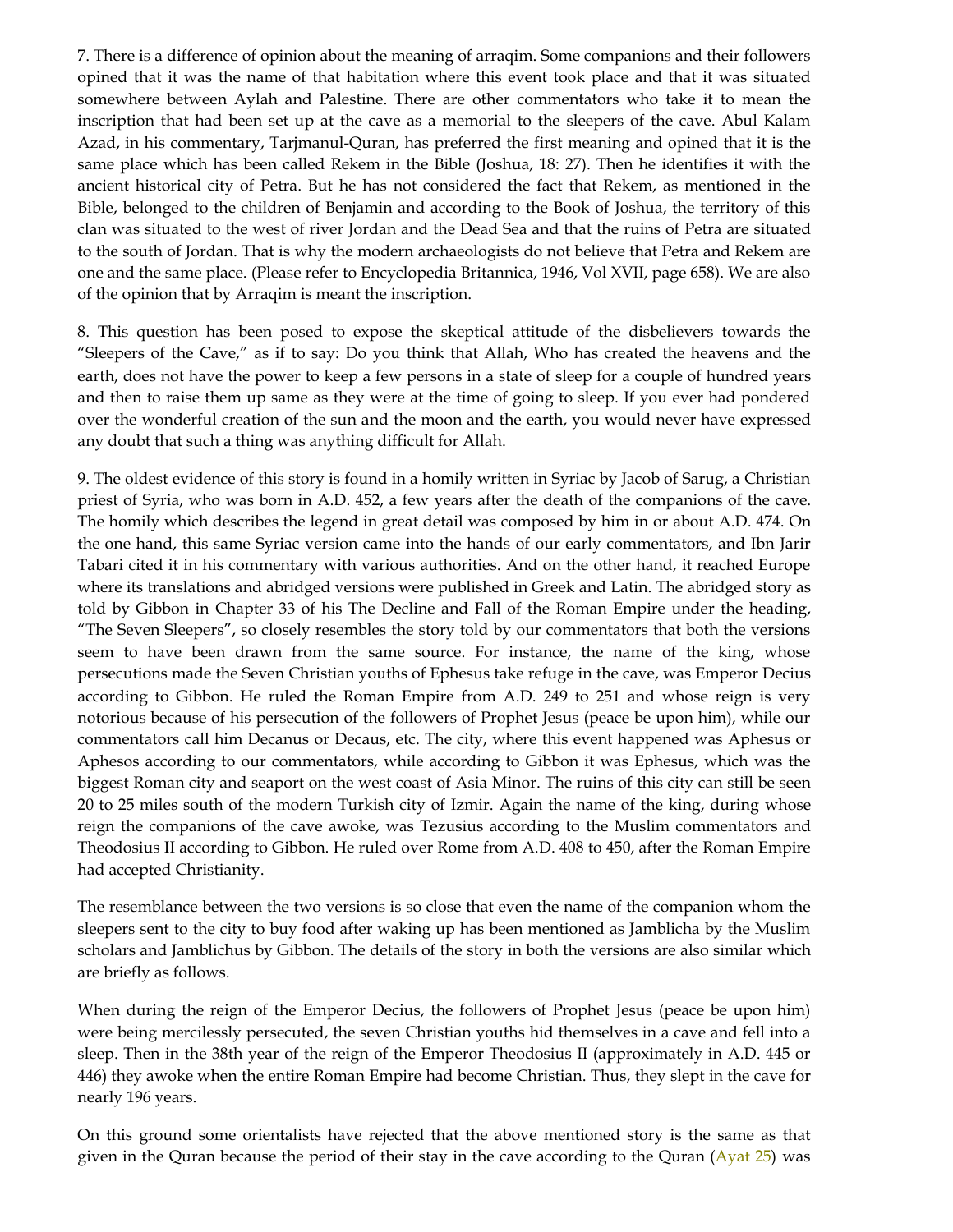309 years. We have, however, answered this objection in  $(E.N. 25)$  $(E.N. 25)$ .

There are a few minor differences between the Quranic and Syriac versions, on the basis of which Gibbon has charged the Prophet (peace be upon him) with ignorance. However, the Syriac version, on the basis of whose authenticity he has committed this gross insolence, was even according to him written thirty to forty years after the event by a Syrian. He has not taken the trouble to consider the fact that verbal versions of events do change a bit during such a long time while they are communicated from one country to the other. Therefore it is wrong to take such a version of the story for granted and literally true and to charge the Quran with discrepancy for any main difference with it. Such an attitude is worthy only of those people who are so blinded by religious prejudices that they discard even the most ordinary demands of reason.

The city of Ephesus where the event of the sleepers of the cave took place, was built about 11th century B.C. and became a great center of idol worship, its chief deity being the moon goddess, Diana, whose temple was regarded as a wonder of the ancient world. Most of her devotees belonged to Asia Minor and the Roman Empire also had accepted her as one of its deities. After Prophet Jesus (peace be upon him) when his message started reaching different parts of the Roman Empire, a few youths of Ephesus also gave up idol worship and accepted God as their only Lord. Gregory of Tours has collected details about these Christian youths in his Meraculorum Liber, which are briefly as follows.

They were seven youths. When the Emperor Decius heard of their change of faith, he summoned them and questioned them about their new religion. In spite of knowing that the Emperor was deadly against the followers of Christ, they frankly admitted before him that their Lord is the Lord of the earth and heavens, and that they recognized none else as Deity for if they did so, they would be committing a grave sin. The Emperor became furious to hear this, and warned that he would have them killed, but then considering their tender age, he granted them three days in which they were counseled to revert to their old faith, otherwise they would be put to death.

The seven youths took advantage of the situation and fled the city to conceal themselves in a cave in the mountains. On the way a dog also followed them. They did their best to scare it away, but it would not leave them. At last they found a spacious cave as a suitable refuge and hid in it and the dog sat at the entrance. Being tired they soon fell into a deep slumber. This happened in about 250 A.D. After about 197 years, in 447 A.D., during the reign of Emperor Theodosius II, they awoke suddenly when the whole Roman Empire had embraced Christianity and the Ephesians had given up idolatry.

At this time a fierce controversy was going on among the Romans regarding the reality of the life after death and Resurrection, and the Emperor himself was anxious to eradicate somehow the disbelief in the life after death from the minds of his people. So much so that one day he prayed that God in His mercy may show a sign which may help restore and correct the people's belief. In precisely the same days the seven sleepers awoke in the cave.

After waking up, the youths started asking one another about how long they might have slept. Some said it might have been a day, others said it was a part of a day. When they reached no conclusion, they stopped arguing, leaving the knowledge of the exact period to God.

Then they sent Jean, a companion, to the city with a few silver coins to buy food, and warned him to be on his guard lest the people should recognize him, for they feared that if they were discovered the Ephesians would force them to bow before Diana. But when Jean came to the city he was astonished to see that the world had changed. The entire population had embraced Christianity, and there was nobody in the city to worship Diana. He came to a shop and wanted to buy a few loaves of bread. When he paid in a coin bearing the image of Emperor Decius, the shopkeeper could not believe his eyes and asked the stranger from where he had obtained that coin. When the young man said that it was his own, a dispute began between them and soon a crowd gathered around them, and the matter reached the chief officer of the city. The officer himself was puzzled and wanted to know the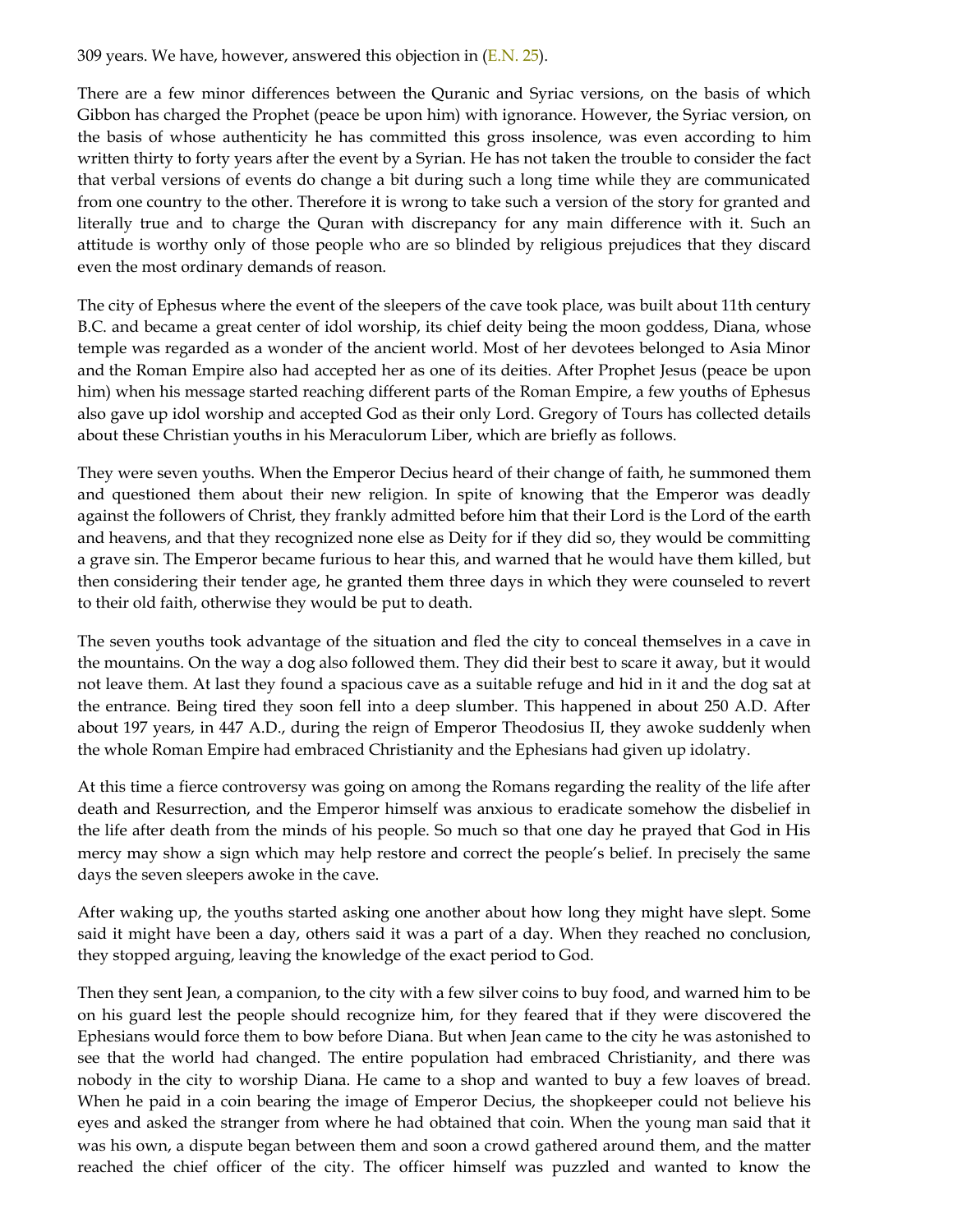whereabouts of the treasure house from where the young man had taken the coin, but the latter insisted that it belonged to him. The officer did not believe him because he thought that a young man like him could not possibly possess a centuries old coin which had not even been seen by the elders in the city. When Jean came to know that the Emperor Decius had died, he was pleasantly surprised. He told the crowd that he and his six companions had fled the city only the other day and taken refuge in a cave to escape Decius' persecution. The officer was greatly surprised and followed the young man to see the cave where his companions lay in hiding. And a great crowd followed behind them. When they came to the cave, it was fully established that the youths really belonged to the Emperor Decius' period. Consequently, Emperor Theodosius was informed and he also visited the cave to receive grace. Then the seven youths went back into the cave and lay down and breathed their last. Seeing this clear sign the people's belief in the life after death was restored, and a monument was ordered to be built over the cave by the Emperor.

The story of the sleepers of the cave as narrated above, corresponds so closely with that mentioned in the Quran that the seven youths can easily be regarded as Ashab-i- Kahf (the companions of the cave). Some people, however, have raised the objection that this story concerns a city of Asia Minor, and the Quran does not discuss or refer to any event that might have taken place outside Arabia, therefore it would be against the Quranic style and spirit to label this Christian story as the story of Ashab-i-Kahf. In our opinion this objection is not correct. The Quran means to impress and warn the Arabs by relating stories concerning the various ancient tribes who had transgressed from the right path and with whom they were familiar, whether they lived and flourished inside Arabia or outside it. It is for this very reason that a mention has been made of the ancient history of Egypt in the Quran, whereas Egypt has never been a part of Arabia. The question is that when the history of Egypt can be mentioned in the Quran, why cannot Rome and the Roman history with which the Arabs were as familiar as with the Egyptian history? The Roman frontiers adjoined the northern Hijaz and the Arab caravans traded with the Romans almost throughout the year. Then there were a number of Arab tribes who were directly under Roman domination and the Roman Empire was in no way unknown to the Arabs, a fact which is fully borne out by Surah Ar-Room. Another thing which should be borne in mind is that the story of the sleepers of the cave has been related in the Quran in response to a query raised by the disbelievers of Makkah, who had been prompted by the Jews and Christians to question the Prophet (peace be upon him) on such matters as were wholly unknown to the Arabs in order to test his Prophethood.

10. That is, when they had believed sincerely, Allah increased their faith in the guidance and enabled them to become firm and steadfast on the way of the truth even at the risk of their lives rather than surrender before falsehood.

11. When these God worshiping youths fled the habitations to take refuge in the hills, the city of Ephesus was the principal center of idol worship and sorcery in Asia Minor. There was a great temple dedicated to the goddess Diana, which was well known in the whole world and attracted devotees from far places. The sorcerers, workers of magic and occult arts, soothsayers and amulet writers of Ephesus were well known and their black business had spread throughout Syria and Palestine, even as far as Egypt. The Jews also had a big share in it, who attributed this art to Prophet Solomon. (Cyclopedia of Biblical Literature under Ephesus). The predicament in which the righteous people living in an environment of idolatry and superstition were involved can well be imagined from the remark of the companions of the cave that occurs in( [Ayat](http://islamicstudies.info/reference.php?sura=18&verse=20) 20): If they succeed in over powering us, they will surely stone us to death or force us back into their faith.

12. It has not been mentioned that in accordance with this mutual resolve, they left the city and went to a secret cave in the mountains in order to escape from death or forced apostasy.

13. This is to show that the mouth of the cave faced the north. That is why the light of the sun could not enter inside the cave and the one who passed by it could not see who was inside it. 1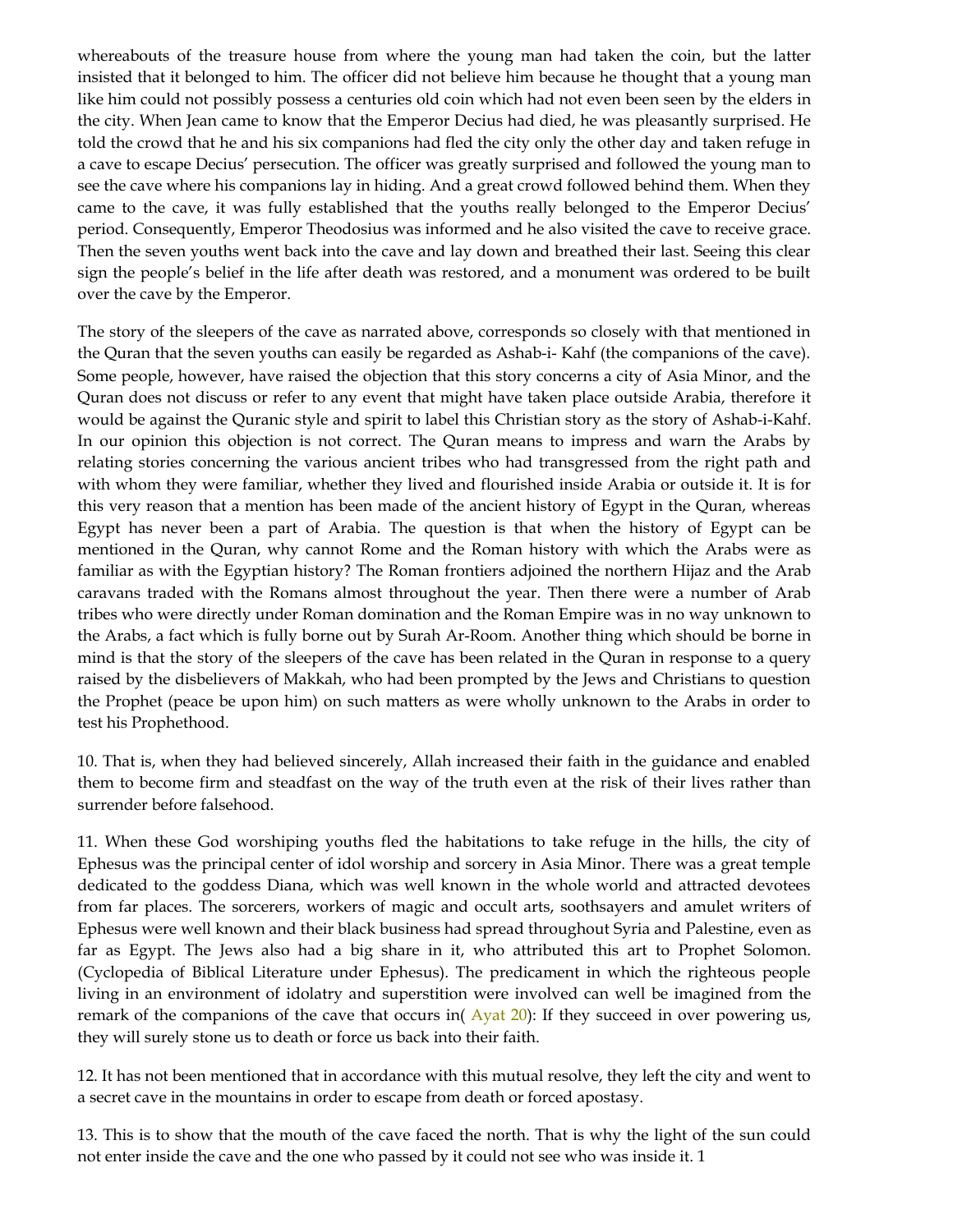14. That is, if someone could have looked at the seven persons from outside and seen them turning from one side to the other at intervals, he would have thought that they were not asleep but were relaxing themselves.

15. Allah had so arranged their refuge that none dared go inside the cave and know about them for it was pitch dark in the cave and the dog was keeping watch at the entrance. If someone ever looked into the cave and saw the sleepers, he took them for some robbers and at once turned on his heels. This was the reason why their refuge remained a secret to the outer world for such a long period.

16. They were awakened from their sleep in the same miraculous way that was employed in sending them to sleep and keeping them hidden from the outer world.

17. The secret of their sleep was revealed when one of them went to Ephesus to buy food for them and offered a coin of the period of Emperor Decius. As it was a changed world, he naturally attracted attention for he was wearing a costume of 300 year old fashion and spoke a language different from that in vogue. This was because during those two centuries the language, culture, dress etc. had undergone a marked change. So the shopkeeper looked askance at him and, according to a Syriac tradition, he suspected that he had dug up some ancient treasure. Accordingly, he gathered some people of his neighborhood and they took him before the ruler. On questioning, it was discovered that he was one of those followers of Christ, who had fled the city 300 years ago to save their faith. As most of the population had embraced Christianity, the news immediately spread throughout the city and a big crowd of the people along with the Christian Roman Ruler, arrived at the cave. It was then that the sleepers of the cave came to know that they had slept for about three hundred years. So after making salutations to their Christian brothers they lay down and their souls left their bodies.

18. According to the Syriac tradition, at the time of this occurrence, hot discussions were going on in Ephesus about Resurrection and the Hereafter. Though the people had embraced Christianity under the influence of the Roman Empire, yet traces of shirk and idolatry of the Romans and the effects of the Greek philosophy were still very powerful. So in spite of the Christian creed of the Hereafter, many people denied this, or at least were skeptical about this. To add to this the Sadducee sect of the Jews, who formed a great part of the population of the city, openly denied the Hereafter and professed to base this on the Torah. The Christian scholars, however, could not put forward any strong arguments to refute them: so much so that the reports of the polemical discussion given in Matthew, Mark and Luke, attributed to Prophet Jesus (peace be upon him), are admittedly very weak even according to the Christian scholars. (Please refer to Matthew 22: 23-33, Mark 12: 18- 27, Luke 20: 27-40). That is why the disbelievers in the Hereafter were having the upper hand and even the believers were being involved in doubts about it. It was at that time that the sleepers of the cave were raised up and furnished an absolute proof of the life after death and turned the scales in favor of the believers in this dispute.

19. It appears from the context that this was the saying of the righteous people from among the Christians. They were of the opinion that a wall should be raised at the entrance of the cave in order to let the sleepers remain in the same condition in which they were, for they argued that their Lord alone knew best about their rank and position and the reward they deserved.

20. The people "those who prevailed in their matter" were the Roman rulers and the priests of the Christian Church, who did not let the righteous Christians have their way. This was because by the middle of the fifth century, the common people, especially the orthodox among the Christians, had become fully involved in shirk and the worship of saints and tombs. They used to visit the tombs of the saints to worship them and kept the statues of Jesus, Mary and the apostles in their churches: so much so that a few years before the rising up of the sleepers of the cave, in 431 A.D., a great council of the representatives of the Christian world had been held in Ephesus itself, in which it was resolved that the creed of the divinity of Christ and of Mary as the mother of God, should be included in the articles of the Christian Church. If we keep in view the year 431, it becomes clear that by "those who prevailed in their matter" are meant the leaders of the Church and the officers of the government, who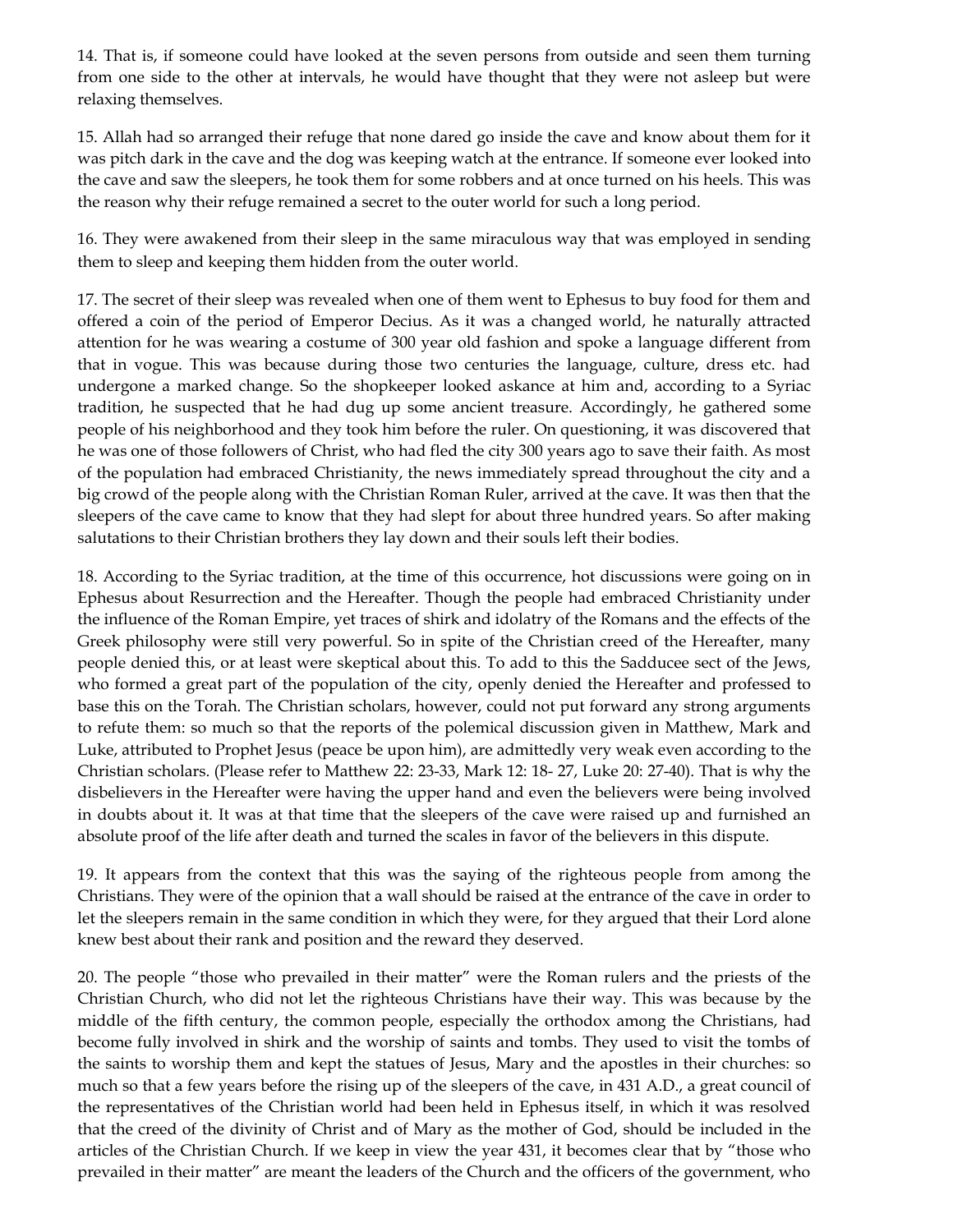had the reins of the religious and political powers in their hands. In fact these were the people who were the upholders of shirk and who decided that a mausoleum should be built over the cave of the sleepers to make it a place of worship.

21. It is an irony that some people among the Muslims have misconstrued this verse of the Quran so as to make it lawful for themselves to build mausoleums, monuments and mosques over the tombs of the righteous persons and saints. The Quran has, in fact, pointed out the deviation of the workers of iniquity who prevailed upon others and built a place of worship over the cave of the sleepers, who were indeed a sign of Resurrection and of the life after death. But they abused this good opportunity and produced another means of practicing shirk.

One fails to understand how anyone can deduce from this verse an argument for the legality of building mosques over the tombs of the righteous people, when the Prophet (peace be upon him) has categorically prohibited this.

(1) Allah has cursed those women who visit tombs and those people who build mosques over them and burn lights over them (Ahmad, Tirmizi, Abu Dawud, Nasai, Ibn Majah).

(2) Beware that the people, who have passed before you, made the tombs of their Prophets the places of their worship. I forbid you to do that. (Muslim).

(3) Allah has cursed the Jews and the Christians, for they made the tombs of their Prophets the places of their worship. (Ahmad, Bukhari, Muslim, Nasai).

(4) The behavior of those people was strange: if a righteous person from among them, died they would build a mosque over his grave and draw his pictures. They will be treated as worst criminals on the Day on Resurrection. (Ahmad, Bukhari, Muslim, Nasai).

Thus, it is clear from the above sayings of the Prophet (peace be upon him) that building of the places of worship over the tombs is utterly unlawful. The Quran has merely stated as a historical fact the sinful act of the Christian priests and the Roman rulers and has not sanctioned such a thing. Therefore no God fearing person can turn this into an argument for building mosques over the tombs.

Incidentally, it will be worthwhile to cite a statement of Rev. T. Arundell who published his discoveries in Asia Minor in 1834. He says that he had seen the remains of the Mausoleums of Mary and the seven sleepers on a hillock near the remains of the ancient city of Ephesus.

22. This shows that about three hundred years after this event, at the time of the revelation of the Quran, different stories had become current among the Christians about the sleepers of the cave, but generally these stories had no authentic source behind them. This was because that was not the age of the press in which authentic books might have been published. Therefore naturally the stories of events were carried from place to place by means of oral traditions, and with the passage of time many tales of fiction got mixed up with the real story.

23. This is meant to impress that the real thing in this story is not the number of the sleepers but the lessons it teaches. (1) A true believer should not on any account turn away from the truth and bow before falsehood. (2) A believer should not merely rely on the material means but on Allah. He should trust in God and follow the right way, even though the outward adverse circumstances might appear to be unfavorable. (3) It is wrong to suppose that Allah is bound by any so called law of nature, for He is able to do anything He wills even though that might seem to be against some common experience. He has the power to change any so called law of nature, whenever and wherever He wills and bring about any extraordinary supernatural thing. So much so that He can raise up anyone who might have been asleep for two hundred years, as if he had slept only for a few hours, without letting any change take place in his appearance, dress, health, indeed in anything, during the passage of time. (4) This teaches us that Allah has the power to bring to life all the generations past, present and future all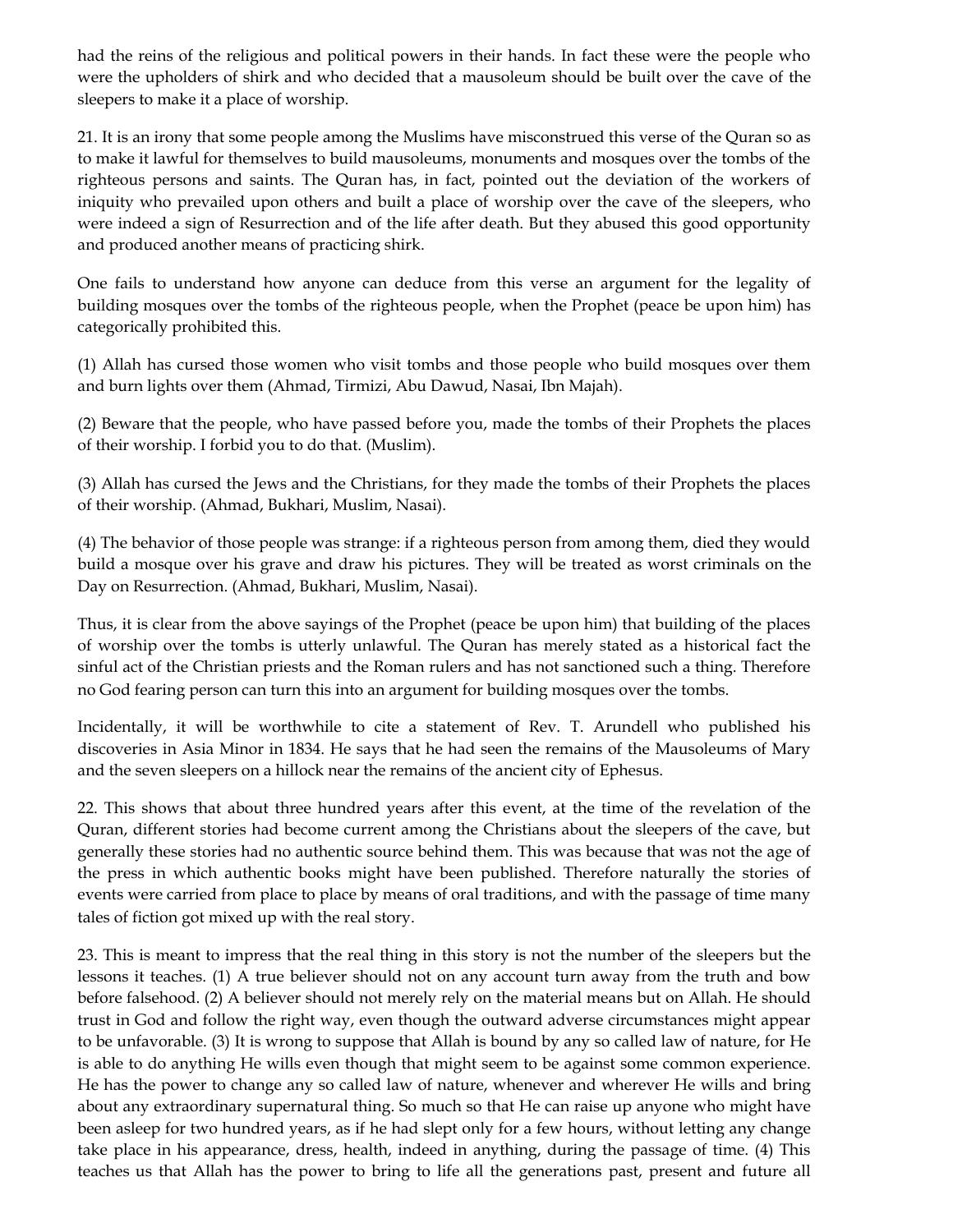together as asserted by the Prophets and divine Scriptures. (5) It teaches us that ignorant people have always been perverting the signs of Allah which are sent for the right guidance of the people. That is how the miracle of the sleepers of the cave, which had been shown as a proof of the Hereafter, had been turned into a means of shirk, as if they were some saints who had been sent only for this purpose.

It is obvious from the above mentioned real lessons, which one can learn from the story of the sleepers, that a wise man will pay his attention to these things and not divert it in search of their number, their names, the color of their dog and the like. Only those people, who have no interest for the reality but for superficial things, will spend their time and energy in making investigations about such things. That is why Allah instructed the Prophet (peace be upon him): You should not enter into useless and irrelevant discussions about such things even if other people try to involve you in them. Instead of wasting your time in such useless things, you should concentrate your attention only on your mission. That is why Allah has not Himself told their exact number lest it should encourage such people as are always hankering after useless things.

24. This is a parenthetical clause which has been inserted here because of its relevancy to the preceding verse, in which it was asserted that the correct number of the sleepers of the cave is known only to Allah and a research into it is a useless task. Therefore one should refrain from investigating into unimportant things, nor enter into discussions about them. This has led to the instruction contained in the parenthetical clause for the benefit of the Prophet (peace be upon him) and the believers who have been told never to make a positive assertion like this: I will do this thing tomorrow, for you do not know whether you will be able to do that thing or not: you have neither the knowledge of the unknown nor have full powers to do what you like. If ever inadvertently you utter anything like this, you should at once remember your Lord and say, InshaAllah. Besides this you do not know whether there will be any good for you in the thing about which you say: I will do this. It is possible that you may do another thing better than that. Therefore you should trust in God and say: I hope that my Lord will guide me in this matter with that thing which is nearer to the right way for me.

25. This sentence is connected with the theme preceding the parenthetical clause like this. Some people will say: "They were three and the fourth was their dog...", and some people will say that they remained in the cave for three hundred years and some others would add nine more years (to the reckoning of the period). We are of the opinion that the number of the years, 300 or 309, has not been stated by Allah Himself but Allah has cited these as sayings of the people. This opinion is based on this succeeding sentence: Allah knows best about the period of their stay there. If the number of years, given in  $(A$ yat  $25)$ , had been from Allah, this succeeding sentence would have been meaningless. Abdullah bin Abbas has also opined that this is not the saying of Allah but that of the people which has been cited as a part of the story.

26. After relating the story of the sleepers of the cave, the Quran begins to review the condition of the Muslims of Makkah at the time of the revelation of the Surah.

27. This does not mean at all that, God forbid, the Prophet (peace be upon him) was inclined to make any changes in the Quran to please the disbelievers of Makkah and was thinking of some formula of compromise with the chiefs of the Quraish which necessitated a warning that he was not authorized to do so. As a matter of tact, though this was apparently addressed to the Prophet (peace be upon him), it was really meant for the disbelievers that they should not entertain any hope whatsoever for anything like this, as if to say: You must understand it once and for all that Our Messenger is not authorized to make any changes in Our revelation, for he has to precisely convey it just as it is sent down to him. If you want to accept it, you will have to accept it in its entirety as it is being sent by the Lord of the Universe. And if you want to reject it, you may do so but you must understand it well that no modification, even in the least, will be made in it to please you. This was the answer to the repeated demand of the disbelievers: If you do insist, O Muhammad (peace be upon him), that we should accept your message in its entirety, then make certain modifications in it to accommodate some creeds and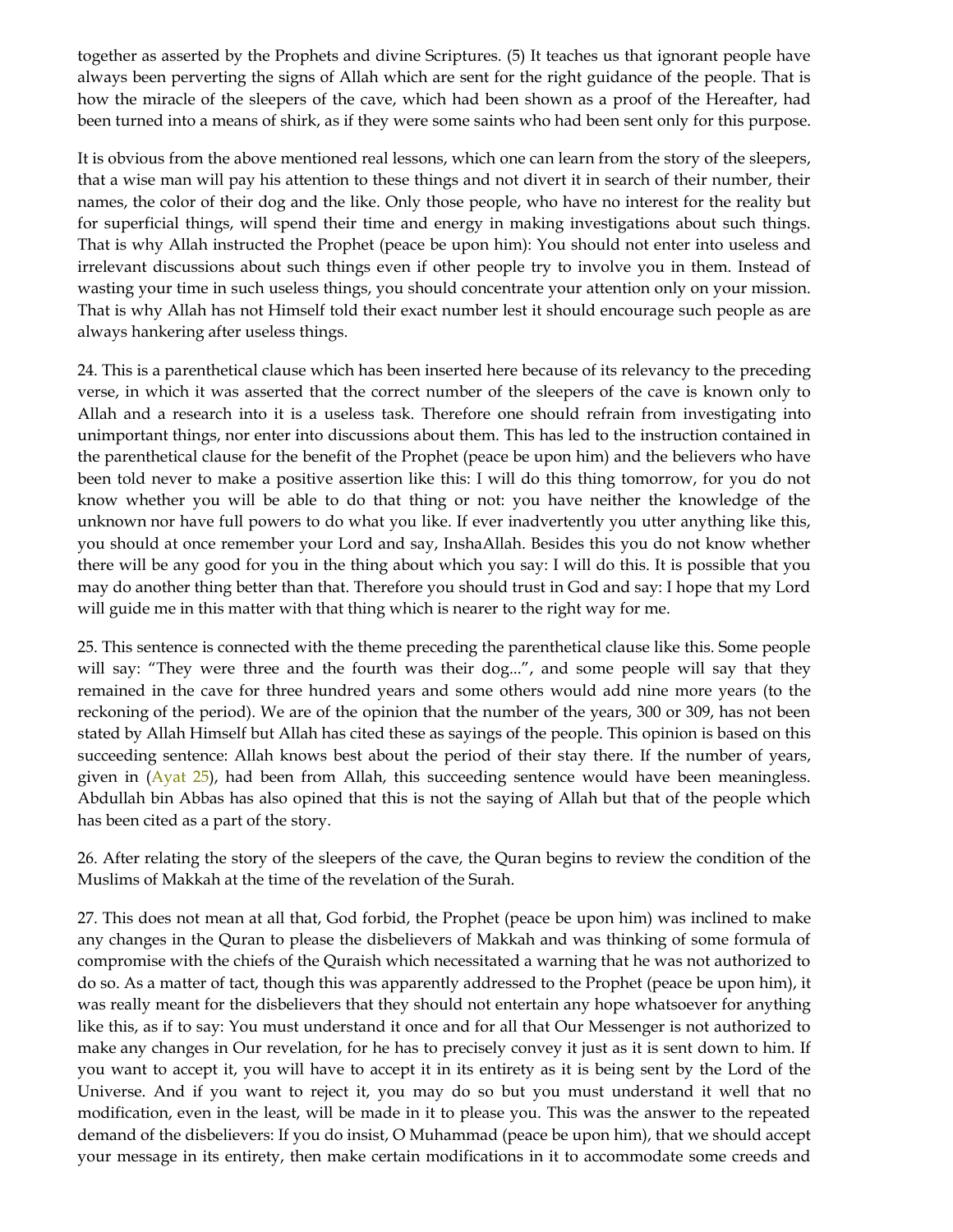customs of our forefathers, and we will accept your message. This is our offer for a compromise and this will save our people from divsion. This demand of the disbelievers has been cited in the Quran at several places and the same answer has been given, e.g. When Our clear revelations are recited to them, those who do not expect to meet Us, say: Bring another Quran in its stead or make some amendments in it. (Surah [Younus,](http://islamicstudies.info/reference.php?sura=10&verse=15) Ayat 15).

28. Though these words have also been addressed to the Prophet (peace be upon him), they are really meant for the chiefs of the Quraish. According to a tradition related by Ibn Abbas, the chiefs of the Quraish would say to the Prophet (peace be upon him) that they considered it below their dignity to sit with such people as Bilal, Suhaib, Ammar, Khabbab, Ibn-Masud and the like who generally remained in his company, and that if he should send them away, they would be willing to attend his meetings in order to learn about his message. At this Allah revealed this verse: And keep yourself whole heartedly content with those who pray to their Lord morning and evening in order to win His approval and do not turn your attention away from them: Do you desire to discard these sincere but poor people so that the chiefs of the Quraish, the well to do people, should come and sit near you? This was meant to warn the chiefs of the Quraish to this effect: Your wealth, your pomp and show of which you are so proud has no value at all in the sight of Allah and His Messenger (peace be upon him). Nay, those poor people are really more worthy in their sight, for they are sincere and always remember Allah. The same was the attitude of the chiefs of Prophet Noah's (peace be upon him) people, who said: And we also see that none but the meanest and the most shallow of our people have become your followers. Upon this, Noah (peace be upon him) replied: I am not going to drive away those who have believed in me, nor can I say about those whom you disdain that Allah has not bestowed any good on them. (Surah [Al-Anbia](http://islamicstudies.info/reference.php?sura=21&verse=27) Ayats 27, [29,](http://islamicstudies.info/reference.php?sura=21&verse=29) ([31](http://islamicstudies.info/reference.php?sura=21&verse=31)).

29. That is, do not yield to what he says, nor submit to him, nor fulfill his desire, nor follow his bidding.

30. The original Arabic text may also mean: Who discards the truth, breaks all moral limits and rushes on headlong. But in both cases it comes to this: The one, who is neglectful of Allah and becomes a slave of his lust, inevitably transgresses all limits and becomes a victim of immoderation. Therefore the one who will submit to him, will also follow the same way and wander about in deviation after him.

31. This verse makes it quite plain that the story of the sleepers of the cave has been related to tell the opponents of Islam: This is the truth from your Lord. Now whosoever wills, he may accept it and whosoever wills, he may reject it. But people must understand that no compromise will be made in regard to the truth just as the sleepers of the cave did not make any compromise with regard to their creed. They did not make any compromise in regard to the doctrine of Tauhid after they had believed in it and categorically declared: Our Lord is the One Who alone is the Lord of the heavens and the earth. After this declaration they did not in any way accede to the making of any compromise with their people, who had gone astray. But they firmly declared: We will not give Him up and pray to other deities, because it will be the most improper thing, if we did so. After making this declaration they left their people and deities and took refuge in the cave without taking any provisions with them. After this when they woke up, the only thing about which they showed any anxiety, was that their people might not succeed in forcing them back to their own faith. After relating these things, the Quran addresses the Prophet (peace be upon him) to the effect (though these words are really meant for the opponents of Islam): It is absolutely out of question whether any compromise can be made with mushriks and disbelievers. Present the truth intact to them whether they accept it or not. If they do not accept it, they themselves will meet with an evil end. As regards to those, who have accepted the truth, (whether they be youngsters or poor, indigent people or slaves or laborers) they are really those people who have a worth with Allah, and they alone will be honored. Therefore you should not discard them and prefer the chiefs and the rich people who may be neglectful of Allah and be slaves of their own desires, even though they might be possessors of worldly grandeur.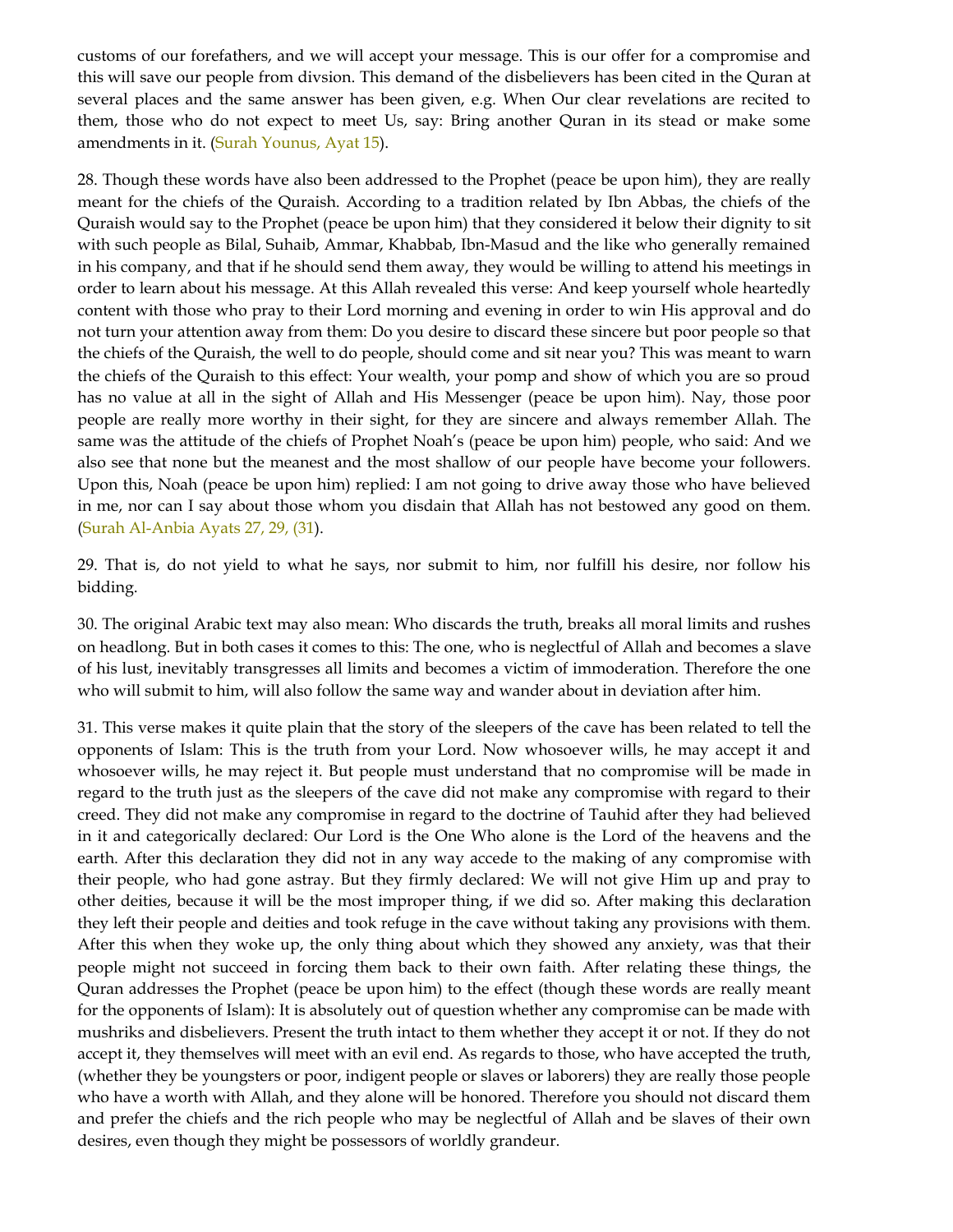32. The Arabic word Suradiq literally means sides of a tent but, as used in the case of Hell, it may mean its external boundaries to which its flames and heat may reach. According to some commentators, it applies to the future tense "its walls will be surrounding them" so as to refer to the flames of Hell in the Hereafter. But we are of the opinion that its flames have already encircled, in this very world, these workers of iniquity, who have turned away from the truth and that they cannot escape them.

33. The Arabic word muhul has several lexical meanings. According to some people, it means the residue of oil; according to others, it is lava which is formed by the melting of things in the earth; according to some others, it is molten matter and according to others, it is pus and blood.

34. The dwellers of Paradise will be adorned with bracelets of gold like the kings of ancient times. This will be to show that they will be adorned like the kings of this world, whereas an unbeliever and wicked king will be disgraced there.

35. The Arabic word araaik is plural of arikah which is that kind of throne that is covered with an umbrella. This is also to show that in Paradise the believers will sit on thrones like the kings of this world.

36. In order to understand the significance of this parable we should keep in view( $\frac{A}{\text{yat }28}$ ) in which arrogant chiefs of Makkah were told that the poor companions of the Prophet (peace be upon him) would not be discarded to please them.

37. He considered his gardens to be Paradise. Thus he behaved like those mean persons who, when rise to power and wealth, are always involved in the misunderstanding that they are enjoying Paradise in this world, therefore they do not stand in need of any other Paradise.

38. That is, I don't think there is any life after death, but supposing there be one, I shall fare even better there than in my present life, for my prosperity is a clear proof that I am a favorite of God.

39. This shows that unbelief in Allah is not confined to the denial of the existence of God in so many words, but arrogance, pride, vanity and the denial of the Hereafter are also kufr. Although that person did not deny the existence of Allah, he professed it as is apparent from his words (And if I am brought back to my Lord), yet in spite of his profession, his neighbor charged him with unbelief in Allah. This is because the person, who considers his wealth and his grandeur etc. to be the fruits of his own power and capability and not the favors of Allah, and who thinks that they are everlasting and none can take than away from him and that he is not accountable to anyone, is guilty of unbelief in Allah, even though he might profess belief in Him, for he acknowledges Allah as a Being and not as his Master, Owner and Sovereign. In fact, belief in Allah demands not merely the profession of His existence but also the acknowledgment of His Sovereignty, Mastery, Rule and the like.

40. That is, If we are able to do anything, it is by the help and support of Allah alone.

41. Allah has power over everything. He gives life and also death, He causes the rise and the downfall. It is by His command that the seasons change. Therefore, O disbelievers, if you are enjoying prosperity today, you should be under no delusion that this condition will remain forever. That God, by Whose command these things have been bestowed on you, has the power to snatch away all this by another command.

42. The mountains will begin to move about like clouds when the gravitation of the earth shall be brought to an end. The Quran has described the same thing in( Surah An- [Namal,](http://islamicstudies.info/reference.php?sura=27&verse=88) Ayat 88 )in this way: When you see the mountains, you consider them to be firmly fixed, but they shall be floating about like clouds at that time.

43. "You will see the earth as a leveled plain": You will find no vegetation and no building on it and it will become a barren plain. It is the same thing that has been stated in  $(Ayat 8)$  $(Ayat 8)$  of this chapter.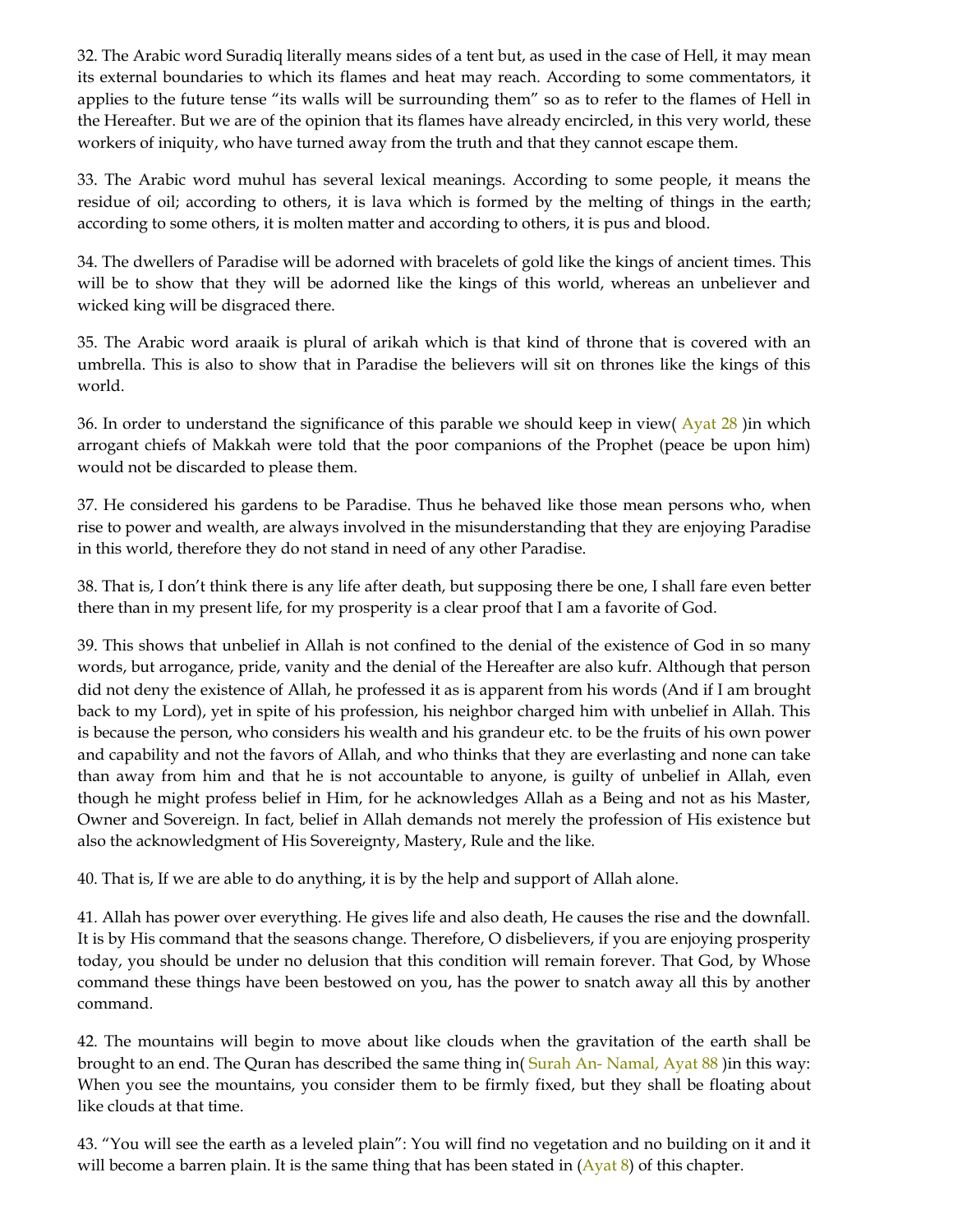44. That is, We will muster together every human being from the first man, Adam, to the last one born in the last moment of the Day of Resurrection: even that child which had breathed the first breath after its birth, shall be resurrected and all shall be mustered at one and the same tune.

45. This thing will be addressed to those who denied the Hereafter, as if to say: Well, now you see that the information given by the Prophets has come out to be true. They told you that Allah would bring you to life again as He first brought you out from the wombs of your mothers but you disbelieved in it. Now say whether you have been brought to life for the second time or not.

46. "And your Lord does not do injustice to anyone": Neither will an evil deed, not committed by someone, have been recorded in his conduct register, nor shall anyone be punished more than one deserved for his crime, nor shall an innocent person be punished at all.

47. The reference to the story of Adam and Iblis has been made here to warn the erring people of their folly. It is an obvious folly that people should discard their Prophets, who were their well wishers, and get entangled in the snare set by their eternal enemy, Iblis, who has been jealous of man ever since he refused to bow down before Adam and became accursed.

48. It was possible for Iblis to disobey Allah because he was not one of the angels but one of the jinns. It must be noted that the Quran is very explicit that the angels are inherently obedient.

(1) They do not show arrogance; they fear their Lord Who is above them, and do whatever they are bidden. (Surah [An-Nahal,](http://islamicstudies.info/reference.php?sura=16&verse=50) Ayat 50).

(2) They do not disobey the command that is given to them by their Lord and do whatever they are bidden to do. (Surah [At-Tahrim,](http://islamicstudies.info/reference.php?sura=66&verse=6) Ayat 6).

In contrast to the angels, the jinns have been, like human beings, given the option to obey or not to obey. Therefore they have been given the power to believe or disbelieve, to obey or not to obey. This thing has been made explicit here by saying that Iblis was one of the jinns, so he deliberately chose the way of disobedience. Incidentally, this verse removes all those misunderstandings that are generally found among the common people that Iblis was one of the angels and not an ordinary angel but the instructor of the angels. As regards to the difficulty that arises because of this statement of the Quran: When We said to the angels, bow down before Adam. They bowed down but Iblis did not, it should be noted that the command to the angels was meant for all those on the earth who were under the administration of the angels so that they should also be made submissive to man. Accordingly all these creatures bowed along with the angels but Iblis refused to bow down along with them.

49. This thing has been asserted to impress on the disbelievers that the satans were not entitled to their submission and worship, for they had no share at all in the creation of the heavens and the earth, nay, they themselves were the creation of Allah: therefore Allah alone was worthy of worship.

50. This theme has already been stated at several places in the Quran. This is to impress that it is shirk to discard the commandments and the guidance of Allah and to follow the orders and guidance of any other than Allah, though one may not be professing with his tongue that there is any partner of Allah: nay, if one might be cursing others but at the same time following their orders instead of divine commandments, even then that one shall be guilty of shirk. For instance, we see that everyone in this world curses satans but still follows them. According to the Quran, in spite of cursing them, if people follow satans, they shall be guilty of setting up satans as partners with Allah. Though this will not be shirk in so many words, it will be tantamount to the practice of shirk and the Quran denounces this as shirk.

51. Generally the commentators have assigned two meanings to this. The one is the same that we have adopted in our translation and the other is this: We will cause enmity between them. That is: Their friendship in this world shall be turned into bitter enmity in the Hereafter.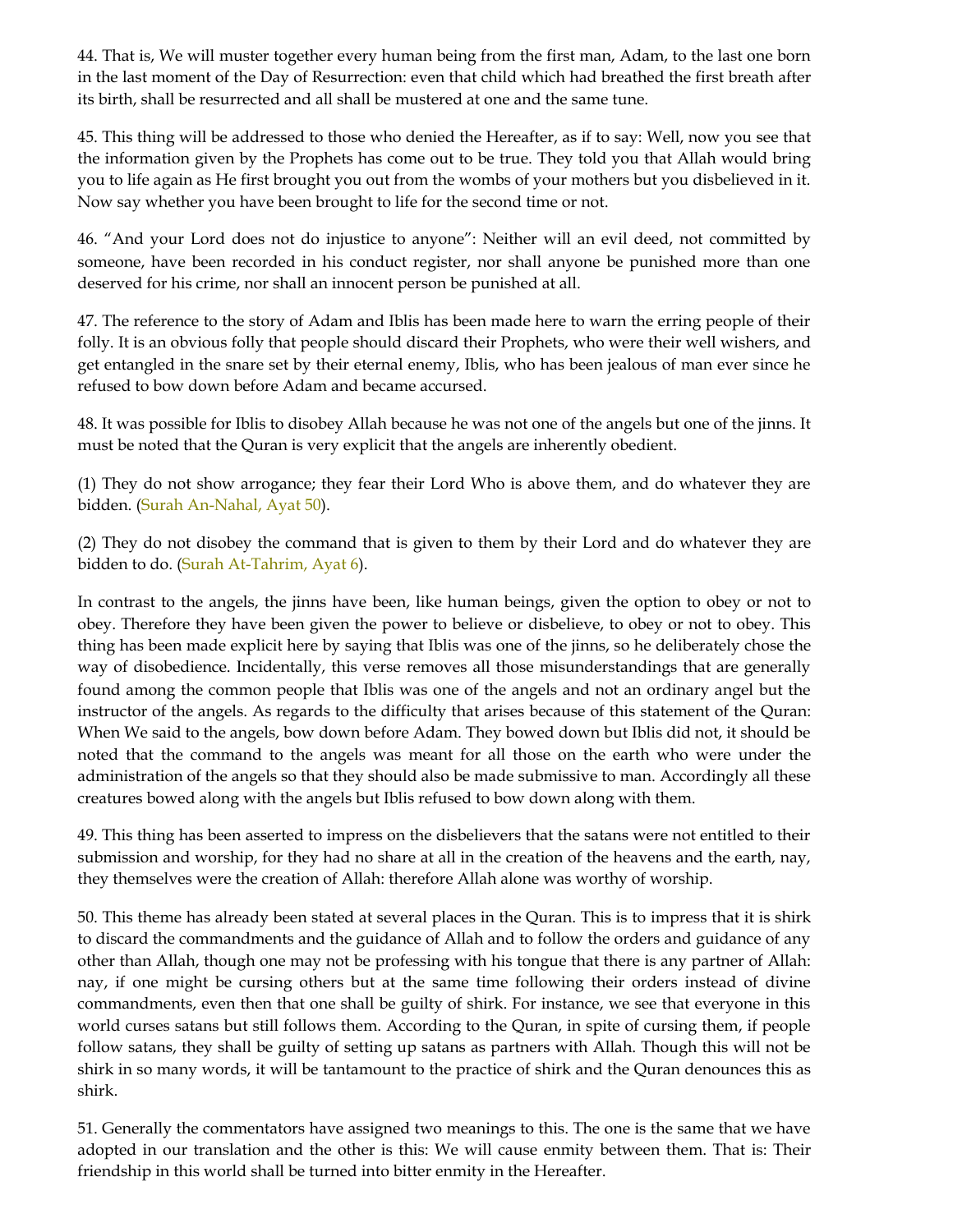52. This is to warn the people that the Quran has left no stone unturned in making the truth plain. It has employed all kinds of arguments, parables, similitude and used all the possible effective ways to appeal to the heart and the mind of man, and adopted the best possible style. If, in spite of this, they do not accept the truth, it is obvious that they are waiting for God's scourge like the one that visited the former communities to make them realize their error.

53. This verse has two meanings.

(1) We send Our Messengers to forewarn the people before the coming of the judgment of the good results of obedience and the evil consequences of disobedience. But these foolish people are not taking advantage of these forewarnings and insist on seeing the same evil end from which the Messengers desire to save them.

(2) If they insist on meeting with the scourge, they should not demand this from the Messenger because the Messenger is sent not to bring a scourge but to warn the people beforehand to escape from it.

54. Allah puts a covering over the heart of a person and makes his ears hard of hearing the truth when he adopts the attitude of contention, dispute, wrangling and argumentation towards the admonition of a well wisher and tries to defeat the truth with the weapons of falsehood and cunning. Naturally this attitude produces in him obduracy and obstinacy so that he turns a deaf ear towards guidance, and is unwilling to realize his error before seeing his evil end. For such people pay no heed to admonition and warning and insist on falling into the abyss of perdition: then and then alone they are convinced that it was perdition towards which they were rushing headlong.

55. This is to warn the foolish people that they should not be deluded by the respite that is given to them and presume that they will never be taken to task whatever they may go on doing. They forget that Allah gives them respite because He is Forgiving and Forbearing and does not punish the evil doers on the spot, for His Mercy demands that the evil doers should be given respite so that they may mend their ways.

56. The ruined habitations were of Saba, Thamud, Midian and the people of Prophet Lot, which were visited by the Quraish during their trade journeys, and which were quite well known to other Arabs also.

57. Though this story was told in answer to the question of the disbelievers, it has been used to impress a very important truth on the minds of both the disbelievers and the believers. It is this: those people who draw their conclusions only from the seeming aspects of events, make a very serious error in their deductions, for they only see what is apparent and do not go deep into the divine wisdom that underlies them. When they daily see the prosperity of the tyrants and the afflictions of the innocent people, the affluence of the disobedient people and the indigence of the obedient people, the enjoyments of the wicked people and the adversity of the virtuous people, they get involved in mental conflicts, nay, they become victims of misunderstandings because they do not comprehend the wisdom behind them. The disbelievers and the tyrants conclude from this that the world is functioning without any moral laws and has no sovereign, and, if there is one, he must be senseless and unjust: therefore one may do whatever he desires for there is none to whom one shall be accountable. On the other hand, when the believers see those things, they become so frustrated and disheartened that sometimes their faiths are put to a very hard trial. It was to unravel the wisdom behind this mystery that Allah slightly lifted the curtain from the reality governing His factory, so that Moses (peace be upon him) might see the wisdom behind the events that are happening day and night and how their seeming aspect is quite different from the reality.

Now let us consider the question: When and where did this event take place? The Quran says nothing about this. There is a tradition related by Aufi in which he cites a saying of Ibn Abbas to this effect: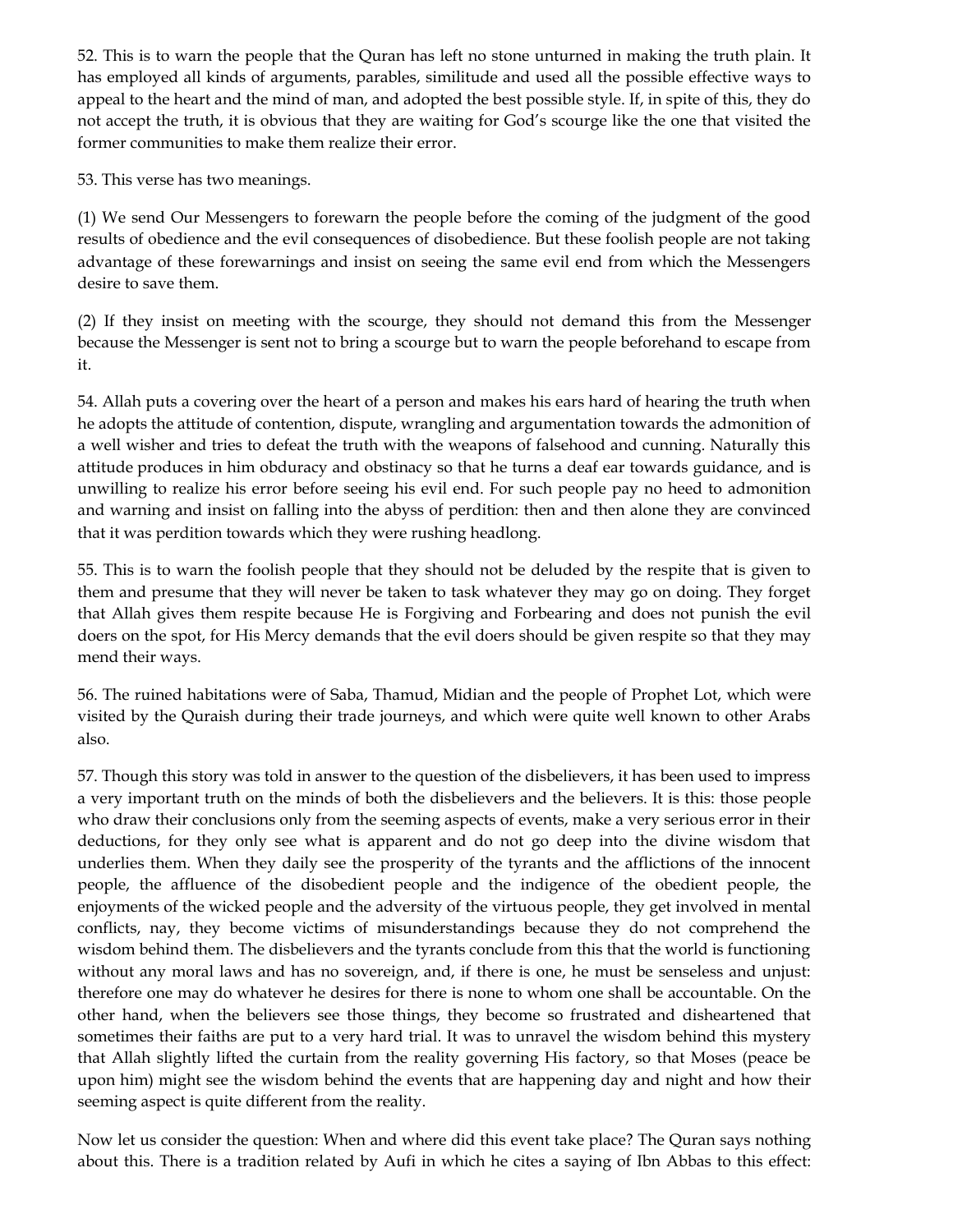This event happened after the destruction of Pharaoh when Prophet Moses (peace be upon him) had settled his people in Egypt. But this is not supported by other more authentic traditions from Ibn Abbas which have been cited in the collection of Bukhari and other books of traditions, nor is there any other source which may prove that Prophet Moses (peace be upon him) ever settled in Egypt after the destruction of Pharaoh. On the contrary, the Quran says explicitly that Prophet Moses (peace be upon him) passed his entire life after exodus from Egypt in the desert (Sinai and At-Tih). Therefore the tradition from Aufi cannot be accepted. However, if we consider the details of this story, two things are quite obvious. (1) These things would have been demonstrated to Prophet Moses (peace be upon him) in the earlier period of his Prophethood because such things are needed in the beginning of Prophethood for the teaching and training of the Prophets. (2) As this story has been cited to comfort the believers of Makkah, it can be reasonably concluded that these demonstrations would have been shown to Prophet Moses (peace be upon him), when the Israelites were encountering the same conditions as the Muslims of Makkah did at the time of the revelation of this Surah. On the basis of these two things, we are of the opinion (and correct knowledge is with Allah alone) that this event relates to the period when the persecution of the Israelites by Pharaoh was at its height and, like the chiefs of the Quraish, Pharaoh and his courtiers were deluded by delay in the scourge that there was no power above them to take them to task, and like the persecuted Muslims of Makkah, the persecuted Muslims of Egypt were crying in their agony, as if to say: Our Lord, how long will the prosperity of these tyrants and our adversity continue. So much so that Prophet Moses (peace be upon him) himself cried out: Our Lord, Thou hast bestowed on Pharaoh and his nobles splendor and possessions in the worldly life; O our Lord, hast Thou done this that they might lead astray the people from Thy Way. (Surah [Younus,](http://islamicstudies.info/reference.php?sura=10&verse=88) Ayat 88).

If our conjecture is correct, then it may be concluded that probably this event took place during Prophet Moses' (peace be upon him) journey to Sudan, and by the confluence of the rivers is meant the site of the present city of Khartum where the Blue Nile and the White Nile meet together.

The Bible does not say anything about this event but the Talmud does relate this though it assigns it to Rabbi Jochanan, the son of Levi, instead of to Prophet Moses (peace be upon him), and according to it the other person was Elijah who had been taken up alive to heaven and joined with the angels for the purpose of the administration of the world. (The Talmud Selections by H. Polano, pp. 313- 16).

It is just possible that like the events, which happened before the exodus, this event also might not have remained intact but during the passage of centuries changes and alterations might have been made in it. But it is a pity that some Muslims have been so influenced by the Talmud that they opine that in this story Moses does not refer to Prophet Moses (peace be upon him) but to some other person bearing the same name. They forget that every tradition of the Talmud is not necessarily correct, nor have we any reason to suppose that the Quran has related the story concerning some unknown person bearing the name Moses. Above all, when we learn from an authentic tradition related by Ubayy-bin-Kaab that the Prophet (peace be upon him) himself made it clear that in this story, by Moses is meant Prophet Moses (peace be upon him), there is absolutely no reason why any Muslim should consider any statement of the Talmud at all.

The Orientalists have, as usual, tried to make a research into the sources of this story and have pointed out that The Quranic story may be traced back to three main sources. (1) The Gilgamesh Epic. (2) The Alexander Romance. (3) The Jewish Legend of Elijah and Rabbi Joshua hen Levi (Encyclopaedia of Islam new edition and Shorter Erlcyclopaedia of Islam under the heading Al Khadir). This is because these malicious scholars decide beforehand that their scientific research must lead to the conclusion that the Quran is not a revealed book: therefore they have, anyhow or other, to produce a proof that whatever Muhammad (peace be upon him) has presented as revelation, has been plagiarized from such and such sources. In this these people brazen facedly use facts and quotations so cunningly and cleverly as to achieve their mean end and one begins to have nausea at their research. If that is research what these bigoted forgers make, then one is compelled to curse their knowledge and research.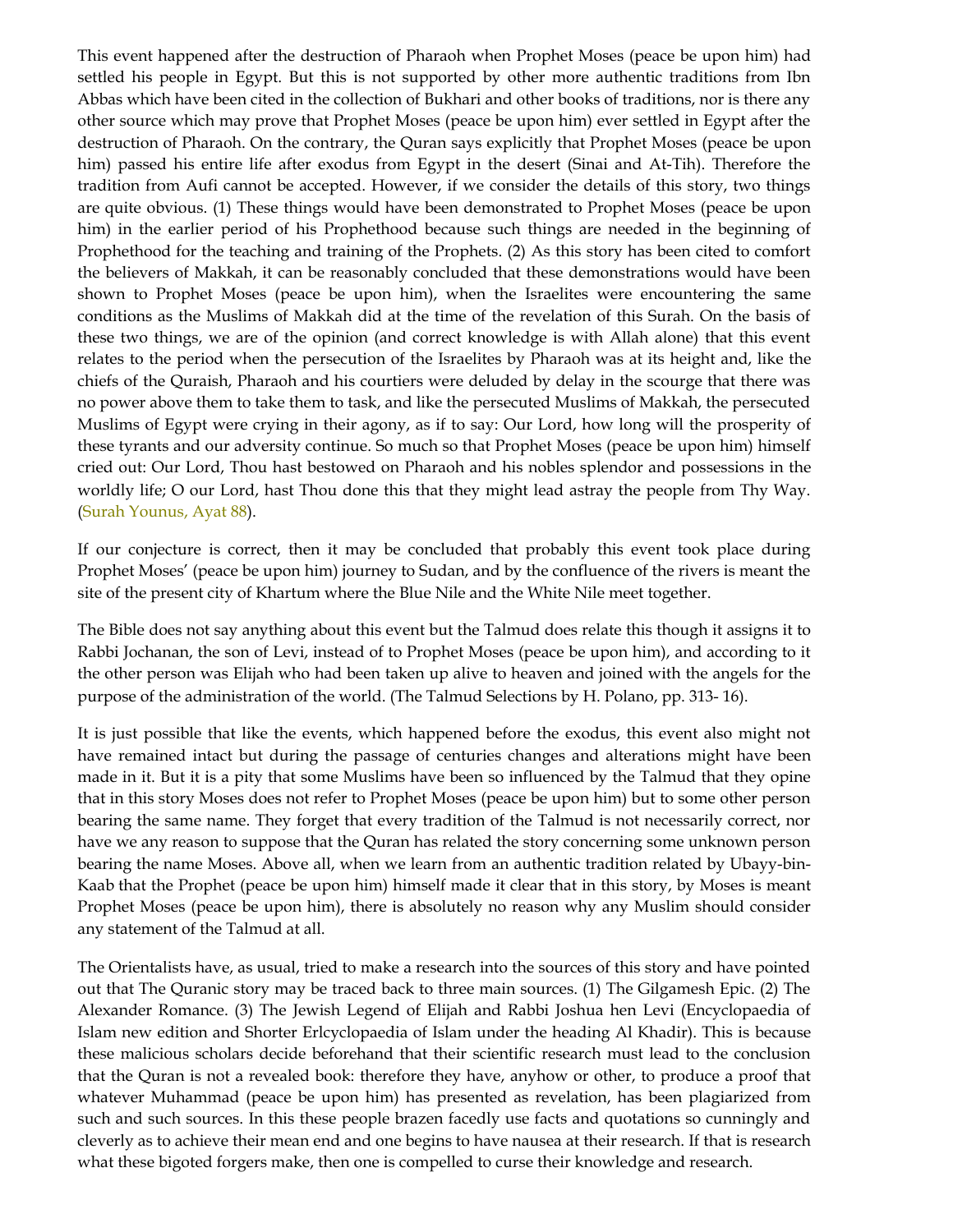We ask them to answer our questions in order to expose their research:

(I) What proof do they have to make the claim that the Quran has based a certain statement on the contents of a couple of ancient books? Obviously it will not be research to build this claim on the scant basis that a certain statement made in the Quran is similar to the one found in these books.

(2) Do they possess any knowledge that at the time of the revelation of the Quran there was a library at Makkah from which the Prophet (peace be upon him) collected material for the Quran? This question is pertinent because if a list were to be made of the numerous books in different languages, which they allege were sources of the stories and statements contained in the Quran, it will become long enough for a big library. Do they have any proof that Muhammad (peace be upon him) had arranged for such translators as translated into Arabic those books from different languages for his use? If it is not so and their allegation is based on a couple of journeys which the Prophet (peace be upon him) made outside Arabia, a question arises: How many books did the Prophet (peace be upon him) copy or commit to memory during these trade journeys before his Prophethood? And how is it that even a day before he claimed to be a Prophet, no sign at all was displayed in his conversation that he had gathered such information as was revealed in the Quran afterwards?

(3) How is it then that the contemporary disbelievers of Makkah and the Jews and the Christians, who like them, were always in search of such a proof, could not put forward even a single instance of plagiarism? They had a good reason to produce an instance of this because they were being challenged over and over again to refute the claim that the Quran was a revealed book and it had no other source than divine knowledge and that if they said that it was a human work, they were to prove this by bringing the like of it. Though this challenge had broken the back of the contemporary opponents of Islam, they could not point out even a single plausible source that might prove reasonably that the Quran was based on it. In the light of these facts one may ask: Why had the contemporaries of the Prophet (peace be upon him) failed in their research and how have the opponents of Islam succeeded in their attempt today after the passage of more than a thousand years?

(4) The last and the most important question is: Does it not show that it is bigotry and malice that has misled the opponents of Islam to discard the possibility that the Quran may be a revealed book of Allah and to concentrate all their efforts to prove that it is not so at all? The tact that its stories are similar to those contained in the former books, could be considered equally in this light that the Quran was a revealed book and was relating them in order to correct those errors that had crept into them during the passage of time. Why should their research be confined to prove that those books are the real source of the stories of the Quran and not to consider the other possibility that the Quran itself was a revealed book?

An impartial person who will consider these questions will inevitably arrive at the conclusion that the research which the orientalists have presented in the name of knowledge is not worth any serious consideration.

58. That is, the same was the sign of the place of our destination. This shows that Prophet Moses (peace be upon him) had taken this journey at Allah's behest to meet His servant. He had been told that he would meet the servant at the place where the fish would disappear.

59. The name of this servant has been stated to be Khidr in all the authentic books of traditions. Thus there is no reason why it should be considered at all that his name was Elijah, as some people have asserted under the influence of the Israelite traditions. Their assertion is incorrect not only because it contradicts the assertion of the Prophet (peace be upon him) but it is also absurd because Prophet Elijah (peace be upon him) was born several hundred years after Prophet Moses (peace be upon him). Though the Quran does not mention the name of the attendant of Prophet Moses (peace be upon him), according to some traditions he was Joshua, the son of Nun, who succeeded him.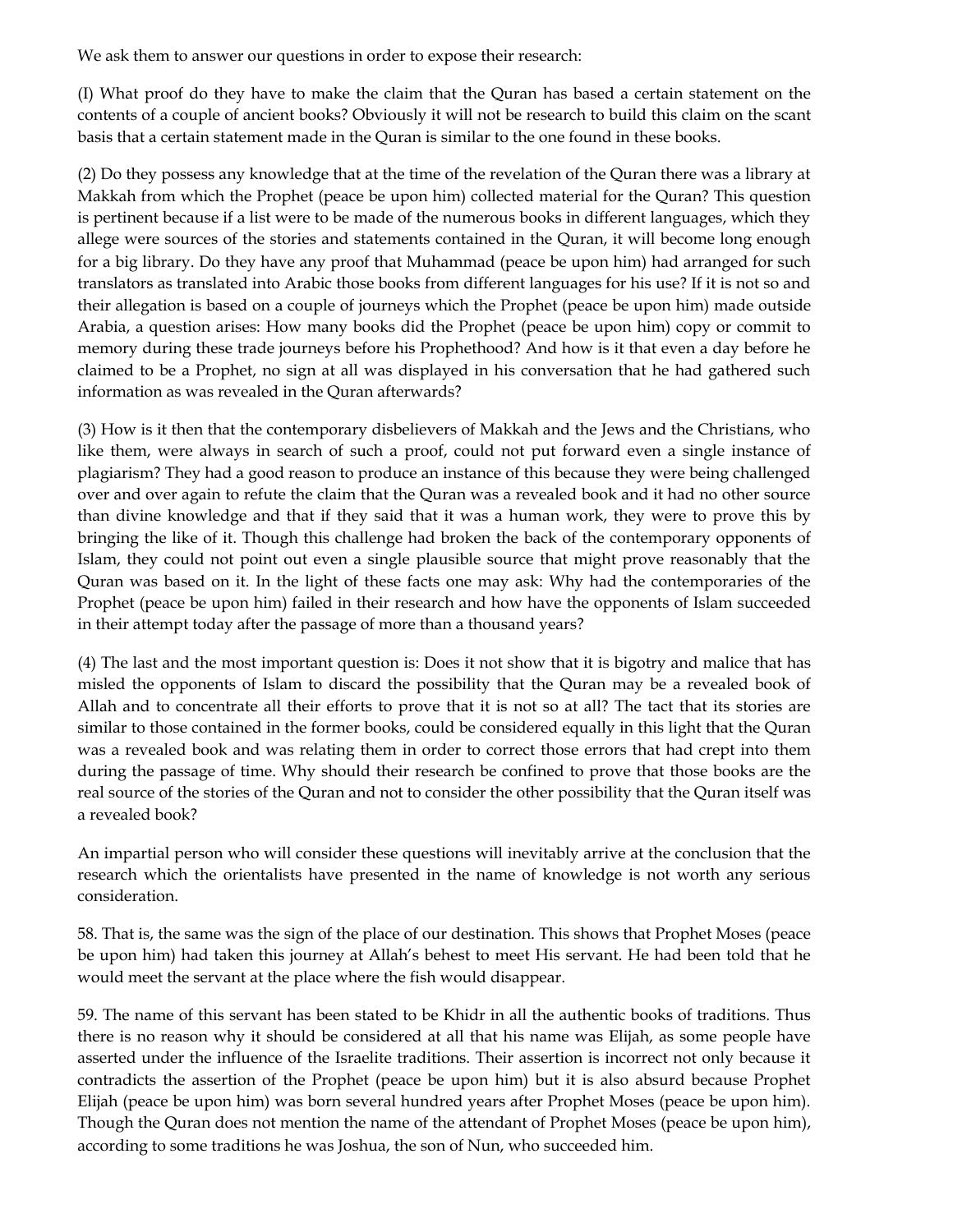60. In connection with this story, a very hard problem arises to which an answer must be found. Two of the three things done by Khidr are obviously against those commandments of the law which have always been in force since the creation of man. No law allows anyone the right to damage the property of another and kill an innocent person. So much so that if a man were to know by inspiration that some usurper would illegally seize a certain boat, and that a certain boy would be involved in a rebellion and unbelief, even then no law, sent down by Allah, makes it lawful that one should bore a hole in the boat and kill the innocent boy by virtue of his inspiration. If in answer to this, one were to say that Khidr committed these two acts by the commands of Allah, this does not solve the problem, for the question is not this: "By whose command did Khidr commit these acts", but it is this: "What was the nature of these commands"? This is important because Khidr did these acts in accordance with divine command, for he himself says that these acts of his were not done by his own authority, but were moved by the mercy of Allah, and Allah Himself has testified this by saying: "We gave him a special knowledge from Ourselves". Thus it is beyond any doubt that these acts were done by the command of Allah, but the question about the nature of the command remains there, for it is obvious that these commands were not legal because it is not allowed by any divine law, and the fundamental principles of the Quran also do not allow that a person should kill another person without any proof of his guilt. Therefore we shall have to admit that these commands belonged to one of those decrees of Allah in accordance with which one sick person recovers, while another dies: one becomes prosperous and the other is ruined. If the commands given to Khidr were of this nature, then one must come to the conclusion that Khidr was an angel (or some other kind of Allah's creation) who is not bound by the divine law prescribed for human beings, for such commands as have no legal aspect, can be addressed to angels only. This is because the question of the lawful or the unlawful cannot arise about them: they obey the commands of Allah without having any personal power. In contrast to them, a man shall be guilty of a sin whether he does any such thing inadvertently by intuition or by some inspiration, if his act goes against some divine commandment. This is because a man is bound to abide by divine commandments as a man, and there is no room whatsoever in the divine law that an act may become lawful for a man merely because he had received an instruction by inspiration and had been informed in a secret way of the wisdom of that unlawful act.

The above mentioned principle has been unanimously accepted by scholars of the divine law and the leaders of Sufism, Allamah Alusi has cited in detail the sayings of Abdul Wahhab Shiirani, Muhy-ud-Din ibn-Arabi, Mujaddid Alf Thani, Shaikh Abdul-Qadir Jilani, Junaid Baghdadi, Sirri Saqti, Abul-Hussain An-nuri, Abu Said-al- Kharraz, Ahmad ud-Dainauri and Imam Ghazzali to this effect that it is not lawful even for a sufi to act in accordance with that inspiration of his own which goes against a fundamental of law. (Ruh-ul-Maani, Vol. XVI, pp. 16-18). That is why we have come to the conclusion that Khidr must be an angel, or some other kind of Allah's creation, exempted from human law, for he could not be the only exception to the above mentioned formula. Therefore we inevitably come to the conclusion that he was one of those servants of Allah who act in accordance with the will of Allah and not in accordance with the divine law prescribed for human beings.

We would have accepted the theory that Khidr was a human being, if the Quran had plainly asserted that the servant to whom Prophet Moses (peace be upon him) was sent for training, was a man. But the Quran does not specifically say that he was a human being but says that he was one of Our servants which does not show that he was necessarily a human being. Besides this, there is no tradition which specifically says that Khidr was a human being. In the authentic traditions related by Said bin Jubair, Ibn Abbas, Ubayy bin Kaab from the Prophet (peace be upon him), the Arabic word rajul has been used for Khidr, which though generally used for human beings, is not exclusively used for human beings. In the Quran itself, this word has been used for Jinns also (Surah [Al-Jin,](http://islamicstudies.info/reference.php?sura=72&verse=6) Ayat 6). It is also obvious that when a jinn or an angel or an invisible being will come before a human being, he will surely come in human shape and, in that form; he will be called a bashar (man), just like the angel who came before Mary in the shape of a human being (Surah [Maryam,](http://islamicstudies.info/reference.php?sura=19&verse=17) Ayat 17). Thus the word rajul, used for Khidr in the above mentioned tradition by the Prophet (peace be upon him), does not necessarily mean that he was a human being. Therefore we are quite justified in the light of the above discussion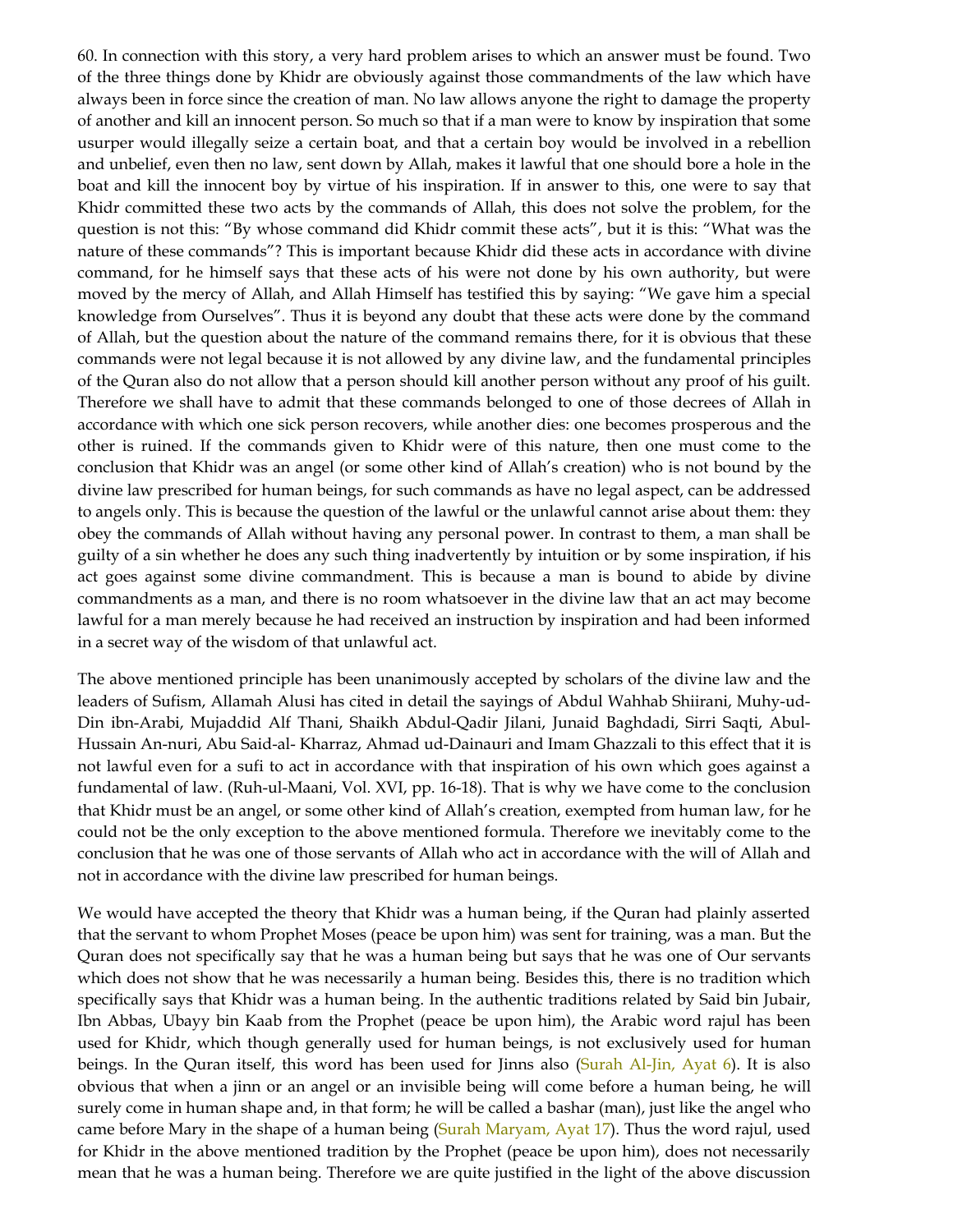to believe that Khidr was one of the angels or some other kind of Allah's creation who is not bound by the divine law prescribed for human beings. Some of the former scholars of the Quran have also expressed the same opinion which has been cited by lbn Kathir in his commentary on the authority of Mawardi.

61. It is quite obvious that the conjunction wao joins this story with the previous story of Khidr. Thus it is a selfevident proof that the previous two stories of the sleepers of the cave and Moses and Khidr were also related in answer to the queries of the disbelievers of Makkah who, in consultation with the people of the Book, had put these questions to Muhammad (peace be upon him) as a test of his Prophethood.

62. The identification of Zul-Qarnain has been a controversial matter from the earliest times. In general the commentators have been of the opinion that he was Alexander the Great but the characteristics of Zul-Qarnain described in the Quran are not applicable to him. However, now the commentators are inclined to believe that Zul- Qarnain was Cyrus, an ancient king of Iran. We are also of the opinion that probably Zul-Qarnain was Cyrus, but the historical facts, which have come to light up to this time, are not sufficient to make any categorical assertion.

Now let us consider the characteristics of Zul-Qarnain in the light of his story as given in the Quran.

(1) The title Zul-Qarnain (the two-horned) should have been quite familiar to the Jews, for it was at their instigation that the disbelievers of Makkah put this question to the Prophet (peace be upon him). Therefore we must turn to the Jewish literature in order to learn who was the person known as the two-horned or which was the kingdom known as the two-horned.

(2) Zul-Qarnain must have been a great ruler and a great conqueror whose conquests might have spread from the east to the west and on the third side to the north or to the south. Before the revelation of the Quran there had been several persons who were such great conquerors. So we must confine our research for the other characteristics of Zul-Qarnain to one of these persons.

(3) This title should be applicable to such a ruler who might have constructed a strong wall across a mountain pass to protect his kingdom from the incursions of Gog and Magog. In order to investigate this thing, we will have to determine as to who were Gog and Magog. We will also have to find out when such a wall was built and by whom and to which territory it was adjacent.

(4) Besides possessing the above mentioned characteristics, he should also be a God-worshiper and a just ruler, for the Quran has brought into prominence these characteristics more than anything else.

The first of these characteristics is easily applicable to Cyrus, for according to the Bible, Prophet Daniel saw in his vision that the united kingdom of Media and Persia was like a two-horned ram before the rise of the Greeks. (Dan. 8: 3, 20). The Jews had a very high opinion of the twohorned one, because it was his invasion which brought about the downfall of the kingdom of Babylon and the liberation of the Israelites Please also refer to  $(E.N. 8 of Surah Al-Isra)$  $(E.N. 8 of Surah Al-Isra)$ .

The second characteristic is applicable to him to a great extent but not completely. Though his conquests spread to Syria and Asia Minor in the West and to Bakhtar (Balkh) in the East, there is no trace of any of his great expeditions to the North or to the South, whereas the Quran makes an explicit mention of his third expedition. Nevertheless, this third expedition is not wholly out of question for history tells us that his kingdom extended to Caucasia in the North. As regards to Gog and Magog, it has been nearly established that they were the wild tribes of Central Asia who were known by different names: Tartars, Mongols, Huns and Scythians, who had been making inroads on settled kingdoms and empires from very ancient times. It is also known that strong bulwarks had been built in southern regions of Caucasia, though it has not been as yet historically established that these were built by Cyrus.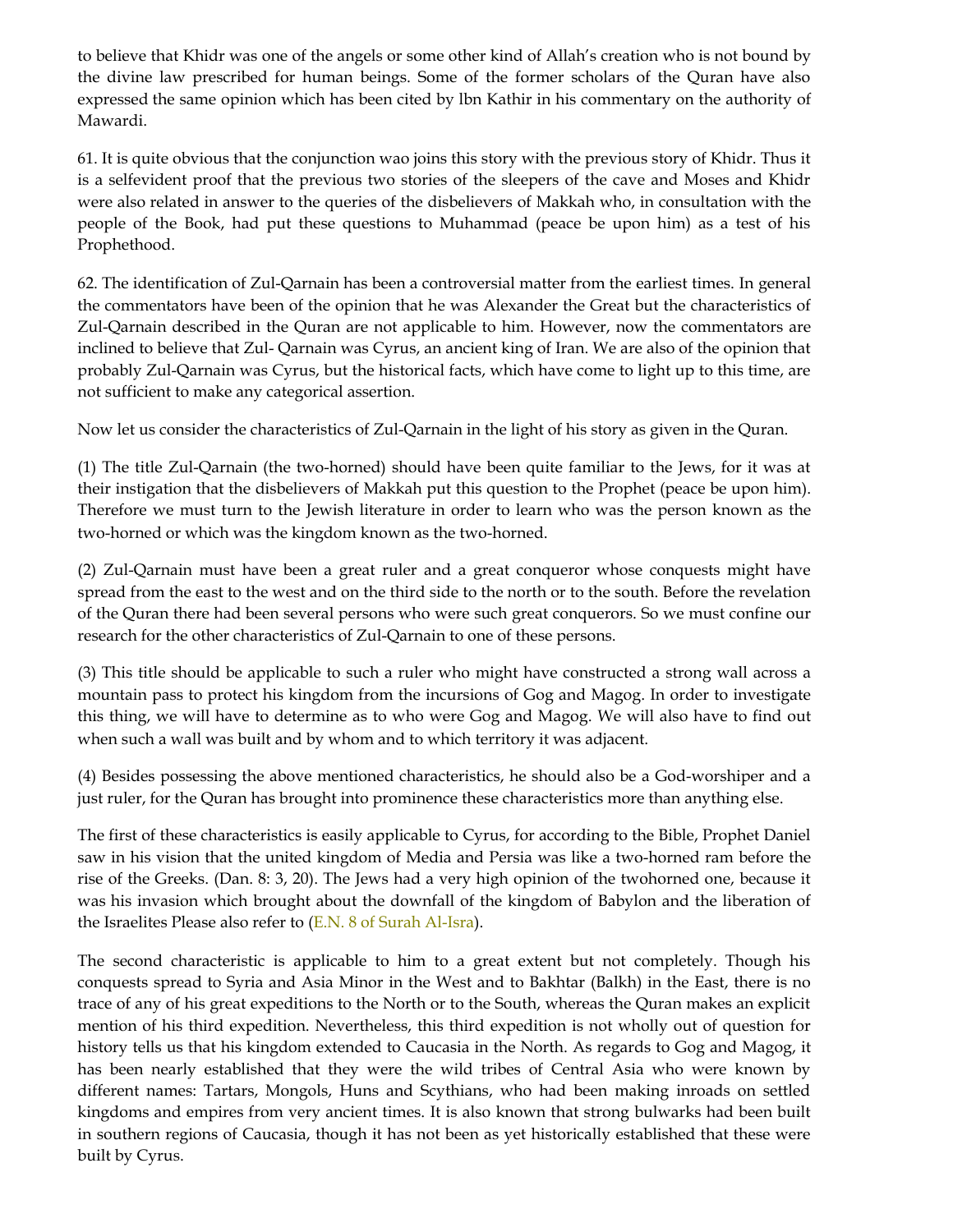As regards to the last characteristic, Cyrus is the only known conqueror among the ancient rulers, to whom this may be applicable, for even his enemies have been full of praise for him for his justice, and, Ezra, a book of the Bible, asserts that he was a God worshiper and a God fearing king who set free the Israelites because of his God worship, and ordered that the Temple of Solomon should be rebuilt for the worship of Allah, Who has no partner.

In the light of the above, we admit that of all the conquerors, who had passed away before the revelation of the Quran, Cyrus alone is the one to whom the characteristics of Zul-Qarnain are most applicable, but we need more evidence to determine specifically that Cyrus is definitely Zul-Qarnain. Anyhow, there is no other conqueror to whom the characteristics stated in the Quran are as much applicable as to Cyrus.

Historically, it is enough to say that Cyrus was a Persian ruler, whose rise began about 549 B.C. In a few years, he conquered the kingdom of Media and Lydia and afterwards conquered Babylon in 539 B.C. After this no powerful kingdom was left to oppose him. His conquests extended to Sind and the territory known as Turkistan on one side, and to Egypt and Libya and to Thrace and Macedonia and to Caucasia and Khawarzam in the North. In fact, the whole civilized world was under his sway.

63. "The setting place of the sun" does not mean the place of the setting of the sun. According to Ibn Kathir, it means that he marched to the west conquering one country after the other till he reached the last boundary of the land, beyond which there was ocean.

64. "He found it setting in a muddy spring": If Zul Qarnain was Cyrus, then that place would be the western limit of Asia Minor and the black waters would be the Aegean Sea. This interpretation is supported by the use of the word ain instead of bahr in the Quran.

65. "We said" does not necessarily mean that Allah directly revealed to him these words, and that Zul-Qarnain was a Prophet or was the one who received inspiration from Allah, and the same is the reasonable conjecture. This concerns the time when Zul-Qarnain had taken possession of the land as a conqueror and the conquered people were utterly at your mercy. Then Allah posed a question before his conscience, as if to say: Now is the time of your trial. These people are utterly at your mercy, and you have the option either to behave unjustly towards them or to treat them generously.

66. That is, when he advanced towards the east, conquering one country after the other, he reached a territory where the limits of the civilized world had come to an end and beyond which was the territory of barbaric people, who had no shelter at all of tents or buildings."

67. The "two mountains" must have been parts of that mountain range which runs between the Caspian Sea and the Black Sea as stated in  $(Ayat 96)$  $(Ayat 96)$  $(Ayat 96)$ . This must be so because beyond them was the territory of Gog and Magog.

68. That is, it was difficult to communicate with them: their language was almost foreign to Zul-Qarnain and his companions, and, as they were quite barbaric, none could understand their language, nor were they acquainted with any foreign language.

69. As has already been pointed out in  $(E.N. 62)$  $(E.N. 62)$ , Gog and Magog were the wild tribes of North Eastern Asia which, from the very early times had been making inroads on settled kingdoms and empires in Asia and Europe and ravaging them. According to Genesis (Chapter 10), they were the descendants of Japheth, the son of Noah, and the Muslim historians have also accepted this. And according to the book of Ezekiel (Chapters 38, 39), they inhabited the territories of Meshech (Moscow) and Tubal (Tubalsek). According to the Israelite historian Josephus, they were the Scythians and their territory spread to the north and the east of the Black Sea. According to Jerome, Magog inhabited the territory to the north of Caucasia near the Caspian Sea.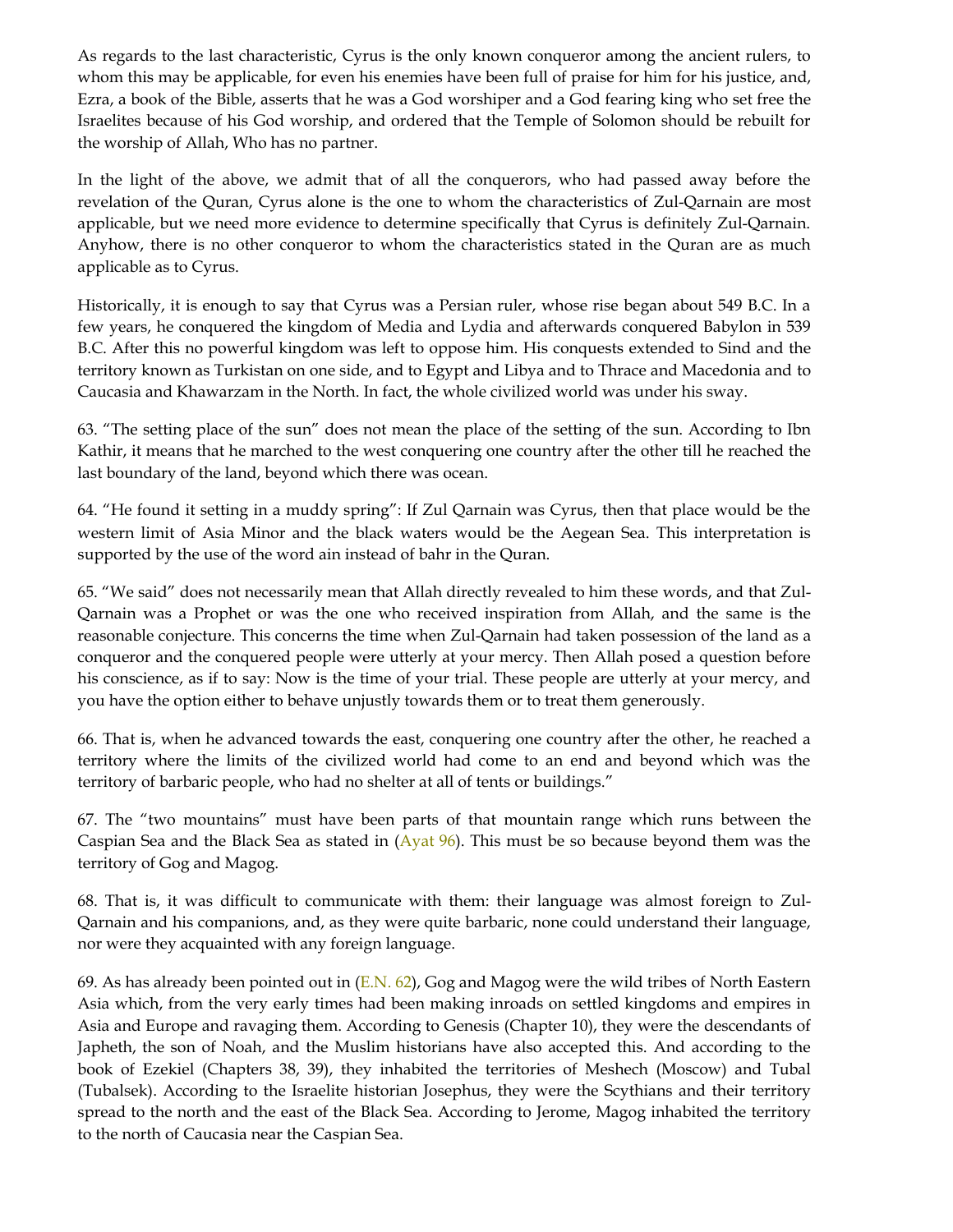70. That is, as a ruler it is my duty to protect you from the ravages of your enemies: therefore it is not lawful for me to levy any extra taxes on you for this purpose. The treasury that Allah has placed in my custody suffices for this purpose. You shall, however, have to help me with your manual labor.

71. That is, though I have built a very strong iron wall, as far as it was possible for me, it is not ever lasting, for it will last only as long as Allah wills, and will fall down to pieces when the time of my Lord's promise shall come. Then no power in the world shall be able to keep it safe and secure.

As regards to the time of Allah's promise, it has two meanings. (1) It may mean the time of the destruction of the wall. (2) It may also mean the time of the death and destruction of everything destined by Allah at the end of the world i.e. the Hour of Resurrection.

Some people have entertained the misunderstanding that the wall attributed here to Zul-Qarnain refers to the famous wall of China, whereas this wall was built between Derbent and Daryal, two cities of Daghestan in the Caucasus, the land that lies between the Black Sea and the Caspian. There are high mountains between the Black Sea and Daryal having deep gorges which cannot allow large armies to pass through them. Between Derbent and Daryal, however, there are no such mountains and the passes also are wide and passable. In ancient times savage hordes from the north invaded and ravaged southern lands through these passes and the Persian rulers who were scared of them had to build a strong wall, 50 miles long, 29 feet high and 10 feet wide, for fortification purposes, ruins of which can still be seen. Though it has not yet been established historically who built this wall in the beginning, the Muslim historians and geographers assign it to Zul-Qarnain because its remains correspond with the description of it given in the Quran. Ibn Jarir Tabari and Ibn Kathir have recorded the event, and Yaqut has mentioned it in his Mu jam-ul-Buldan that when after the conquest of Azerbaijan, Umar sent Suraqah bin Amr, in 22 A.H. on an expedition to Derbent, the latter appointed Abdur Rehman bin Rabiah as the chief of his vanguard. When Abdur Rehman entered Armenia, the ruler Shehrbraz surrendered without fighting. Then when Abdur Rehman wanted to advance towards Derbent, Shehrbraz informed him that he had already gathered full information about the wall built by Zul-Qarnain, through a man, who could supply all the necessary details and then the man was actually presented before Abdur Rehman. (Tabari, Vol. III, pp. 235-239; AIBidayah wan-Nihayah, Vol. VII, pp. 122-125, and Mujamul- Buldan, under Bab-ul-Abwab: Derbent).

Two hundred years later, the Abbasid Caliph Wathiq (227- 233 A.H.) dispatched a party of 50 men under Sallam-ul- Tarjuman to study the wall of Zul-Qarnain, whose observations have been recorded in great detail by Yaqut in Mujam-ul-Buldan and by Ibn Kathir in AI-Bidayah. They write that this expedition reached Samarrah from where they reached Tiflis (the present Tbilisi) and then through As-Sarir and Al-Lan, they reached Filanshah, from where they entered the Caspian territory. From there they arrived at Derbent and saw the wall. (AIBidayah Vol. II, p. 111, Vol. VII, pp. 122-125; Mujam-ul-Buldan: under BabulAbwab). This clearly shows that even up till the third century of Hijrah the Muslim scholars regarded this wall of the Caucasus as the wall of Zul-Qarnain.

Yaqut in his Mujam-ul-Buldan has further confirmed the same view at a number of places. For instance, under Khazar (Caspian) he writes:

This territory belongs to the Turks, which adjoins the wall of Zul Qarnain just behind Bab-ul-Abwab, which is also called Derbent. In the same connection, he records a report by Ahmad bin Fadlan, the ambassador of Caliph Al- Muqtadar-billah, who has given a full description of the Caspian land, saying that Caspian is the name of a country whose capital is Itil (near the present Astrakhan) right through which flows River Itil, which joins the Caspian from Russia and Bulghar.

Regarding Bab-ul-Abwab he says that this city is called both Al-Bab and Derbent, which is a highly difficult passage for the people coming from the northern lands towards the south. Once this territory was a part of the kingdom of Nausherwan, and the Persian rulers paid particular attention to strengthening their frontiers on that side.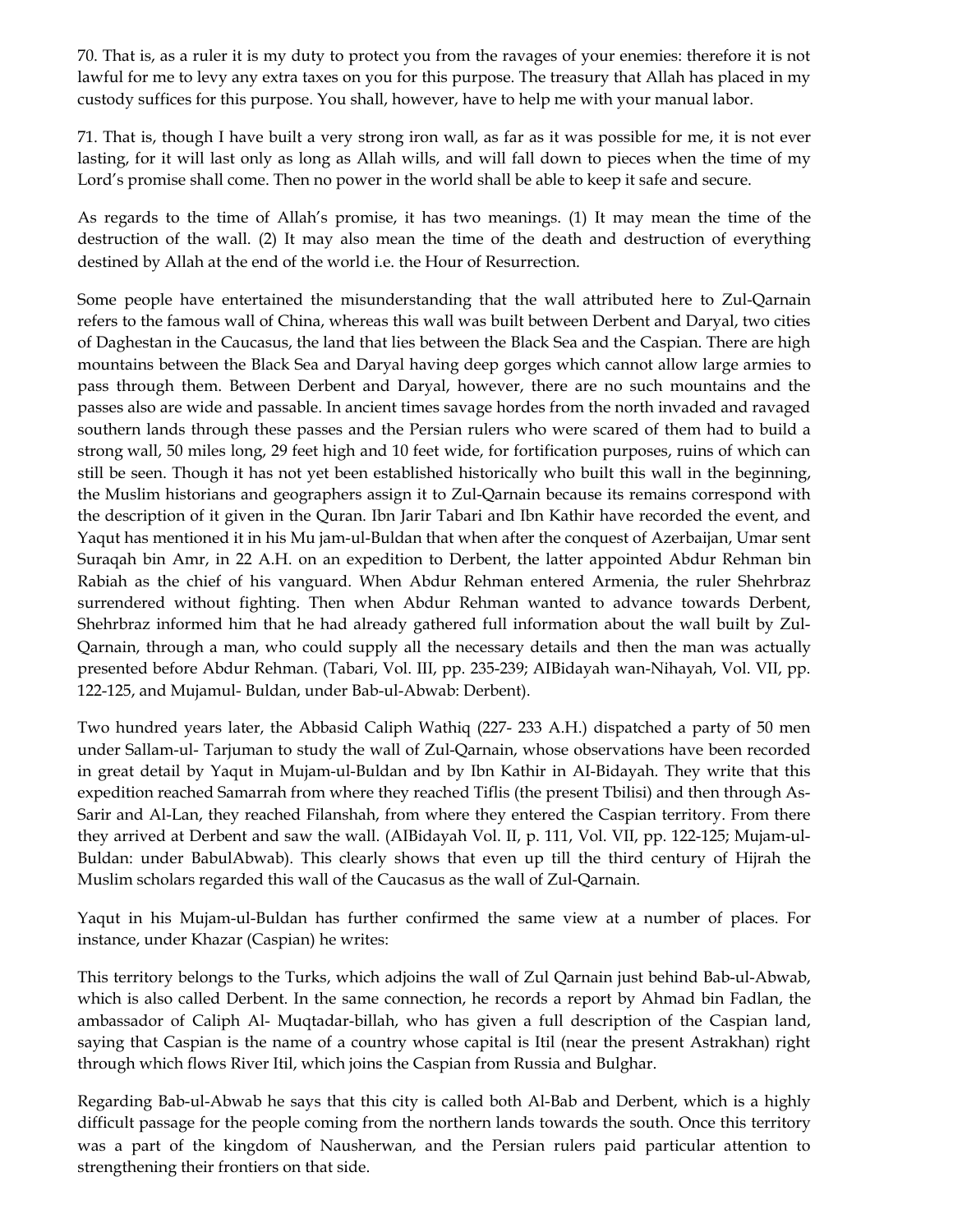72. Here the story of Zul-Qarnain comes to an end. Though this story has been related in answer to the questions put by the disbelievers of Makkah as a test along with the stories of the sleepers of the cave and Moses and Khidr, the Quran has utilized this story, too, for its own aim and object, as if to say: Zul Qarnain, about whose glory you have heard from the people of the Book, was not merely a conqueror, but also a believer of the doctrines of Tauhid and the life after death and acted upon the principles of justice and generosity. He was not a mean person like you who have been puffed up by the possession of petty estates, and give yourselves airs of superiority.

73. "That Day": "The Day of Resurrection". As if to continue the theme of life after death to which Zul-Qarnain referred as the time of my Lord's promise, the Quran has added (verses [99-101\)](http://islamicstudies.info/reference.php?sura=18&verse=99&to=101) to it.

74. This is the conclusion of the whole Surah and is not connected with the story of Zul-Qarnain only but with the subject matter of this Surah as a whole. That theme was enunciated at the beginning of the [\(Surah](http://islamicstudies.info/reference.php?sura=18&verse=1&to=8) Ayats 1-8): The Prophet (peace be upon him) invited his people. (1) To give up shirk and adopt the doctrine of Tauhid instead. (2) To give up the worship of the world and to believe in the life of the Hereafter. But the chiefs of his people, who were puffed up with their wealth and grandeur, not only rejected his invitation but also persecuted and insulted those righteous people who had accepted his invitation. The discourse deals with the same themes and utilizes in an excellent manner the three stories which were related in answer to the questions put by the opponents of Islam as a test of his Prophethood.

75. That is, do they still stick to their presumption even after hearing all this and believe that their attitude will be profitable for them?

76. This verse has two meanings. The one is the same that we have adopted in the translation. The other meaning is this: Those who confined all their endeavors to the worldly life. That is, whatever they did, they did for this world without paying any regard to God and the Hereafter. As they considered the worldly life to be the real life, they made the success and prosperity in this world their sole aim and object. Even if they professed the existence of Allah, they never paid any heed to the two implications of this profession: to lead their lives in a way to please Allah and to come out successful on the Day they shall have to render an account of what they did in this world. This was because they considered themselves to be mere rational animals who were absolutely independent and free from every kind of responsibility and had nothing else to do but to enjoy the good things of the world like animals in a meadow.

77. "So worthless will be their deeds" in the sense that they will be of no avail to them in the life after death, even though they might have considered them as their great achievements but the fact is that they will lose all their value as soon as the world shall come to an end. When they will go before their Lord, and all their deeds shall be placed in the scales, they will have no weight at all whether they had built great palaces, established great universities and libraries, set up great factories and laboratories, constructed highways and railways, in short, all their inventions, industries, sciences and arts and other things of which they were very proud in this world, will lose their weights in the scales. The only thing which will have weight there will be that which had been done in accordance with the divine instructions and with the intention to please Allah. It is, therefore, obvious that if all of one's endeavors were confined to the worldly things and the achievement of worldly desires whose results one would see in this world, one should not reasonably expect to see their results in the Hereafter, for they would have gone waste with the end of this world. It is equally obvious, that only the deeds of the one, who performed them strictly in accordance with His instructions to win His approval with a view to avail of their results in the Hereafter, will find that his deeds had weight in the scales. On the contrary, such a one will find that all his endeavors in the world had gone waste.

78. "No desire will they have to be removed there from" because they will find no place and no condition better than those in Paradise.